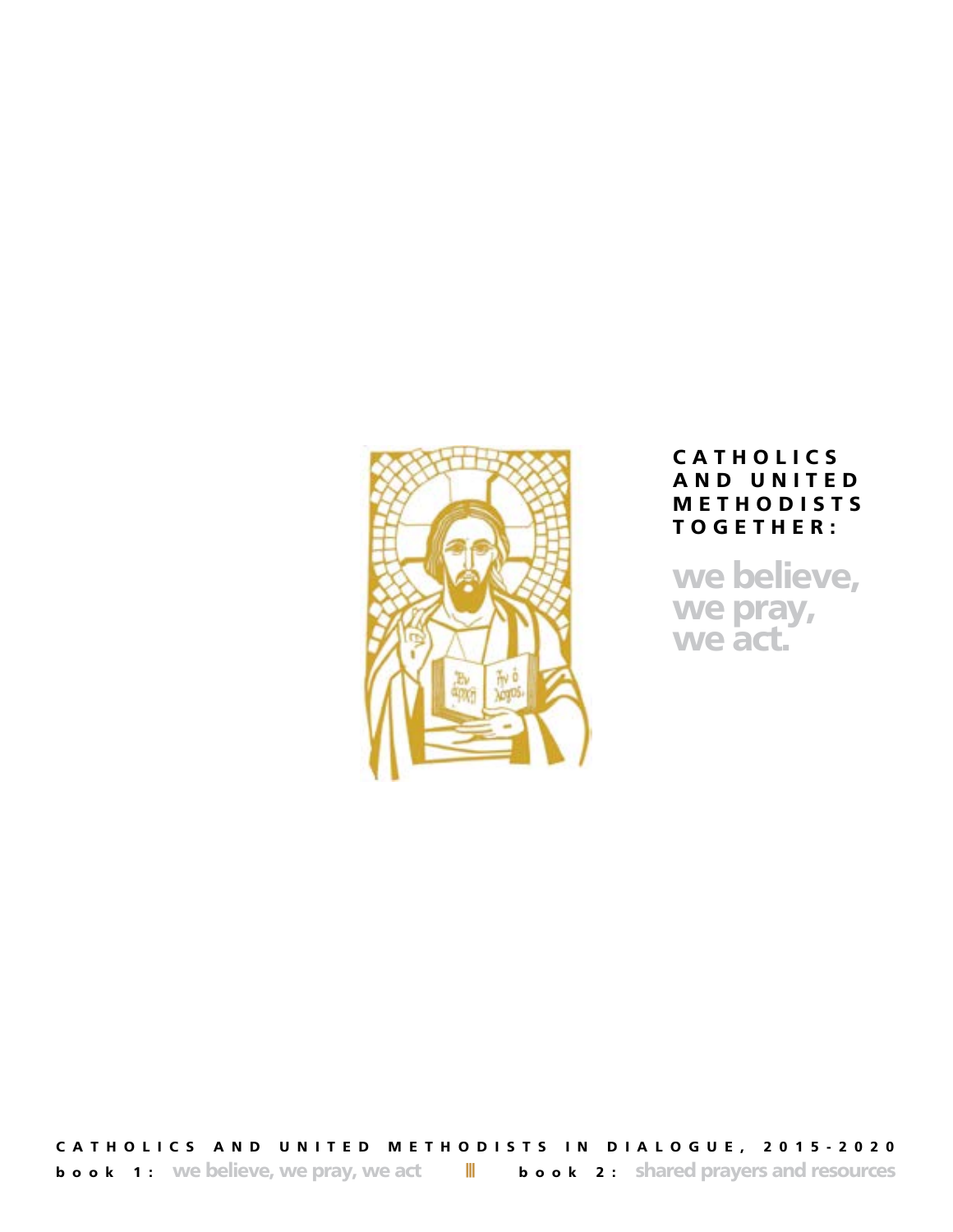Copyright © 2020 by the Council of Bishops, The United Methodist Church, and the United States Conference of Catholic Bishops. Illustrations, Rev. Donald Rooney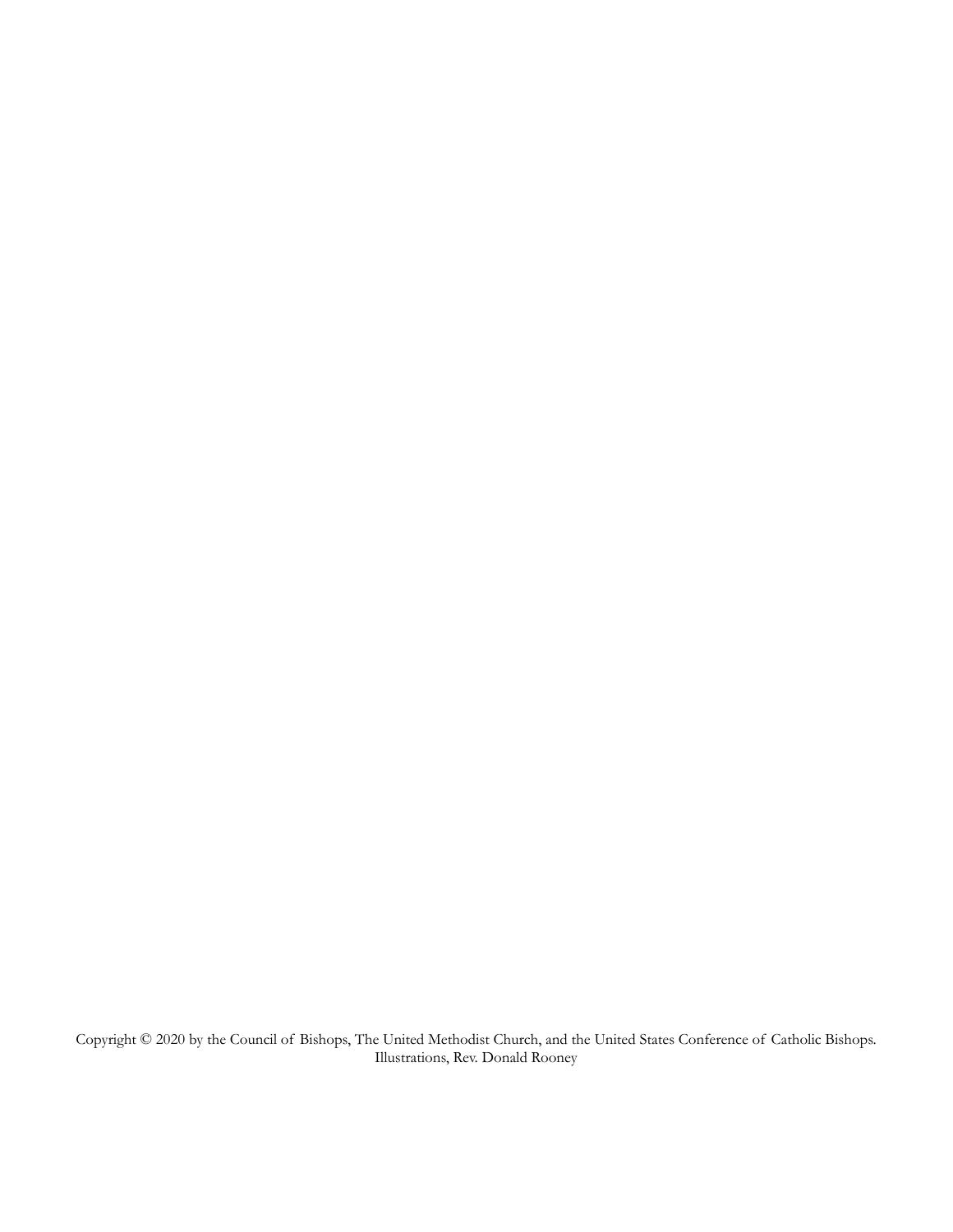## **INTRODUCTORY STATEMENT** Catholics and United Methodists

hat is the purpose of the United Methodist–Catholic dialogue? The scholars, pastors, and bishops of the dialogue are on a pilgrimage of faith, longing for the unity to which the Lord calls us: a full and visible communion pastors, and bishops of the dialogue are on a pilgrimage of faith, longing for the fifty years of dialogue between bishops and theologians of the United Methodist Church and bishops and theologians of the Catholic Church, this most recent round of dialogue (2014-2020) focused on reception by Catholic parishes and United Methodist congregations of the fruits of our half-century of theological conversation. For that reason, the members of the dialogue have produced two sets of user-friendly documents in the hope of their adoption by local congregations and by ecumenical gatherings of United Methodists and Catholics in shared prayer, study, and service.

During these years we have searched for practical ways in which we can pray and worship together with fresh appreciation for our shared Christian beliefs. In addition, we identified numerous examples of our shared mission work with those experiencing poverty, natural disasters, incarceration, and disability. Our collaborating has been a sign of God's Spirit working among us to spread the love of Jesus Christ in the world.

The texts we offer for shared prayers, traditions, and liturgies contain materials drawn organically from the lives and churches of Catholics and United Methodists. The writers have discovered the pastoral need for these ecumenical devotions and services through their experiences in local churches and the witnesses of interchurch families. The resources are intended to strengthen the bonds of Christian faith, hope, and charity between us. We hope that readers are pleasantly surprised by our similarities.

The faith materials appear in the time-honored format of baptismal catechesis with commentaries on the Lord's Prayer, the Creed, and the Love Commandment. We, bishops and theologians, offer these texts as material for study groups, sacramental preparation, religious education programs, and ecumenical gatherings of Methodists and Catholics. The ecumenical movement is entering a new phase. While theological dialogues may and should continue for some time to come, it is now time for the dialogue to take on new life within and between our respective communities. The unity of Christ's church must take root in our hearts and bear fruit in shared learning, prayer, worship, and service within our faith communities.

Devotedly yours in Christ,

*Bishop David P. Talley, Roman Catholic Diocese of Memphis Bishop Peggy Johnson, Philadelphia Area of The United Methodist Church*

Together: We Believe, We Pray, We Act *is a dialogue statement between representatives of the Catholic Church and the United Methodist Church. While it is not a statement of the Committee on Ecumenical and Interreligious Affairs of the United States Conference of Catholic Bishops and it has no authority beyond that of the dialogue commission itself, it has been received as a reference point for scholars and pastors in promoting unity and understanding. This document has been received by Bishop Joseph C. Bambera, chairman of the Bishops' Committee on Ecumenical and Interreligious Affairs, and authorized for publication by the undersigned.*

*Rev. Msgr. J. Brian Bransfield General Secretary*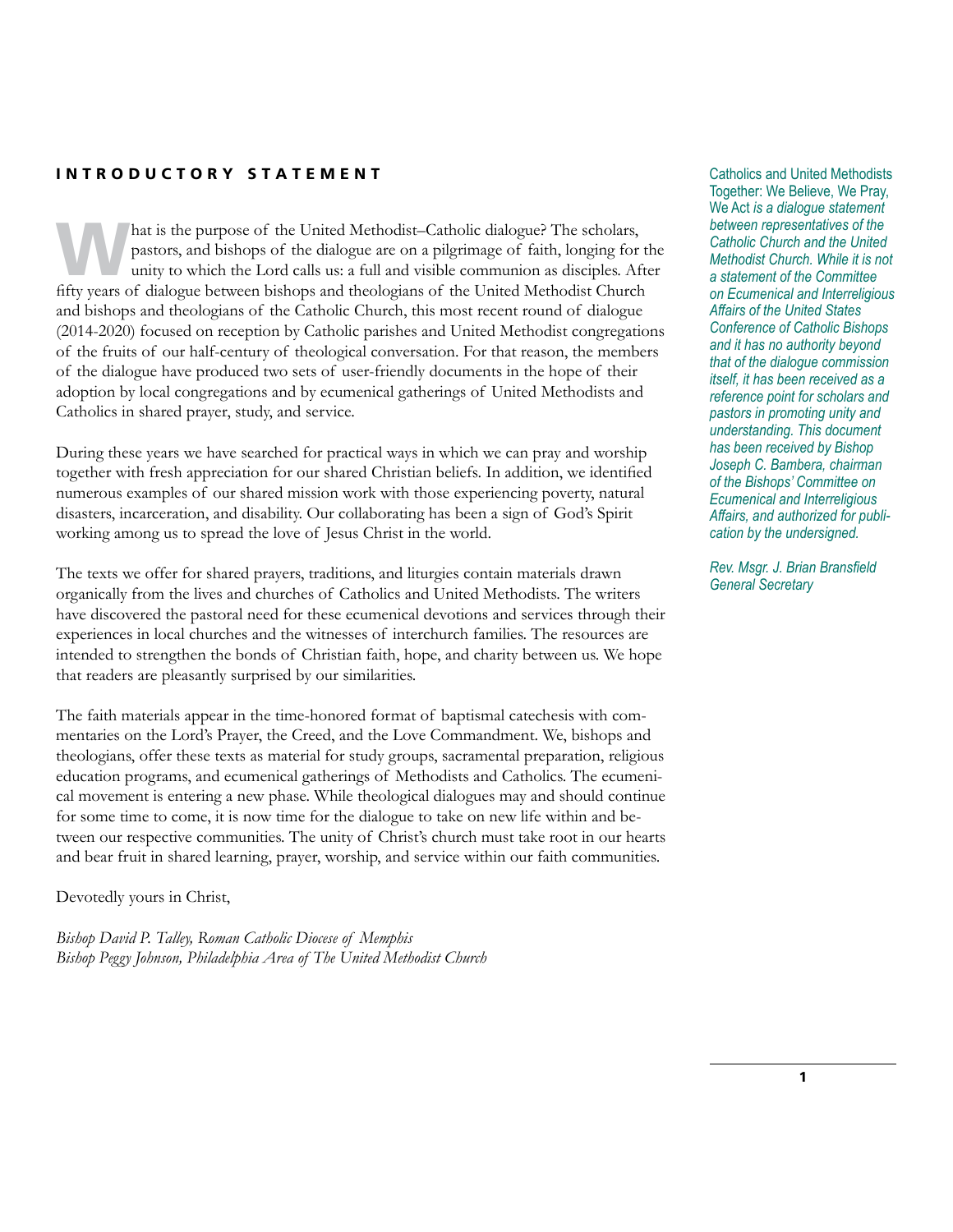## **CATHOLICS AND UNITED METHODISTS TOGETHER: we believe, we pray, we act**

**T A B L E O F CONTENTS**

## **Introduction 1**

**by section number**

**Part I. Our Common Baptism 3-26** Common Baptism and a Longing for Unity **3-7** A Common Statement on Baptism **8-12** Shared Practices of Baptism **13-17** Common Baptism and the Eucharist **18-21** Common Baptism and the Common Texts of the Apostles' Creed, Lord's Prayer, and Commandments **22-26 Part II. Together We Believe: A Commentary on the Apostles' Creed 27-67** I believe **27** An Act of the Whole Person **28** Faith, Mystery and Doubt **29-30** The Church's Faith **31-33** Do you believe in God the Father Almighty? I believe . . . **34-42** God the Father Almighty **34-36** Creator of heaven and earth **37-38** Knowledge of God in Creation **39-40** Creation and Redemption **41-42** Do you believe in Jesus Christ? I believe . . . **43-57** Jesus Christ, his only Son, our Lord **43-45** Conceived by the power of the Holy Spirit, born of the Virgin Mary **46-50** Suffered under Pontius Pilate, was crucified, died, and was buried; he descended to the dead **51-53** On the third day he rose again **54-55** He ascended into heaven; he is seated at the right hand of the Father **56** He will come again to judge the living and the dead **57** Do you believe in the Holy Spirit? I believe . . . **58-67** The Holy Spirit **58-60** The Holy Catholic Church **61-63** The communion of saints **64** The forgiveness of sins **65** The resurrection of the body **66** Life everlasting **67**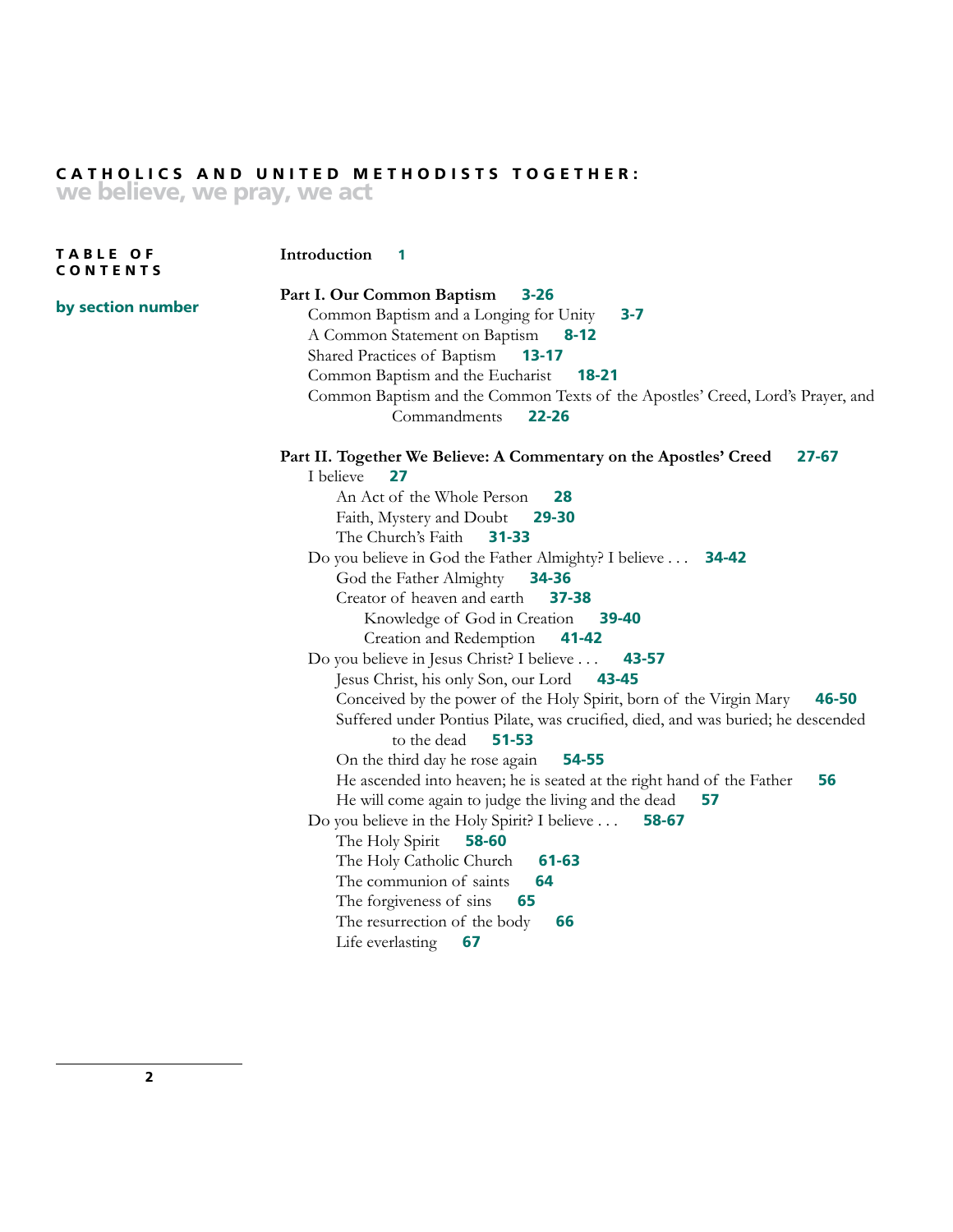**we believe, we pray, we act.**

**Part III. Together We Pray: A Commentary on the Lord's Prayer 68-105** "Lord, teach us to pray" **68-70** Our Father, who art in heaven **71-78** Hallowed be thy name **79-82** Thy kingdom come, thy will be done on earth as it is in heaven **83-87** Give us this day our daily bread **88-92** Forgive us our trespasses as we forgive those who trespass against us **93-100** And lead us not into temptation, but deliver us from evil **101-103** For thine is the kingdom, and the power, and the glory forever. Amen. **104-105**

## **Part IV. Together We Act: A Commentary on the Law of Love 106-131**

We pray, We believe, We act **106-109** Love of God **110-111** The Royal Law of Love **112** Love of God in Others **113-117** Love of Neighbor **118-119** The Rich Man and Lazarus: The Scandal of Indifference **120** Servant Love in the Church Community **121-124** Love of Enemies **125-129** The Way of Holiness **130-131**

**Part V. Conclusion 132**

#### **Catholic Participants**

Most Reverend William Skylstad (co-chair, 2014-2016) Most Reverend David P. Talley (co-chair, 2016-2020) Fr. John W. Crossin, OSFS (staff, 2014-2016) Fr. Alfred Baca (staff, 2017-2018) Fr. Walter Kedjierski (staff, 2019-2020) Dr. Kimberly Belcher Fr. Dr. Drew Christiansen, SJ Sr. Dr. Lorelei F. Fuchs, SA (2014-2015) Dr. Maureen O'Brien (2016-2020) Fr. Donald Rooney

#### **United Methodist Participants**

Bishop B. Michael Watson (co-chair, 2014-2016) Bishop Peggy Johnson (co-chair, 2016-2020) Dr. Glen Alton Messer II (staff, 2014-2016) Rev. Dr. Kyle Tau (staff, 2016-2020) Dr. Ryan N. Danker Rev. Dr. Edgardo Colón-Emeric Rev. Dr. Karen B. Westerfield Tucker Rev. Dr. Colleen Windham-Hughes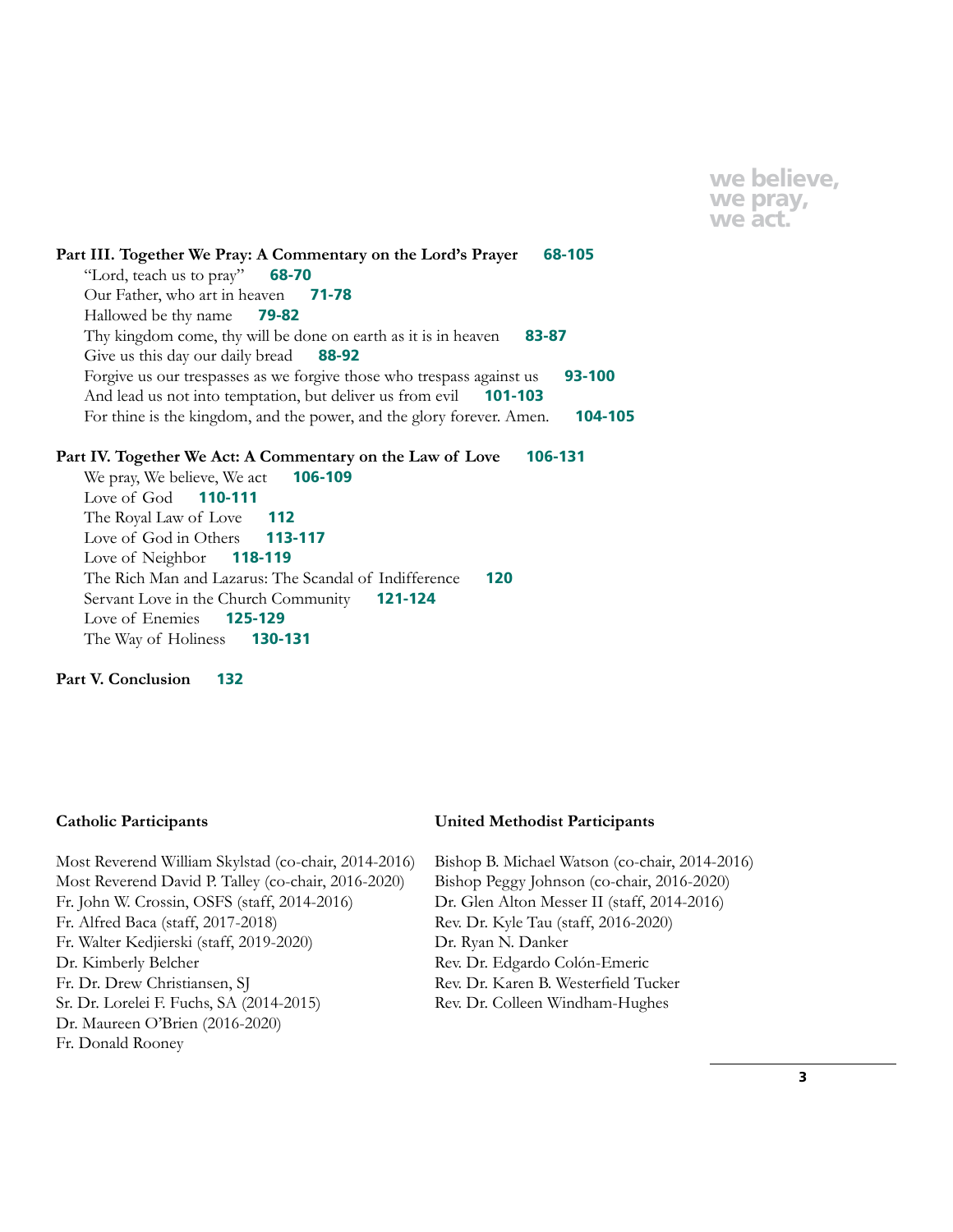## **ABBREVIATIONS**

- BDUMC *The Book of Discipline of The United Methodist Church*. Nashville: The United Methodist Publishing House, 2016.
- BRUMC *The Book of Resolutions of The United Methodist Church*. Nashville: The United Methodist Publishing House, 2016.
	- CCC *Catechism of the Catholic Church*, Second ed., 1997
		- EG Pope Francis, *Evangelii Gaudium* ("The Joy of the Gospel"), 2013
		- GE Pope Francis, *Gaudete et Exsultate* ("Rejoice and Be Glad"; On the Call to Holiness in Today's World), 2018
		- GS *Gaudium et spes* (Pastoral Constitution on the Church in the Modern World), 1965
		- LG *Lumen Gentium* (Dogmatic Constitution on the Church), 1964
		- LS Pope Francis, *Laudato Si'* (On Care for our Common Home), 2015
	- RCIA *Rite of Christian Initiation of Adults*, 1972
		- RM *Roman Missal*, Third ed., 2002
		- SC *Sacrosanctum Concilium* (Constitution on the Liturgy), 1963
	- SRS John Paul II, *Sollicitudo rei socialis* (On Social Concern), 1987
- UMBW *The United Methodist Book of Worship*. Nashville: The United Methodist Publishing House, 1992.
	- UMH *The United Methodist Hymnal*. Nashville: The United Methodist Publishing House, 1989.
	- UR *Unitatis Redintegratio* (Decree on Ecumenism), 1964
	- UUS John Paul II, *Ut Unum Sint* (On Commitment to Ecumenism), 1995
	- WJW *The Works of John Wesley*, various volumes and editors (Oxford: Clarendon Press, 1975-1983; Nashville: Abingdon Press, 1984–).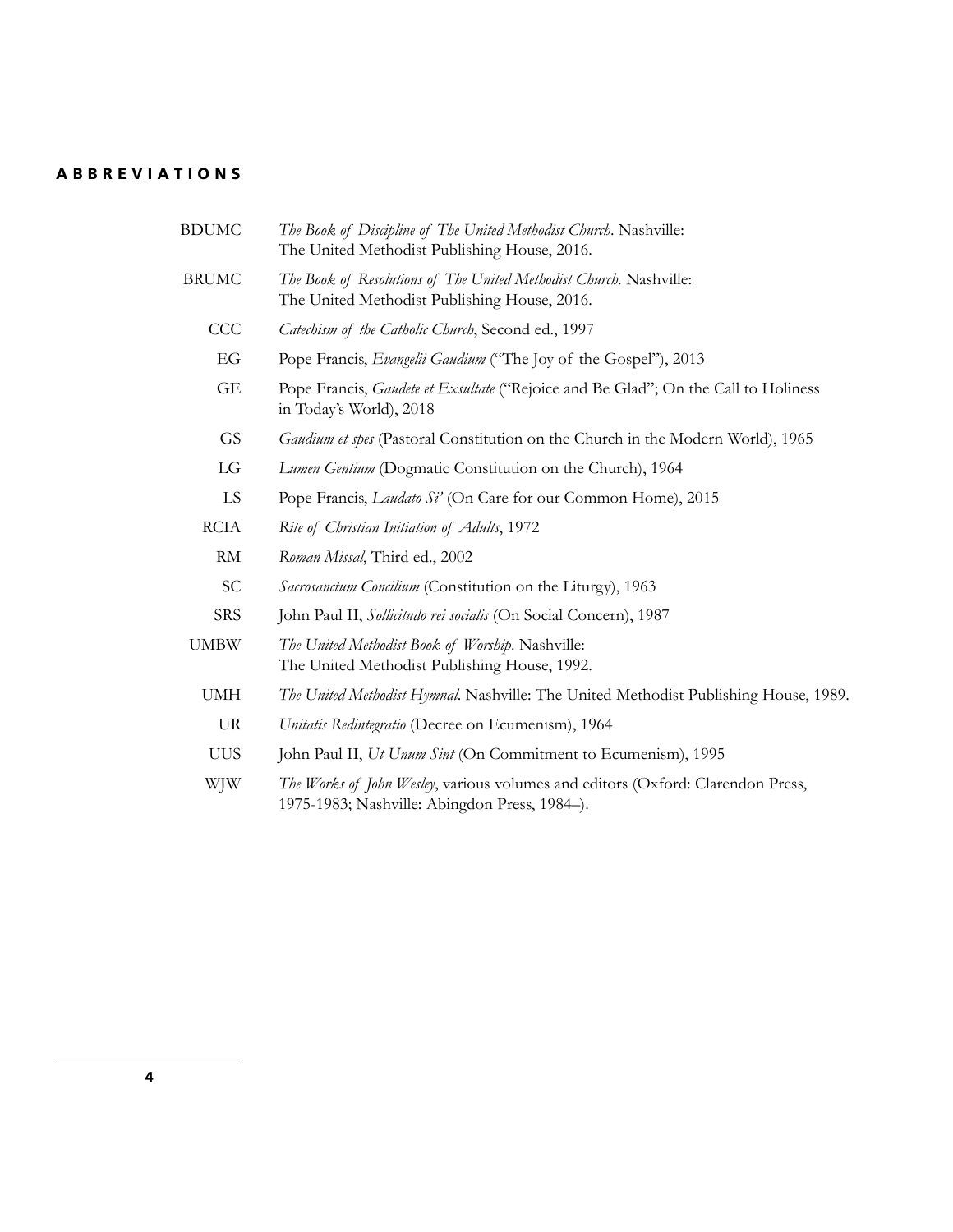## **Documents of the Dialogue between the United Methodist Church and the United States Conference of Catholic Bishops**

| EC          | Eucharistic Celebration: Converging Theology-Divergent Practice, 1981                                                                                                                                                                                 |
|-------------|-------------------------------------------------------------------------------------------------------------------------------------------------------------------------------------------------------------------------------------------------------|
| <b>HEFG</b> | Heaven and Earth are Full of Your Glory: A United Methodist and Roman Catholic<br>Statement on the Eucharist and Ecology, 2012                                                                                                                        |
| <b>HLHD</b> | Holy Living and Holy Dying, 1989                                                                                                                                                                                                                      |
| <b>HSOM</b> | Holiness and Spirituality of the Ordained Ministry, 1976                                                                                                                                                                                              |
| MCD         | Methodist–Catholic Dialogues: Thirty Years of Mission and Witness. New York:<br>The General Commission on Christian Unity and Interreligious Concerns of the United<br>Methodist Church; and Washington, DC: United States Catholic Conference, 2001. |
| TDL.        | Through Divine Love: The Church in Each Place and All Places, 2005                                                                                                                                                                                    |

## **Documents of the International Commission for Dialogue between the World Methodist Council and the Roman Catholic Church**

| Brighton  | Speaking the Truth in Love: Teaching Authority among Catholics and Methodists, 2001         |
|-----------|---------------------------------------------------------------------------------------------|
| Denver    | The Denver Report, 1971                                                                     |
| Dublin    | The Dublin Report, 1976                                                                     |
| Durban    | Encountering Christ the Saviour: Church and Sacraments, 2011                                |
| Honolulu  | The Honolulu Report, 1981                                                                   |
| Houston   | The Call to Holiness: From Glory to Glory, 2016                                             |
| Nairobi   | Towards a Statement on the Church, 1986                                                     |
| Rio       | The Word of Life: A Statement on Revelation and Faith, 1996                                 |
| Seoul     | The Grace Given You in Christ: Catholics and Methodists Reflect Further on the Church, 2006 |
| Singapore | The Apostolic Tradition, 1991                                                               |
| Synthesis | Synthesis: Together to Holiness. 40 Years of Methodist and Roman Catholic Dialogue, 2010    |
|           |                                                                                             |

English translations of Catholic documents may be found at [www.vatican.va](http://www.vatican.va). All scriptural quotations are from the New Revised Standard Version unless otherwise indicated.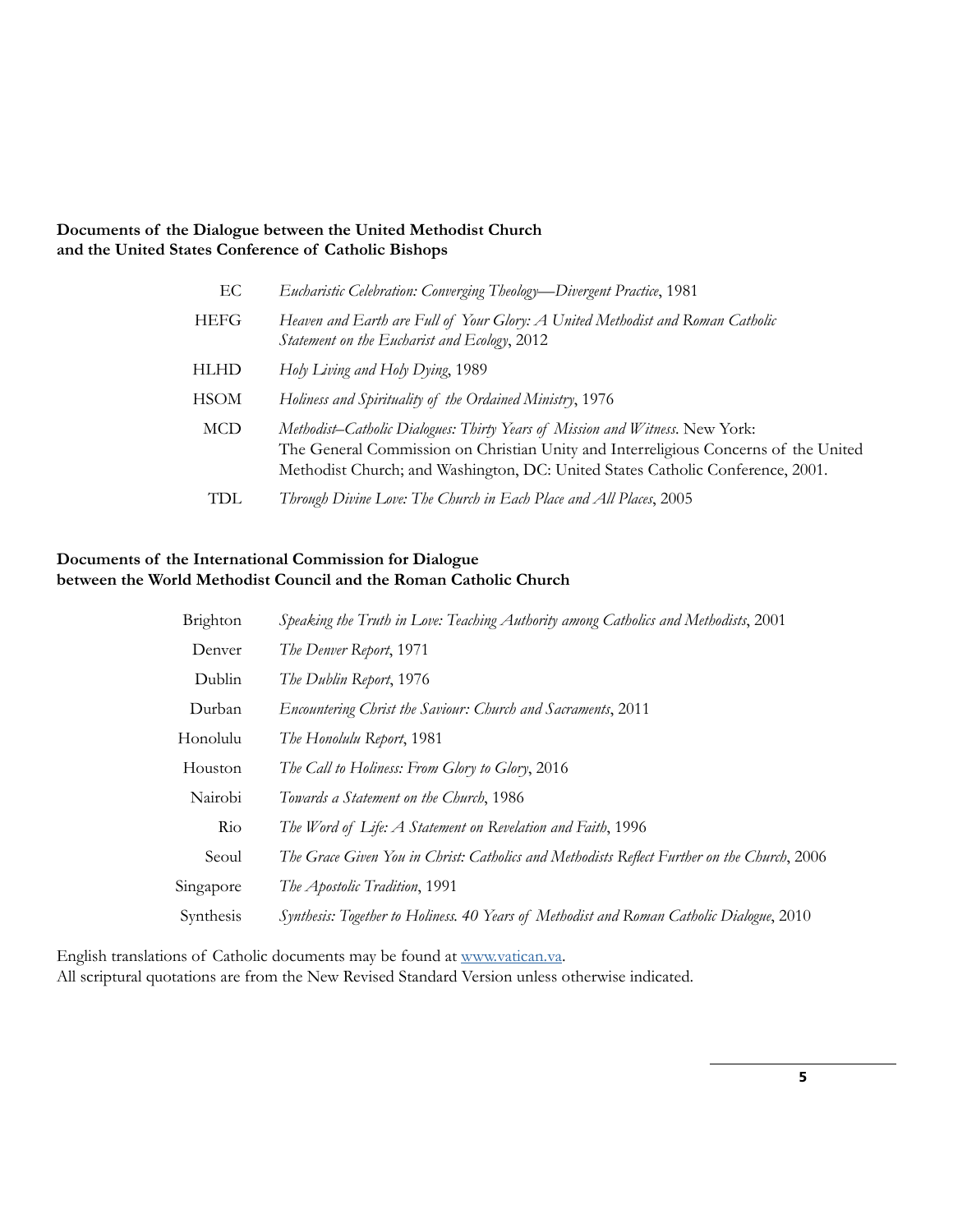#### **INTRODUCTION**

1. As Christians, baptized into Christ and looking forward to our complete union with him, we often wonder what distinguishes one Christian tradition from another. Many of us have a friend, child, parent, or spouse from another church tradition who has shown us Jesus Christ in our own lives, yet our church practices may be different and, in some cases, we cannot participate together at the same communion table. This set of documents bears witness to how United Methodists and Catholics already experience themselves as united by a common mission and a common witness to Jesus Christ,<sup>1</sup> and gives resources for local communities (parishes and congregations, families, or schools) who have reason to reflect on aspects of their unity and differences. The commentaries on these foundational and shared articles of faith are the fruit of fifty years of formal ecumenical dialogue between Catholics and United Methodists.

2. Scholars from both traditions prepared this document for United Methodists and Catholics who are seeking to carry out the mandate to live together "with all humility and gentleness, with patience, bearing with one another in love, making every effort to maintain the unity of the Spirit in the bond of peace" (Eph 4:2-3). These commentaries on common texts are meant to help United Methodists and Catholics believe, pray, and work together, while awaiting the unity that comes from Jesus Christ, who has called us and in whom we are baptized (Jn 10:16).

Cf. Seoul §39.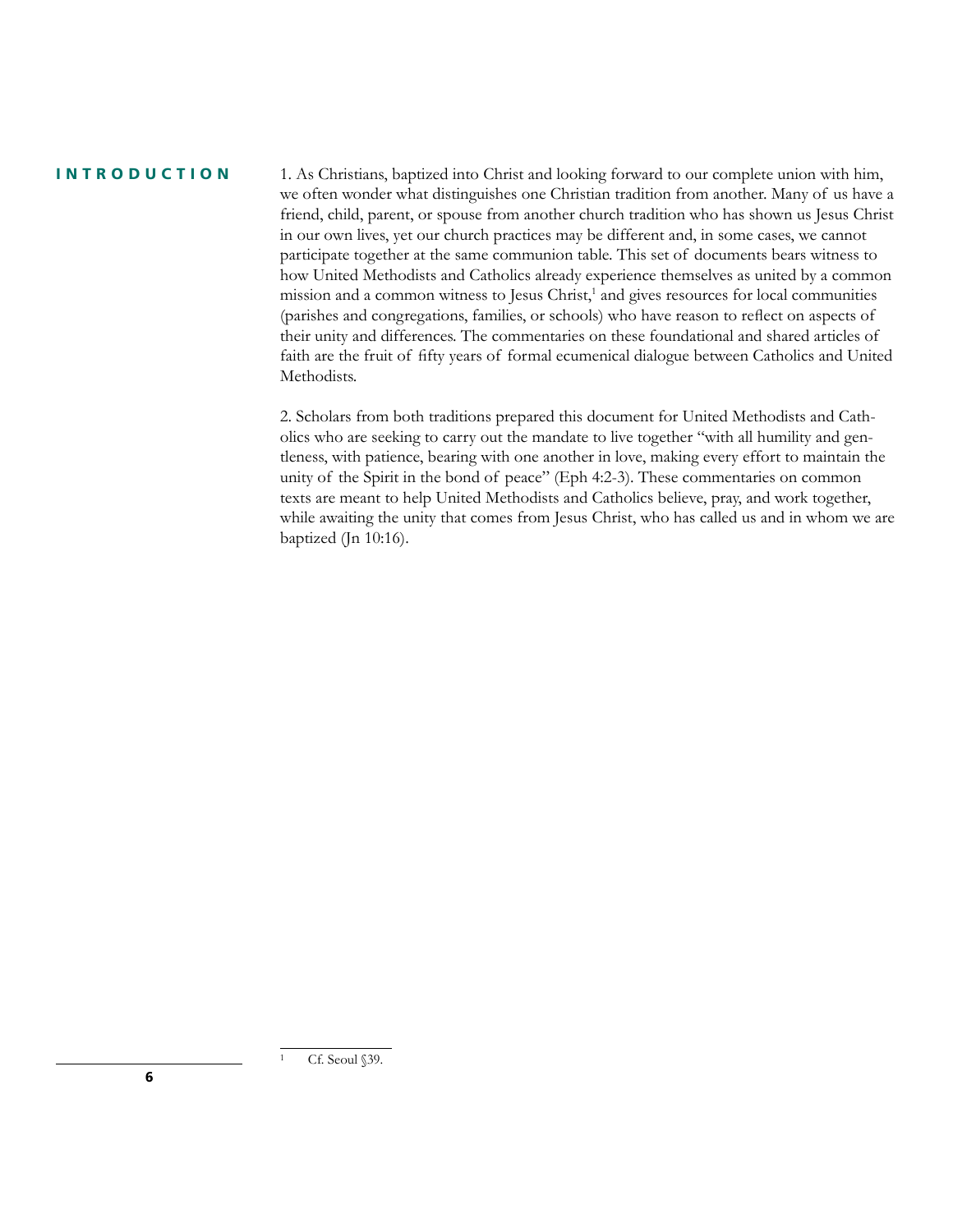

## **we believe, we pray, we act.**

## **Common Baptism and a Longing for Unity**

3. For fifty years, United Methodists and Catholics in the United States and internationally have been engaged in formal conversations, learning from one another in order to work towards greater Christian unity to realize Jesus' prayer "that they may all be one" (Jn 17:20). One of the most important developments over these decades has been recognizing the validity of one another's Baptism and the partial unity that Catholics and United Methodists already share.

4. Both Catholics and Methodists were involved in grassroots ecumenical movements such as the Week of Prayer for Christian Unity (annually January 18-25, starting in 1908). For Catholics, this work was often inspired by reflection on the universal ("catholic") character of Christ's church; for Methodists, it flowed from the "catholic spirit" of John and Charles Wesley and the other founders of the Methodist movement, who emphasized unity in charity with all Christians. John Wesley stated, "I inquire not … whether, in the administration of Baptism, you agree with me …. my only question at present is this, 'Is thine heart right, as my heart is with thy heart?""  $(2 \text{ Kgs } 10:15).<sup>2</sup>$ 

5. A Methodist who came to join the Roman Catholic Church 100 years ago would have been "conditionally baptized" using the Latin formula that means, "If you have not already been baptized, I baptize you in the name of the Father, the Son, and the Holy Spirit." Official Catholic teaching held that Baptism in water in the name of the Trinity was valid, but offered no guidance for an alternate way of receiving already baptized Christians until the Second Vatican Council (1962-65).

## **PART I OUR COMMON BAPTISM**

<sup>2</sup> John Wesley, "Catholic Spirit" (Sermon 39), WJW, vol. 2, ed. Albert C. Outler (1985), 87 §11.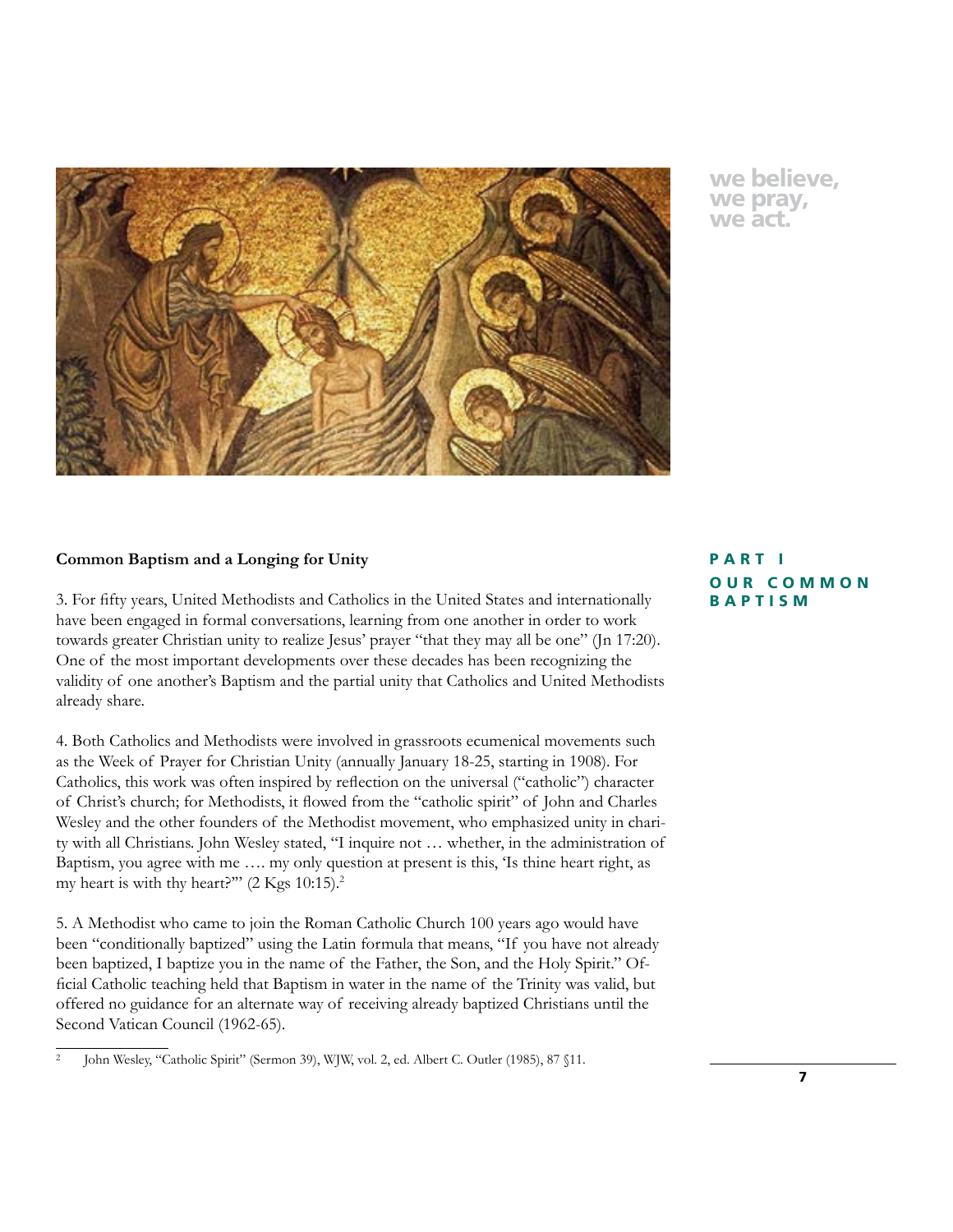6. Vatican II officially affirmed the integrity of Christian Baptism among Eastern and Protestant Christians, mandated the creation of a rite for receiving baptized Christians that would not include conditional Baptism, and committed Catholics to formal and informal interchurch work and conversation.3 As Christians from different churches have learned to love and trust one another better, they have come to hope in our "one Lord, one faith, one Baptism, one God and Father of all, who is above all and through all and in all" (Eph 4:5-6). Together we have become more aware of the fellowship we share, and increasingly have longed for fuller acceptance, recognition, and unity.

7. Much like marriage and deep friendships, interchurch relationships are best motivated by a desire for the other partner to be more authentically who they are, not a desire to absorb them and eliminate their uniqueness. The ecumenical love received from the Holy Spirit is a mystery. Our full unity cannot yet be seen or imagined with specific detail, but nonetheless Catholics and United Methodists follow the example of Christ by pouring ourselves out for one another, hoping that God will raise up and perfect our efforts for the glory of his name.<sup>4</sup> In learning about and from one another, we become more fully ourselves in Christ.

#### **A Common Statement on Baptism**

8. The Joint International Commission for Dialogue between the World Methodist Council and the Roman Catholic Church<sup>5</sup> in 2010 issued a synthesis statement bringing together the fruits of more than forty years of formal dialogue.<sup>6</sup> As is clear from that statement, Methodists/Wesleyans (including United Methodists) and Catholics already share a rich consensus on the character of Baptism. "Catholics and Methodists give full recognition to each other's celebration of the sacrament of Baptism. Our common Baptism in the name of the Father, the Son and the Holy Spirit is our sacramental bond of unity, the visible foundation of the deep communion which already exists between us and which impels us to ever deeper unity with each other and participation in the life and mission of Christ himself."<sup>7</sup>

9. Bound together by our baptismal unity in Christ, there is more that unites us than divides us. "It is the common scriptural faith of Catholics and Methodists that, in Baptism, we are made sharers in Christ's paschal mystery. Baptism, properly celebrated, joins the baptized to

SC §69b; LG §15; and UR, for example, §§5-7, 22.

<sup>4</sup> Cf. Col 3:3; 1 Jn 3-4; Phil 2.

<sup>5</sup> Founded in 1881, the World Methodist Council is a consultative body and association of Methodist, Wesleyan, and United/Uniting denominations. The United Methodist Church is one among eighty members.

<sup>6</sup> The United Methodist–Catholic dialogue (between the United Methodist Church in the United States and the U.S. Conference of Catholic Bishops) was established in 1966. See [https://www.unitedmethodistbishops.](https://www.unitedmethodistbishops.org/united-states-conference-of-catholic-bishops) [org/united-states-conference-of-catholic-bishops](https://www.unitedmethodistbishops.org/united-states-conference-of-catholic-bishops) (Internet Search: United Methodist ecumenical dialogues) and <http://www.usccb.org/beliefs-and-teachings/ecumenical-and-interreligious/ecumenical/index.cfm>. The International Joint Commission for Dialogue between the World Methodist Council and the Roman Catholic Church began meeting in 1967. For more information, see [http://www.vatican.va/roman\\_curia/pontifical\\_councils/](http://www.vatican.va/roman_curia/pontifical_councils/chrstuni/sub-index/index_methodist-council.htm) [chrstuni/sub-index/index\\_methodist-council.htm](http://www.vatican.va/roman_curia/pontifical_councils/chrstuni/sub-index/index_methodist-council.htm) (Search: Vatican Methodist Dialogue) and [https://worldmeth](https://worldmethodistcouncil.org/ecumenical-dialogues/)[odistcouncil.org/ecumenical-dialogues/](https://worldmethodistcouncil.org/ecumenical-dialogues/) (Search: World Methodist Council ecumenical dialogues).

Synthesis §94. See also the synthesis of several international dialogues made by Cardinal Walter Kasper in *Harvesting the Fruits: Basic Aspects of Christian Faith in Ecumenical Dialogue* (New York: Continuum, 2009), especially pp. 164-68.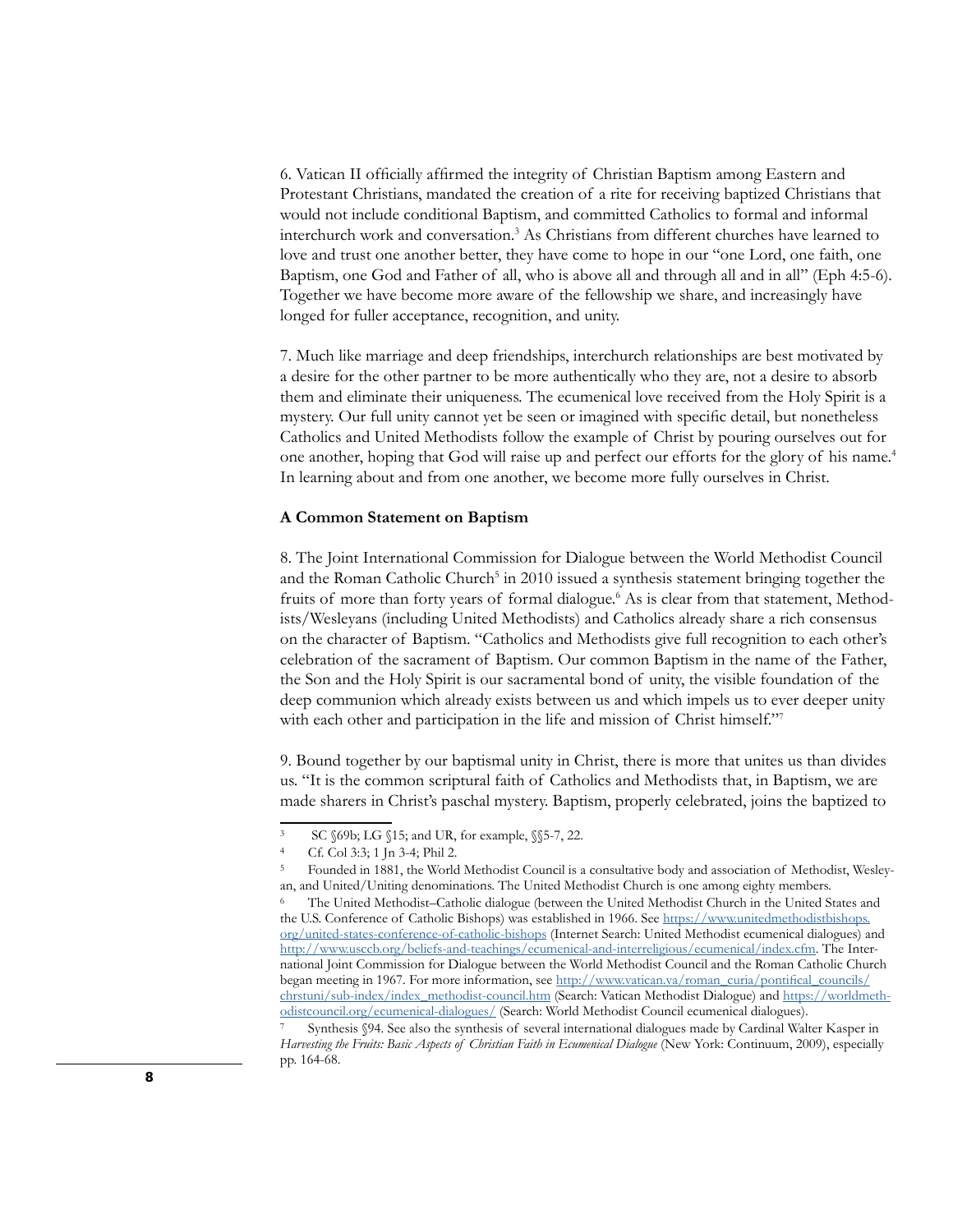Christ, and therefore to one another, in spite of continued historical divisions among Christians."8

10. The introduction to the services of the baptismal covenant in the United Methodist *Book of Worship* (1992) reaffirms this faith: "Because Baptism initiates us into Christ's whole Church and not only into a denomination, United Methodists recognize all Christian Baptisms and look upon Baptism as something that should unite, rather than divide, Christians."9 The introduction to the rite for the reception of baptized Christians into the Catholic Church likewise demands "that no greater burden than necessary (see Acts 15:28) is required for the establishment of communion and unity …. Any appearance of triumphalism should be carefully avoided." The rite also includes a prayer for the ongoing witness of the churches from which the candidates come.10

11. In addition to recognizing one another's Baptisms, United Methodists and Catholics have discovered and developed a shared understanding of the meaning of Baptism. By Baptism, received at any age from infancy to adulthood, persons are incorporated into the paschal mystery of Christ, that is, his passion, death, and resurrection. By this participation in the paschal mystery of Christ, our sins are forgiven and we are freed from slavery to sin and death.<sup>11</sup> We "put on Christ" like a robe and become members of his body, the church.<sup>12</sup> We receive new birth as children of God and are filled with the Holy Spirit.<sup>13</sup>

12. Through Baptism, by God's grace, we become children of God, being conformed to Jesus Christ, the Son of God. By our Baptism, Jesus is our Lord and Savior, our brother and friend. Like Jesus, we see the Father in the grandeur of creation, recognize his providence over time and history, and address our prayers to our Father in confident, childlike love. We experience the indwelling of the Holy Spirit in our hearts, who calls us to Christian holiness, transforms us more and more into the image of Christ, and impels us to pray in Jesus' name. In all these things, our common Baptism unites us.

#### **Shared Practices of Baptism**

13. Roman Catholic and United Methodist practices of Baptism today have many common features, primarily because both churches revised their liturgies to emphasize ancient elements that are part of our shared (pre-Reformation) Christian tradition. The principal element of unity between Catholics and United Methodists is the trinitarian faith that shapes both our baptismal rites. We baptize "in the name of the Father, the Son, and the Holy

<sup>8</sup> Durban §28b.

**UMBW, 81.** 

<sup>10</sup> RCIA §496.

<sup>11</sup> Cf. Rom 6:3-11.

<sup>12</sup> Gal 3:27; 1 Cor 12:13.

<sup>13</sup> Jn 3:5-6; Acts 2:38; Rom 5:5. See Synthesis §§89-94. A discussion of Baptism that broadly reflects the understanding of many Christian churches, including the Catholic Church and the United Methodist Church, appears in "Baptism," *Baptism, Eucharist, and Ministry*, Faith and Order Paper No. 111 ("Lima Text") (Geneva: World Council of Churches, 1982), 2-7.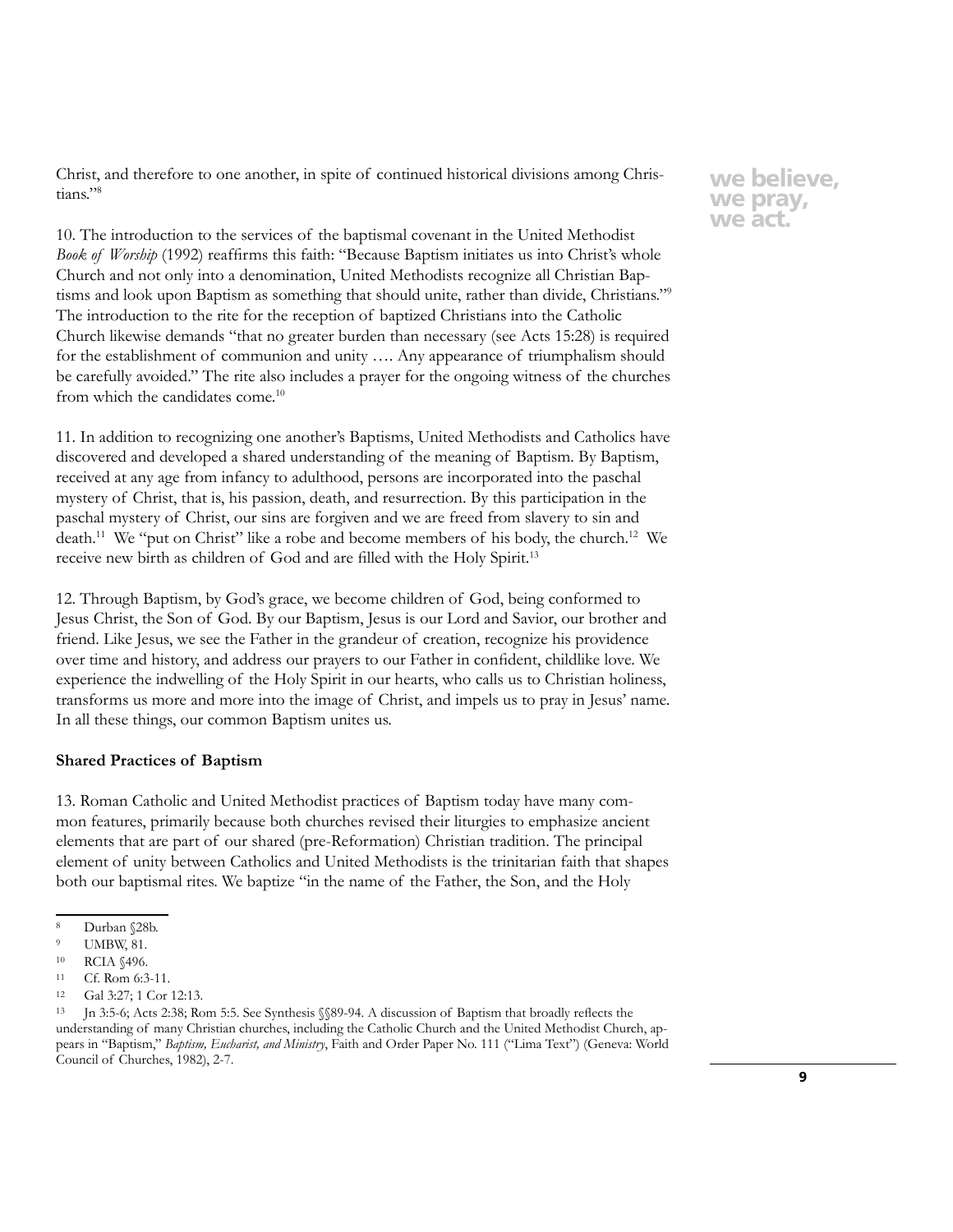Spirit," not "in the names," because the three Persons of Father, Son, and Holy Spirit are united in their divine nature, holy action, and infinite love for the world.

14. The ancient Christian understanding of "name" connects power, calling, and relationships. Our baptismal rite begins with our given (sometimes called the "baptismal") name and connects it to the name of the Trinity. From then on, our baptismal name is also a sign of our being called by the Father, our participation in the mission of Christ, and our reliance on the Holy Spirit. Both United Methodists and Catholics renew their baptismal identity in the Eucharist or Lord's Supper, as well as any time they say the Apostles' Creed or the Lord's Prayer (see  $\S21$  below). In these practices, we not only acknowledge our common Baptism; we also recognize our "'real although not yet full' communion" with one another and hope for a greater communion to come.<sup>14</sup>

15. By recovering ancient Christian practices, United Methodists now have the option of sharing with Roman Catholics in the use of the sign of the cross, the baptismal candle, the paschal candle, and the white garment. "New clothing is sometimes presented to those just baptized, particularly in the case of infants, as a symbol that we 'have put on Christ."'15 Sometimes those being baptized are dressed in their white garments before the Baptism begins, but the image of being "clothed in Christ" (Gal 3:27) is made powerfully visible when the newly baptized are dressed in their baptismal garments during the liturgy.

16. Catholics and United Methodists also acknowledge that the life in Christ begun at Baptism continues to grow throughout the lifetime of a Christian.16 For this reason, in addition to the practices done in both Catholic and United Methodist Baptisms, Catholics and United Methodists renew and recall Christian Baptism in various ways. Although these practices are distinctive within each communion, by recalling our common Baptism they also renew our bond with one another in Christ.

17. United Methodists formally renew their Baptism in baptismal remembrance services; they recall their Baptism in seasonal baptismal covenant renewal services, in the marriage rite, and at funerals.17 Catholics formally renew their baptismal promises at the conclusion of the Lenten fast at the Easter liturgies; they recall their Baptism by making the sign of the cross, often with blessed water from a font; at confirmation, sacramental reconciliation (or confession), and in the rites for the sick and the dying, as well as at funerals. Although our ways of recalling and renewing our Baptism vary, we can be inspired by one another's practices as we ever return to the font of grace.

<sup>14</sup> UUS §45. For other Catholic witnesses to the real but incomplete unity of the Christian church, see LG §14; and CCC §838.

<sup>15</sup> UMBW, 91.

<sup>16</sup> Houston §§37, 41, 106; see also CCC §1254.

<sup>17</sup> UMBW, 111-14, 117, 139.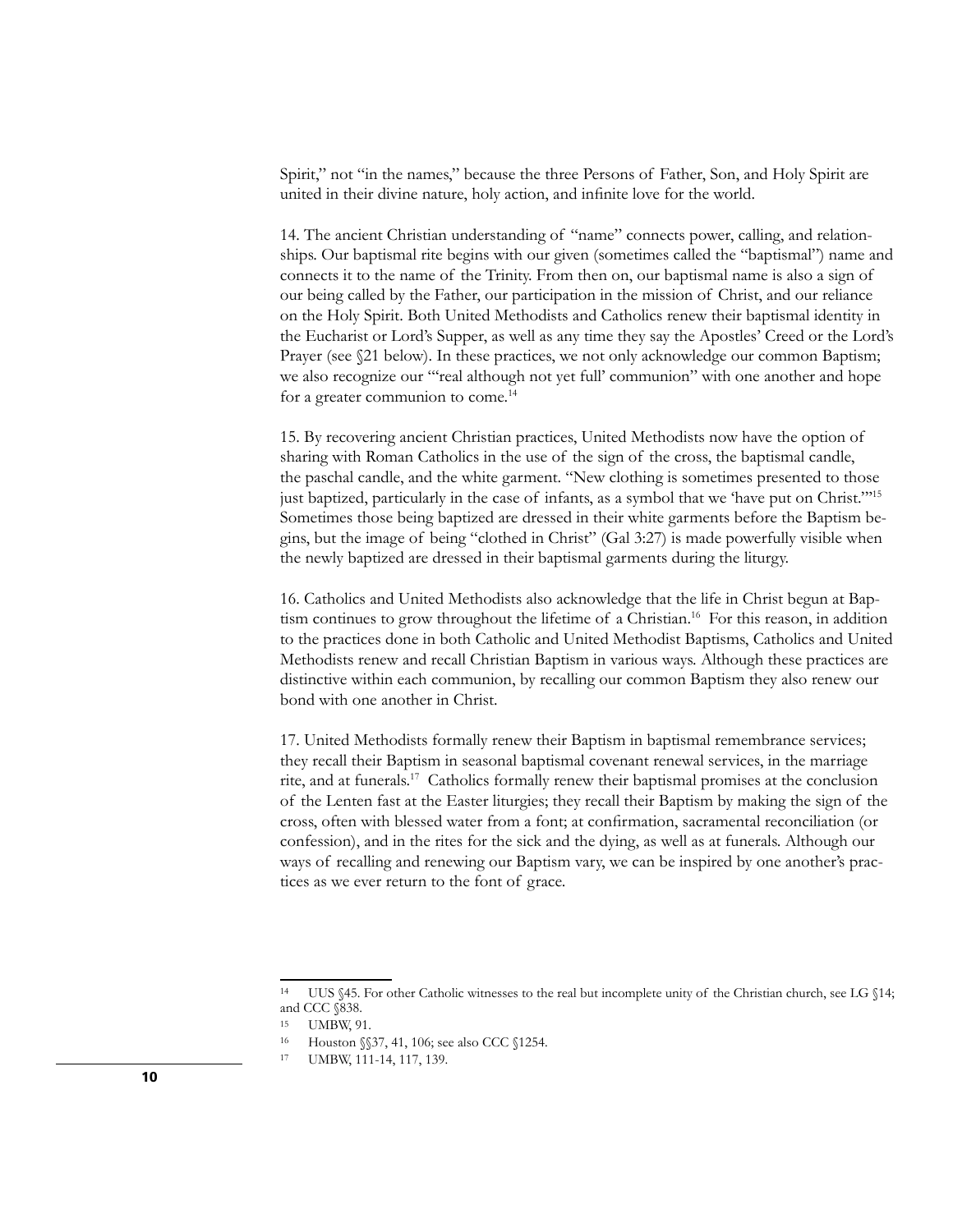#### **Common Baptism and the Eucharist**

18. In United Methodist and Catholic teaching, the Eucharist serves as an ongoing renewal of Baptism as well as its fulfillment and a foretaste of its completion when we will be completely one with Jesus Christ and one another.<sup>18</sup> United Methodists and Catholics have different emphases and theological explanations of Jesus Christ's presence among us in the Eucharist, but we both believe that Christ is truly and mysteriously present in the eucharistic gifts and in the gathered congregation.19 At the same time, because United Methodists and Catholics do not yet share fully in eucharistic fellowship, celebrating the Eucharist can also be a painful reminder of our division.

19. The way we understand Christ's presence in the Eucharist differs, and these differences can become a source of confusion. "Methodists … speak of Christ's real presence in a spiritual sense. Yet Methodists seek not to define the mystery of the transformation of the bread and wine, and trust that the presence of Christ and the gift of his grace are 'sure and real' while the manner remains unknown."<sup>20</sup> The Catholic Church understands the gifts of bread and wine to change fully into the body and blood of Christ, even as all the sensory qualities of bread and wine (their smell, taste, texture, color, etc.) remain. This change occurs through the eucharistic prayer spoken by the priest or bishop, but is ultimately accomplished by the work of Jesus the incarnate Word and by the power of the Holy Spirit. This is the meaning of the Catholic doctrine of transubstantiation. Both Catholics and United Methodists recognize that Christ is also present in the worshipping community in other ways, including the reading of the scriptures, prayer, and singing.<sup>21</sup>

20. For United Methodists, the Lord's Supper is the Lord's table, and so they practice open communion for all baptized Christians.22 Nonetheless, "[United] Methodists do not think it fitting for Christians 'to receive communion in any denomination at random, for communion with Christ is linked with membership of a local church."<sup>23</sup> For Catholics, unity with Jesus Christ and with the whole church of God includes a particular relationship with the Roman Catholic Church and with the other churches in communion with that body. In ordinary, non-emergency cases, Christians whose churches are not in full communion with the bishop of Rome do not receive communion at a Catholic Eucharist, and Catholics do not receive from ministers of other communions. There are exceptional cases in which communion is permitted by Catholic law, especially for Christians in imminent physical or moral danger (Canon 844). The pastors and faithful of the Catholic Church are concerned about how to care pastorally for families and communities who are painfully divided at the eucharistic

<sup>18</sup> Jn 17:22-24. For the United Methodist position, see BRUMC ¶8031, *By Water and the Spirit*, "Baptism in Relation to Other Rites of the Church": "Baptism and the Lord's Supper."

<sup>19</sup> EC, 6-7; and Durban §§78-85.

<sup>20</sup> Durban §84.

<sup>21</sup> Cf. Mt 18:20. See also SC §7; and BRUMC ¶8032, *This Holy Mystery*, "Christ is Here: Experiencing the Mystery": "The Presence of Christ."

<sup>22</sup> BRUMC ¶8031, *By Water and the Spirit*, "Baptism in Relation to Other Rites of the Church": "Baptism and the Lord's Supper."

<sup>23</sup> MCD, 19, quoting Dublin §68.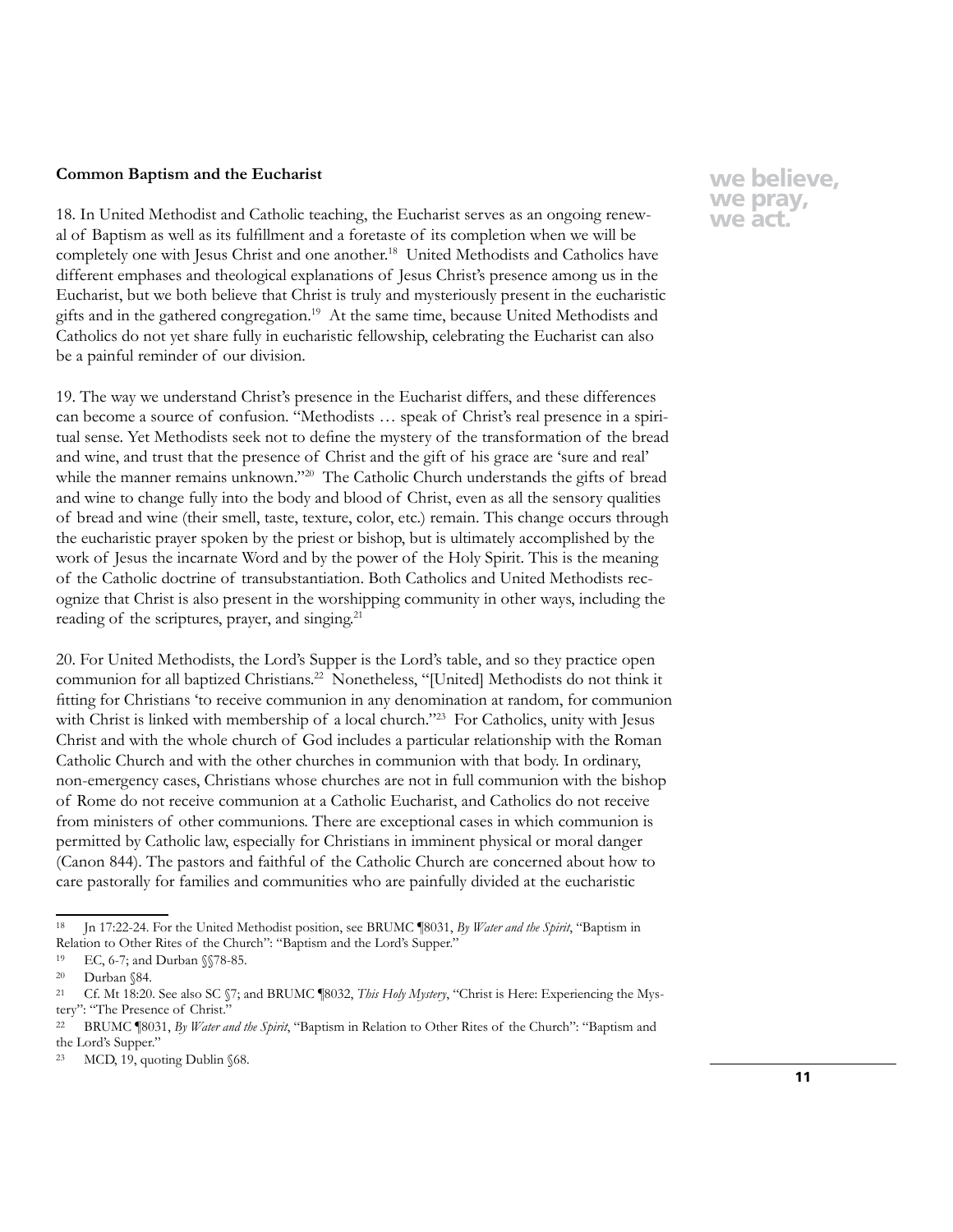table. By ongoing reflection on one another's church structures, the two churches will reach a greater understanding of how to express honestly a fuller communion. In the meantime, the pain of separation arouses in Christians a greater longing for unity, which is the work of the Holy Spirit among us.<sup>24</sup>

21. The acts of witnessing the Word of God together, of professing our faith, praying and singing together, and of giving thanks together in the eucharistic prayer, while not a substitute for the communion at the table, are things to appreciate deeply in the meantime. Whether fasting together or eating divided, United Methodists and Catholics should do so in the hope of further unity to come.<sup>25</sup> The unity of our Baptism expressed in common work, especially for the poor and marginalized, and in the fellowship of common meals outside of worship, dimly reflects the banquet table in the kingdom we hope to share.

## **Common Baptism and the Common Texts of the Apostles' Creed, Lord's Prayer, Ten Commandments, and Great Commandment**

22. The texts with commentaries in this document—the Apostles' Creed, the Lord's Prayer, the Ten Commandments, and the Great Commandment—are among the most widely used and beloved texts in Christianity. Both Catholics and United Methodists have traditions of using them for public worship, private prayer, and reflection. In the early church, the Creed and the Lord's Prayer were formally delivered orally (*traditio*: "handed over") to those who were preparing for Baptism in public ceremonies. Instructors interpreted the Prayer and the Creed for the candidates. At a later stage in their preparation, candidates "returned" (*redditio*) these texts through their own formal recitation. Candidates recited them publicly with the whole congregation at their Baptism and in common worship thereafter. During the Middle Ages, the Ten Commandments emerged as a third critical text for Christian formation, yet at the same time public recitation of the Creed and Lord's Prayer at Baptism began to disappear as infant Baptism displaced adult Baptism. Instead, Christians were expected to memorize all three texts, and preaching for lay people often included commentaries on these texts.

23. Both Catholic and the Protestant Reformation traditions retained and even expanded the emphasis on memorizing and commenting on the Creed, Lord's Prayer, and Ten Commandments. These three texts supplied the essentials of faith, prayer, and moral action to mark every baptized Christian. The Roman Catholic Church's first catechism, produced following the Council of Trent (1566), had a commentary on the Creed, a section on the sacraments, a commentary on the Ten Commandments, and finally a commentary on the Lord's Prayer. Methodists in the United States received these three texts in the worship orders provided by John Wesley,<sup>26</sup> and though the orders eventually changed, the Lord's Prayer and the Creed continued to appear in worship orders, the latter especially in orders for Baptism. Methodist catechisms typically included all three texts.

<sup>24</sup> Seoul §§66, 164.

<sup>25</sup> Cf. Rom 14:8.

<sup>26</sup> John Wesley, *The Sunday Service of the Methodists in North America* (1784).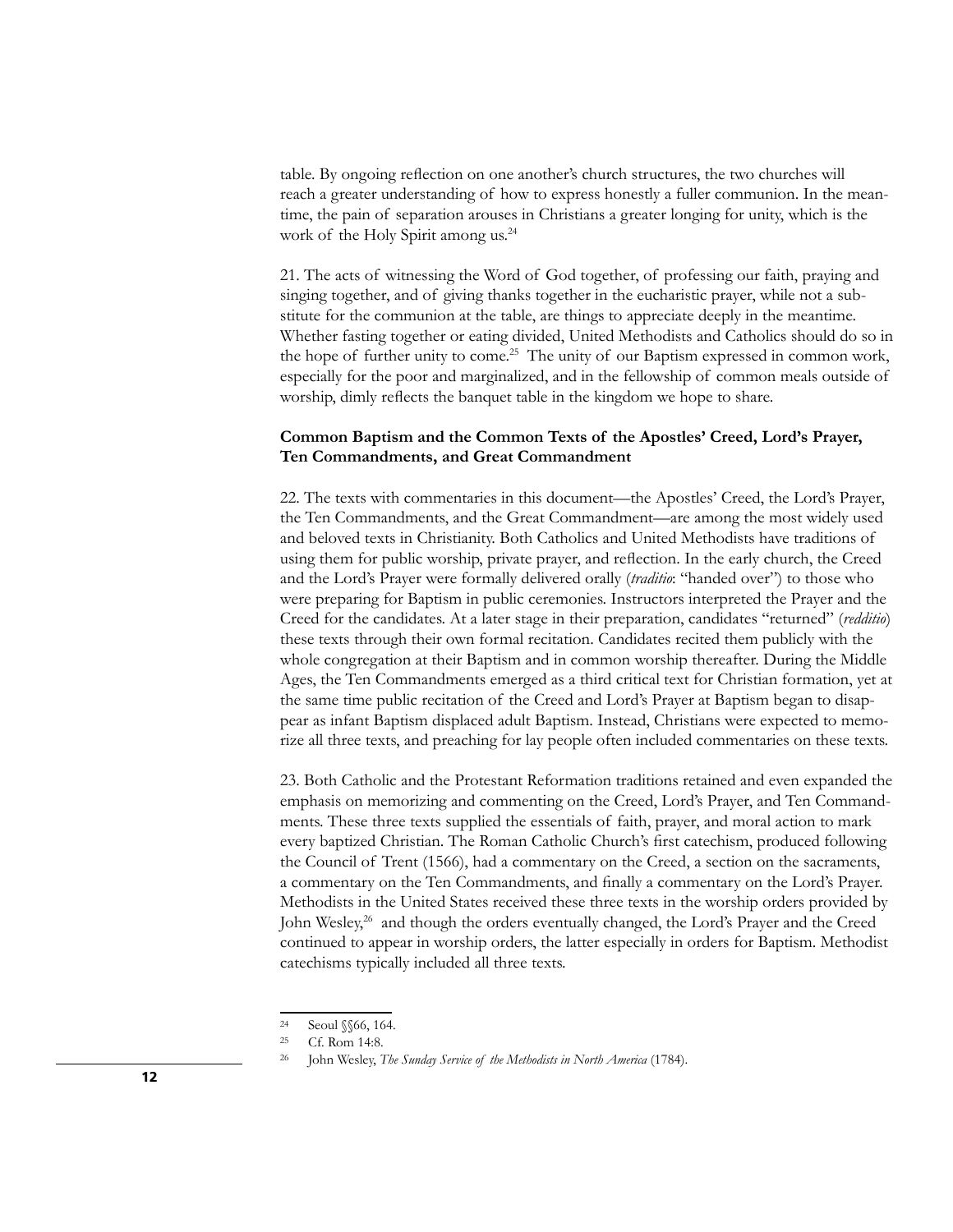24. Following the Second Vatican Council, the Roman Catholic Church restored the catechumenate (process for sacramental initiation) for adults, including optional presentations and recitations of the Creed and the Lord's Prayer.<sup>27</sup> While at the font, the candidate affirms the Creed in question and answer form. For infant Baptism, too, the Creed (recited by parents and godparents) and the Lord's Prayer are important parts. The current *Catechism of the Catholic Church* is structured largely as commentary on the Creed (§§185-1065), the Ten Commandments (§§2052-2557), and the Lord's Prayer (§§2759-2865). The *Catechism*, similar to traditional treatments throughout history, frame the Ten Commandments in terms of Jesus' dual Great Commandment: to love God and to love your neighbor.

25. The current services for the baptismal covenant in the *United Methodist Book of Worship* similarly include the Apostles' Creed, as does the congregational baptismal reaffirmation service. Regular worship in the United Methodist Church conducted according to the *Book of Worship* or the *United Methodist Hymnal*, whether Word and Table or a service only for the proclamation and preaching of the Word, also includes both the Apostles' Creed and the Lord's Prayer.<sup>28</sup>

26. In Baptism, we are plunged into the divine life. Filled with the Holy Spirit and walking with Jesus our brother, we bring the love of the Father into the world. Throughout our lives as Christians, we are called to reaffirm our Baptism and turn to the triune God by reflecting on the foundations of our faith. As we grow nearer to God and one another in love, too, Baptism and the texts associated with it can light our way. These commentaries on the Apostles' Creed, the Lord's Prayer, and the Great Commandments are meant to help Catholics and United Methodists grow in their joy, mutual love, and unity in Jesus Christ.



<sup>27</sup> RCIA §§157-63, 178-84, 193-96.

<sup>&</sup>lt;sup>28</sup> The United Methodist Church, "The Services of the Baptismal Covenant of The United Methodist Church as Revised to Align with the 2008 Book of Discipline and Book of Resolutions" (Nashville: General Board of Discipleship of The United Methodist Church, 2009),  $$9$  and "Baptismal Covenant IV".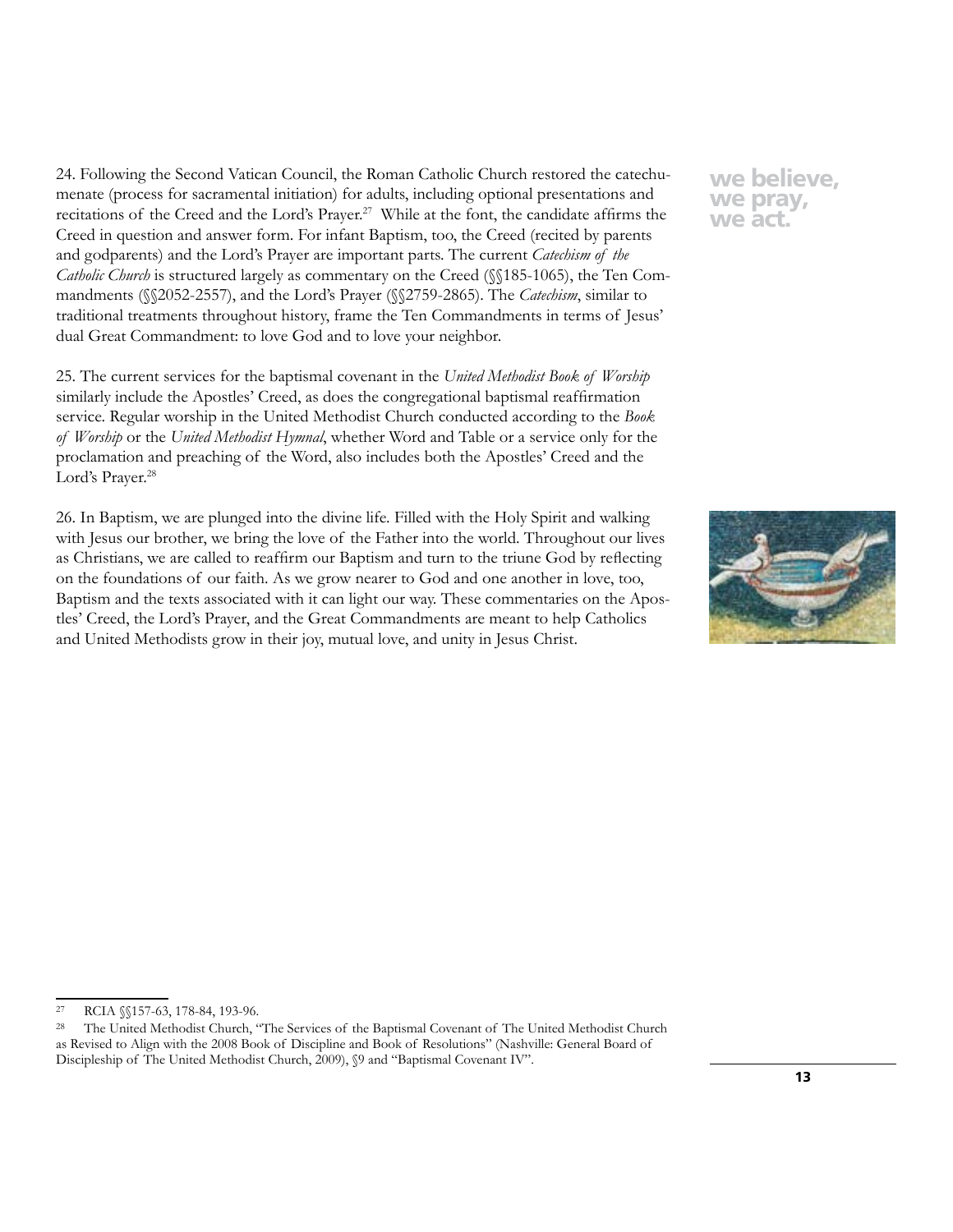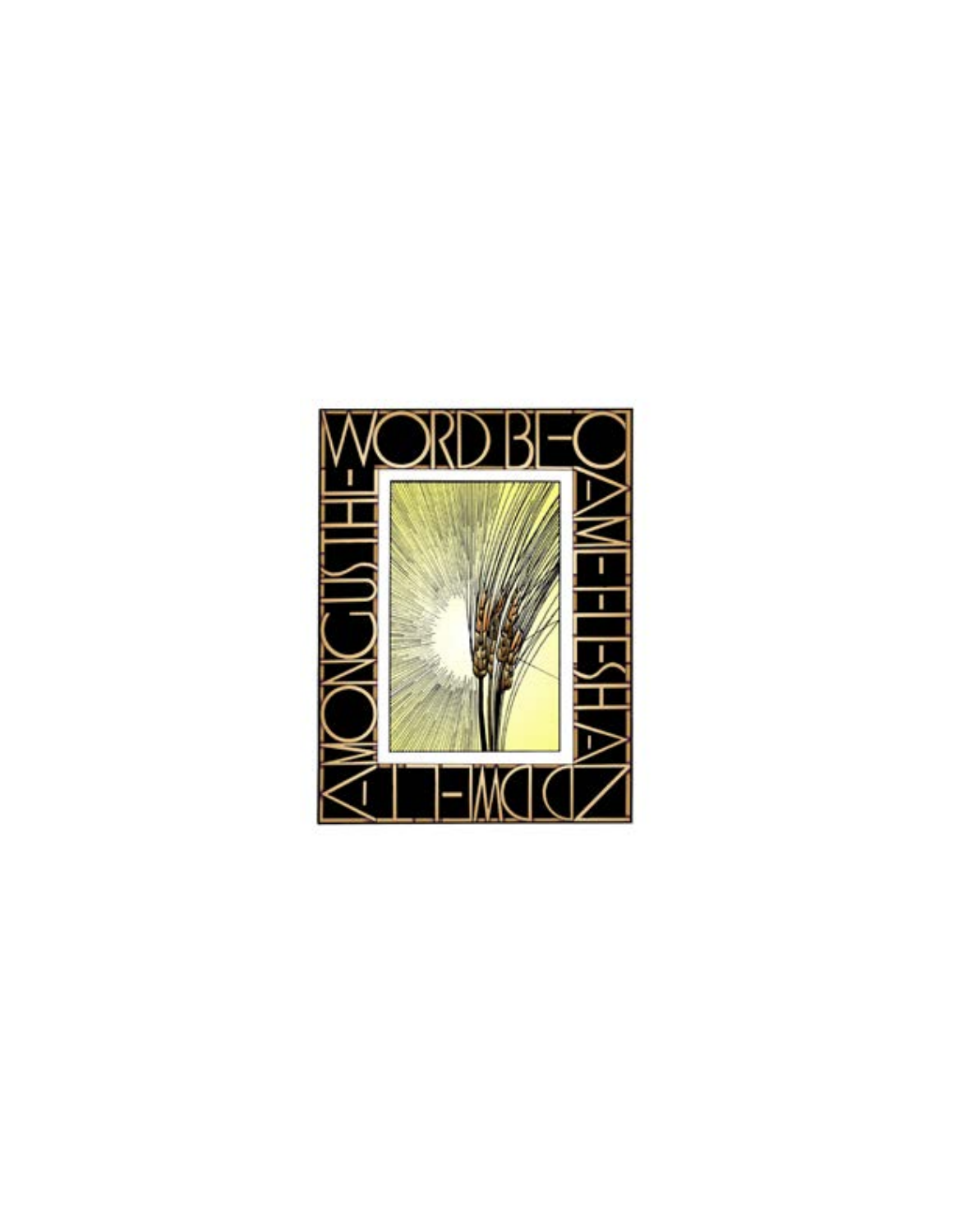#### **I believe**

27. "Lord, I believe. Help my unbelief," exclaimed the father of the epileptic boy (Mk 9:24). The confession "I believe" is a public profession of a living relationship with God, the source of all being, in whom we trust to find our ultimate fulfillment. Even the mysterious yearnings that lead men and women to search for God are a gift of grace. Faith is a gift freely given and freely received. Faith is an attitude of grateful reception of God's grace and of self-commitment to the living Lord who guides the faithful through the action of the Holy Spirit.<sup>29</sup> Faith enables humans to discern God's plan of salvation as described in the scriptures.<sup>30</sup>

## *An Act of the Whole Person*

28. While faith has an intellectual dimension in which we acknowledge revealed truth, it is above all else a commitment of the entire person, mind, heart, and spirit, to the God to whose goodness we surrender, trusting in divine care and guidance. Like those who sought healing, comfort, and forgiveness from Jesus, we turn to God for all our bodily and spiritual needs; and as we make our way through life, we seek divine counsel in prayer.<sup>31</sup> Faith also gives rise to hope in "things unseen" where our lives are hidden with Christ in God.32

#### *Faith, Mystery, and Doubt*

29. The centurion trusted the healing of his servant would happen by a word from Jesus.<sup>33</sup> The man born blind directly experienced the healing power of God in Jesus.<sup>34</sup> The disciple whom Jesus loved, after entering the empty-tomb, "saw and believed."<sup>35</sup> Christians, however, often experience a certain darkness or obscurity in their life with God. As Paul wrote, "we now see through a glass, darkly," only later will "we see face to face" (1 Cor 13:12). Faith differs from objective, scientific knowledge because its proper content is the great mystery in which "we live and move and have our being" and in which "we feel our way" to God (Acts 17:27-28). In humility, faith admits its ignorance and embraces its dependence on God. Yet, simultaneously, faith is a bold venture into an unknown future with God at our side.<sup>36</sup> Because faith seeks understanding, devout questioning should be intrinsic to maturation in the Christian life.

30. Even strong faith can falter. Jesus chided his disciples for being "of little faith."37 Peter rejected Jesus' prophecy that he would be a suffering servant, and on the night of Jesus'

<sup>35</sup> Jn 20:8-10.

## **PART II TOGETHER WE BELIEVE: A C O M M E N T A R Y O N T H E A P O S T L E S ' CREED**

<sup>29</sup> Cf. Rom 5:5; 1 Cor 8:14-16, 12:3.

<sup>30</sup> Rio §31; Col 1:26-29.

<sup>31</sup> Mt 6:11-13; Lk 11:13; Jn 14:13-17.

<sup>32</sup> Heb 11:1; Col 3:3. Also see below, "Resurrection of the Body" and "Life Everlasting."

<sup>33</sup> Mt 8:5-13.

<sup>34</sup> Jn 9:24-38.

<sup>36</sup> Ps 23:4.

<sup>37</sup> Mt 8:26; 16:8; 17:20.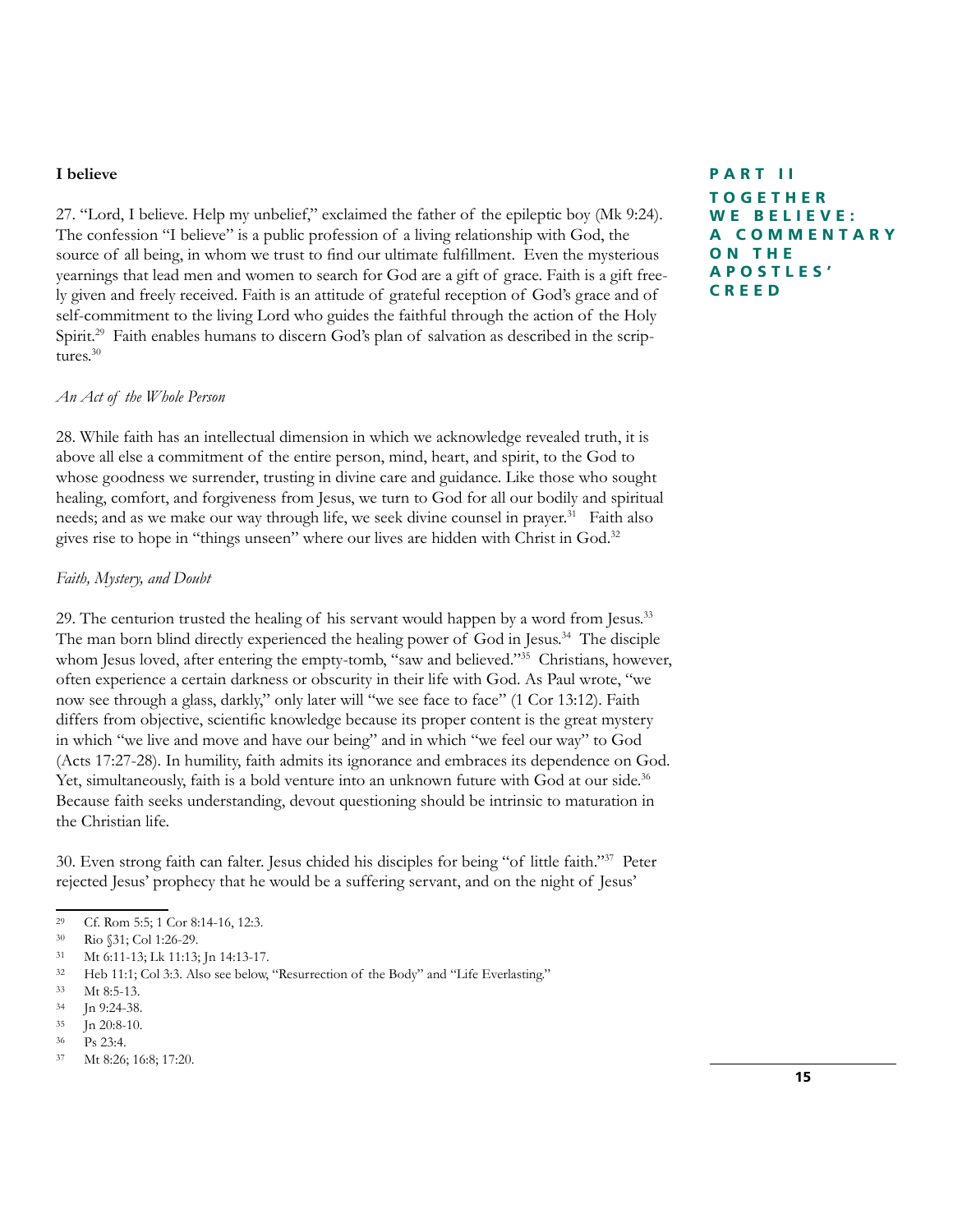#### *Witness to Unbelief*

*Our profession of faith also bears witness to the active presence of God in human life and history for an indifferent and unbelieving world (Jn 16:2; Acts 2). To a world that has lost hope, the church testifies to "an imperishable hope" (1 Pt 1:3-4) and to a fuller life in the Spirit. To those wracked with doubt, it offers an affirmation of life grounded in the Author of Life. In this challenging time for faith, the Creed serves as an anchor for Christian existence before God, so that we will not be "tossed to and fro and blown about by every wind of doctrine" (Eph 4:14). Peter warns us that our "adversary the devil prowls around, looking for someone to devour" (1 Pt 5:8). The Creed steadies our faith so that we can resist the evil powers of this world.*

*To an increasingly secularized culture, ignorant, skeptical, or even hostile to religion, the witness of Christian lives is very often more fruitful than our words. Our service with the poor, the disabled, migrants, the sick, and the imprisoned gives the strongest possible witness to Jesus' Gospel teaching. "By this all men will know you are my disciples, that you love one another" (Jn 13:35; Acts 4:32). The church's advocacy for justice and the defense of human rights everywhere demonstrates how God's love for humanity exceeds that of human leaders and the securities of human societies.* 

*(continues on sidebar, next page)*

trial before the Sanhedrin, Peter denied Jesus three times.<sup>38</sup> Famously, "Doubting Thomas" refused to believe Jesus had risen from the dead until he had first-hand proof.39 When doubt undercuts our confidence for leading a Christian life and begins to eat away at our relationship to God, then we should pray earnestly for an increase in faith.<sup>40</sup> When our anxious drive for security, including intellectual certainty, threatens our trust in God, we can be confident that God will supply the faith we need, for, as Jesus promised, "the Spirit comes to help us in our weakness" (Rom 8:26).<sup>41</sup>

## *The Church's Faith*

31. The term "creed" derives from the Latin word *credo* or "I believe." This is the answer candidates for Baptism give to the church's point-by-point examination of their faith in God's revelation. With our declaration "I believe" at our Baptism, we are joined to the whole company of saints united in its faith in Jesus.

32. Our profession of faith, especially in liturgical contexts, reaffirms our baptismal covenant.42 Each person's "I believe" participates fully in the communal "we believe" of Christ's church. We share in the living faith of a community of those who, similar to Mary at the Annunciation, consent to God's design for their lives;<sup>43</sup> who, like Peter, confess Jesus to be "the Christ, the Son of the Living God" (Mt 16:16); and who believe him to be "the Christ, the Son of God, the One who is to come into this world" (Jn 11: 27), as did Martha. Thus, we draw on the church's great Tradition, which supplies what is lacking in our own faith and nourishes its growth. We also unite ourselves with "a great cloud of witnesses" (Heb 12:1) of Christians everywhere and across the ages.<sup>44</sup> Whenever we say, "we believe," the life of the church is deepened and renewed.<sup>45</sup>

33. Traditionally, the church has expressed its faith in creedal form. The Apostles' Creed is a gift handed on to the baptized as a symbol or mark of their active participation in the believing community.46 Because the Spirit provides the church such abundant gifts of communion and understanding, the recitation of the Creed engenders in every age both unity of faith and diverse reflections upon that faith.<sup>47</sup> This Creed gathers together God's gift of self-revelation and the church's response.<sup>48</sup> It names the Father, the Son, and the Holy Spirit as God,

<sup>42</sup> In the Catholic tradition, the Easter Vigil and the Masses of Easter Day include a renewal of baptismal promises in question-and-answer format rather than in a recitation of the Creed.

<sup>38</sup> Mk 8:31-33; 14:66-72.

<sup>39</sup> Jn 20:24-29.

<sup>40</sup> Lk 12:32; 17:5; Mt 21:20-22; Jude v. 20.

<sup>41</sup> Lk 11:13; 12:22-31.

<sup>43</sup> Cf. Lk 1:38. <sup>44</sup> See the section on "The Communion of Saints" below.

<sup>45</sup> Singapore §37.

<sup>46</sup> The Apostles' Creed is canonical by virtue of its inclusion in baptismal rituals and catechesis. The Nicene-Constantinopolitan Creed, used in solemn liturgical settings, includes christological and trinitarian doctrines authorized by the two ecumenical councils that give the Creed its name. In the Roman Missal, the Nicene Creed is the preferred text with the Apostles' Creed an option for celebrations on Sundays and important feasts. <sup>47</sup> On the diversity in the church and reconciliation in the Spirit, see EG, esp. §131.

<sup>48</sup> Rio §34.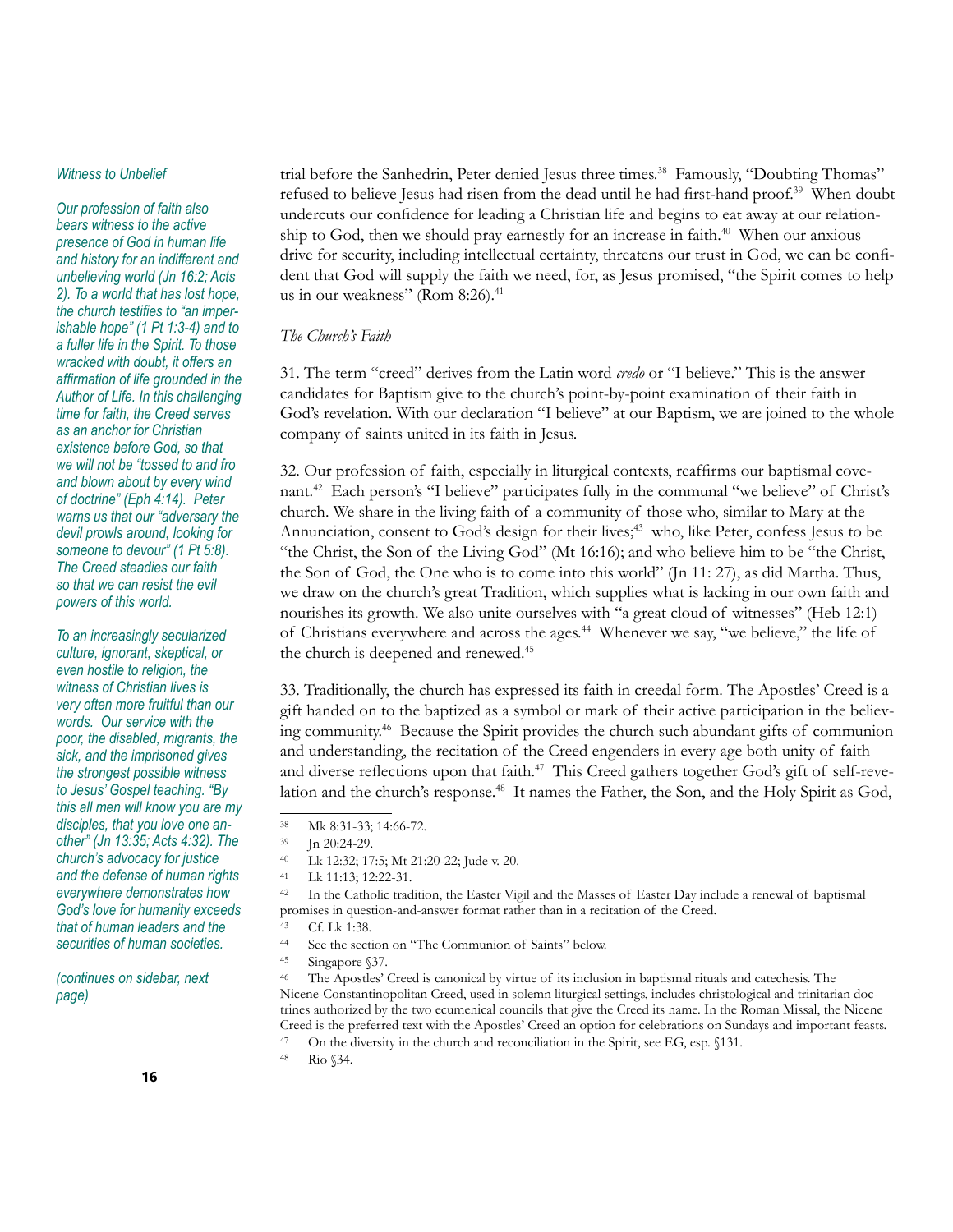and it places the life, death, resurrection, and return of Jesus at the center of the faith that we believe.<sup>49</sup>

## **Do you believe in God the Father Almighty? I believe…**

## **God the Father Almighty**

34. Together, we believe in God. At the heart of our common faith is the self-disclosure of the triune God. We neither believe in the revelation of three gods, nor in one God revealed in three different ways. We believe in one God who is from eternity Father, Son, Holy Spirit50 and who has revealed God's self to us.<sup>51</sup> We address this God when in the eucharistic celebration we sing "Holy, holy, holy" (Is 6:3; Rv 4:8). Our shared hymns also tell of the wonderful mystery of the triune God's oneness of being and communion of persons.

> *Holy, holy, holy! Lord God Almighty! Early in the morning our song shall rise to Thee; Holy, holy, holy, merciful and mighty! God in three persons, blessed Trinity!*

35. We call God Father because Jesus prayed and taught his disciples to pray "Abba, Father,"<sup>52</sup> and revealed his own mission as from his Father.<sup>53</sup> The solemn prologue to the Gospel of John uses the language of the Word to express the same reality: "In beginning was the Word, and the Word was with God, and the Word was God" (Jn 1:1). Ignatius of Antioch, a successor of Saint Peter at Antioch, wrote with a sense of the unutterable transcendence of God as the great Silence out of which the Word is spoken.<sup>54</sup> We believe that from eternity God is the Father of the Son.

36. When we call God "Father Almighty," we express our belief in God as the source of all being, the governor of the created order,<sup>55</sup> and the sovereign Lord of history,<sup>56</sup> who guarantees that evil and sin will not have the final word.<sup>57</sup> We believe that God's power is not that of a despot but of a loving parent.<sup>58</sup> In God, power and mercy, justice and love are united.<sup>59</sup> "He never treats us, never punishes us as our guilt and our sins deserve" (Ps  $103:10$ ).<sup>60</sup> The scriptural affirmation of God's paradoxical nature—both powerful and compassionate, at

<sup>58</sup> Ps 103:1-14; Mi 7:18-19; Lk 15:11-32.

*At the same time, Catholics and United Methodists should be keen to admit and correct the faults of our churches, from the legacy of slavery to cover-ups of sexual abuse, which undermine the credibility of the church's Gospel witness. Confession, repentance, and reform are effective antidotes to the fading of faith that often comes in the wake of scandal.*

*Finally, Catholics and United Methodists should continue to witness to the Gospel in public life, especially in culture-shaping fields such as journalism, science, the arts, education, and entertainment. These disciplines form the narratives that guide the ways people lead their lives. Communities of faith must be present in these arenas helping to bridge their narratives with Christ's Gospel, challenging and correcting them when necessary, and exploring new ways for embedding the Gospel in cultural life.*

 $^{49}$  Brighton §11.<br>50  $^{61}$  Fighton same

<sup>50</sup> "In the name of the Father, Son and Holy Spirit" (Mt 28:19) is the baptismal formula dating from the earliest days of the church.

<sup>51</sup> Ex 3:13-15; Jn 8:24; Mt 3:15-17; Lk 9:34-35.

<sup>52</sup> Mt 6:9; Lk 10:21; Jn 17: 5, 25.

<sup>53</sup> Mt 16:17; Jn 5:36-38; 10:25-30.

<sup>54</sup> Ignatius, *Letter to the Ephesians* §19.

<sup>55</sup> Gn 1:1; Ps 148; Jb 38-39; Jer 32:16-18.

<sup>56</sup> Prv 16:9; Ws 7:15-20; 10:1-12:32; Ps 115:30; Is 46:8-13; Dn 3:34; Mt 24:36; Eph 1:11.

<sup>57</sup> Rom 8:31-39; 1 Jn 4:4.

<sup>59</sup> Ps 145; 103, esp. vv. 8-12.

<sup>60</sup> Ps 103:10 (Jerusalem Bible). Cf. Is 55:8-9; Lk 5:22; 15:11-32.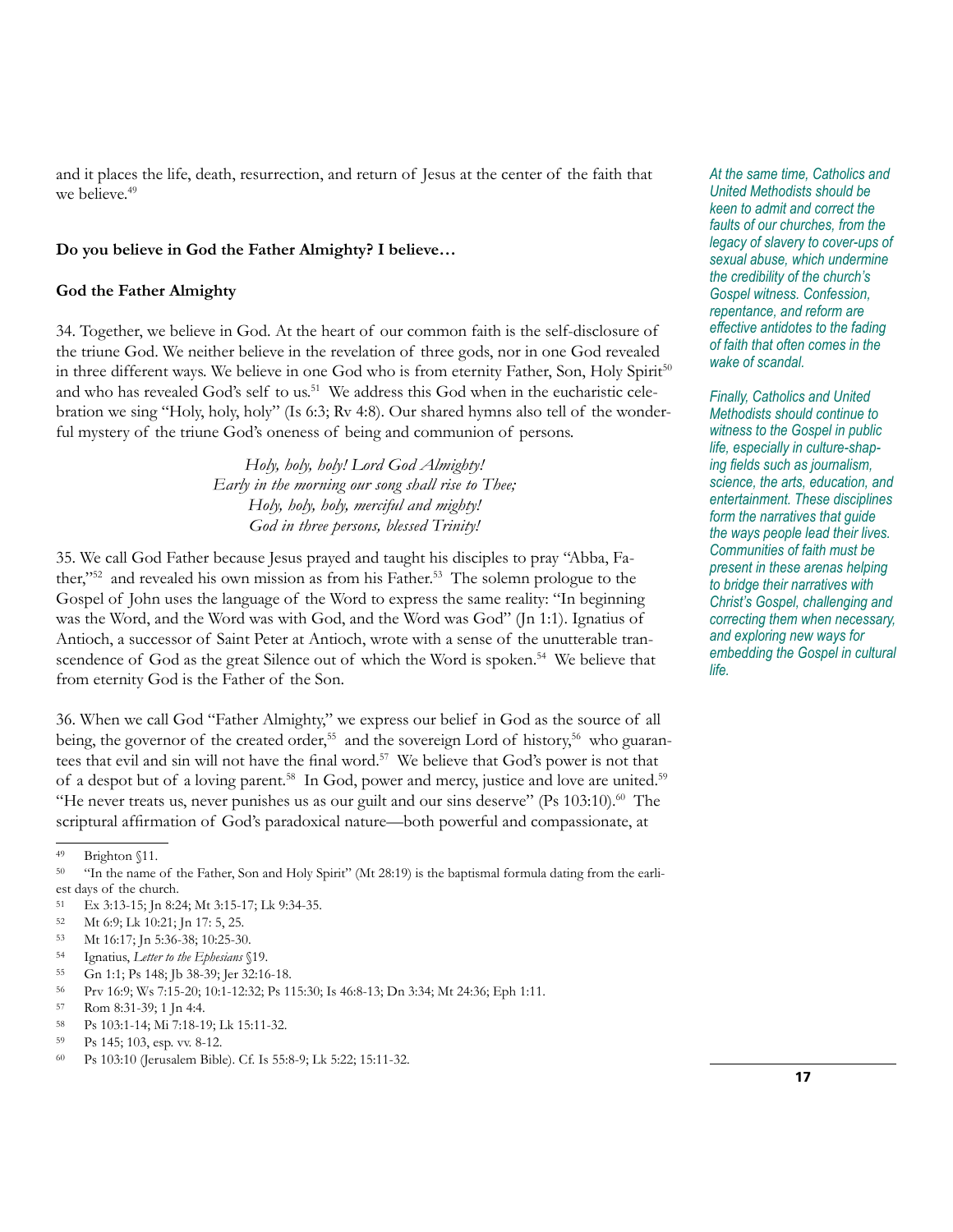once just and merciful—should be a reminder to us not to judge rashly, confusing our own standards with God's judgments and purposes.<sup>61</sup> Finally, God, out of creative goodness, provides for the needs of all creation. Divine providence extends to the birds of the air and the lilies of the field.<sup>62</sup> Jesus points out that if flawed human beings know how to feed their children, "how much more will [our] Father in heaven give things to those who ask him" (Mt 7:11; cf. 1 Jn 5:14-15).

#### **Creator of heaven and earth**

37. Catholics and United Methodists believe that God freely created all things visible and invisible and lovingly sustains their existence.<sup>63</sup> Christians affirm that God made all things *ex nihilo*, "out of nothing," thereby asserting God as the sole source of all that is.<sup>64</sup> All creation owes its being, as well as its ordering, to God, and not to any pre-existing matter as the ancient Greeks believed.

38. Because God the creator is all good, everything God has created is essentially good.65 God shows care to all creatures.<sup>66</sup> Creatures are wholly dependent on God. When they fail, God revives them and brings them to fulfillment.<sup>67</sup> In particular, God loves humanity so much that he sent the Son to save us from our sins.<sup>68</sup> The powers of heaven and earth do his will, $69$  but to humans he gives freedom, and it is with that human freedom that evil enters the world.70

#### *Knowledge of God from Creation*

39. Creation is God's *first* gift; it is the first sign of God's glory and God's love.71 In this universe, all creatures relate to their creator and to each other: heavenly ones such as angels, and earthly ones like humans, animals, plants, and rocks. The praise of the triune God is more than a human affair. When we join Saint Francis of Assisi in singing God's praise, we are joined in chorus by brother sun, sister moon, and mother earth.<sup>72</sup>

40. In the hidden heights and depths of creation, people have sensed God's presence. Throughout history and in every religious tradition, poets, artists, philosophers, and mystics have given expression to that awe and wonder.<sup>73</sup> To Christian eyes, the world is an intro-

- <sup>67</sup> Ps 104; Jn 15:11; 1 Jn 1:4.
- <sup>68</sup> Jn 3:16-17; Rom 8:32.
- <sup>69</sup> Ps 103:20-22; Is 44:28-45:6; 55:10-11; Heb 1:14; 2 Cor 9:10-12.
- <sup>70</sup> Gn 3; Eccl 15:11-21; Rom 5:18-19.

<sup>61</sup> Mt 7:1-5; Rom 2:1-4; 1 Cor 4:5.

<sup>62</sup> Mt 6:26-29; 5:44-45.

<sup>63</sup> Gn 1:1; 2:1; Pss 148:5-6; 33:8-9.

<sup>64</sup> Eccl 42:14.

<sup>65</sup> Gn 1:10, 12, 19, etc.; Mark 10:8.

<sup>66</sup> Ps 104; Jas 1:17.

<sup>71</sup> Gn 2:15-17; 9:1-17.

<sup>72</sup> Cf. Ps 148; Dn 3:57-90; Saint Francis of Assisi, "The Canticle of the Sun." The "Song of the Three Young Men" in Daniel (3:57-90) is not included in most Protestant Bibles.

<sup>73</sup> HEFG §13; also Eccl 42:25-43:27; Jb 26:14; Acts 17:24, 27-28; Rom 1:19-20. **<sup>18</sup>**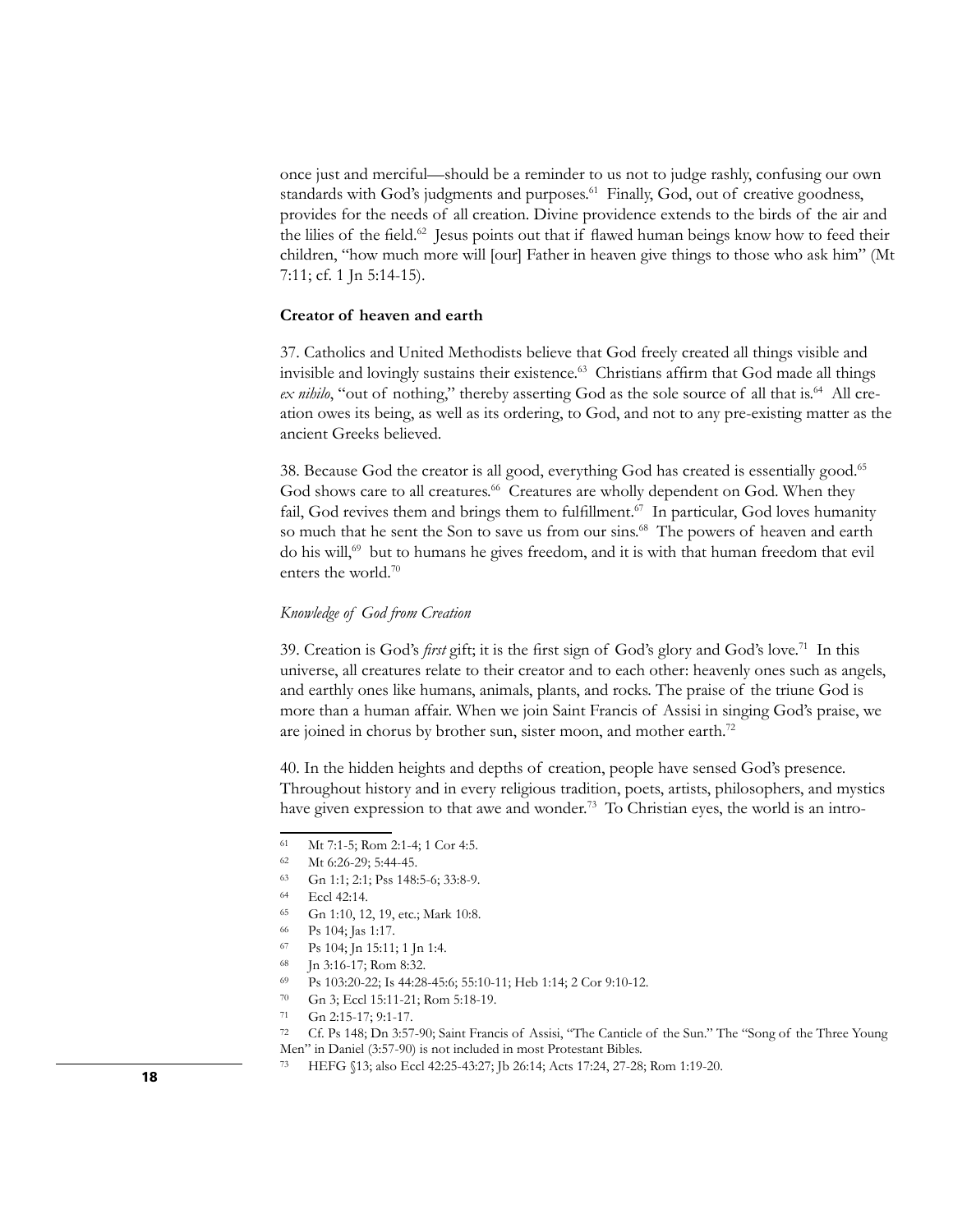ductory guidebook to the holy mysteries, an itinerary leading into the beauty of the creating God.74 Christ shows us fully what it means to live in the constant awareness of the gift of existence, to realize that we have received all that we are from the Father.<sup>75</sup>

## *Creation and Redemption*

41. Creation, condemned to frustration because of sin, is made new in Christ. For, in him, God's eternal purpose for human beings to become "children of God" has been achieved,<sup>76</sup> and with it all creation is renewed.<sup>77</sup> Opened to the gracious presence of God and in communion with him, the divine image in humanity is restored and elevated for we are one with God in Christ, so that our action is of lasting significance.<sup>78</sup> For in our sufferings and in our service, we build up the body of Christ until God will be all in all.<sup>79</sup>

42. Humanity's vocation to be stewards of the mysteries of salvation does not diminish our original call to be stewards of creation, but makes it still more binding.<sup>80</sup> In particular, the extinction of species deprives God of receiving glory and praise from the very fact of their existence.<sup>81</sup> All of us have something to contribute to the care of creation.<sup>82</sup> All of us must contribute to the protection of the earth, God's garden and our common home.

## **Do you believe in Jesus Christ? I believe…**

#### **Jesus Christ, his only Son, our Lord**

43. We, together, believe in Jesus Christ. Believing in Christ is first and foremost loving him and putting our trust in him as Savior, brother, and guide. The word "Christ" is a translation of the Hebrew word "Messiah" and means "anointed one." It is not originally a name, but a role and also a Jewish hope. To be anointed means to be set apart for a particular mission on behalf of the entire people of God. In Israel, priests, kings, and prophets were anointed.<sup>83</sup> In Luke's Gospel, Jesus declares himself the anointed one when, after reading a passage from the Prophet Isaiah (Is 61:1-2), he states, "Today this scripture has been fulfilled in your midst" (Lk 4:14-21). On the eve of his passion, he sees himself as the last of God's rejected prophets.84

- <sup>75</sup> HEFG §10.
- <sup>76</sup> Cf. Jn 1:11, 3:16; 1 Jn 3:1-2; Rom 8:14-17; Gal 4:6-7; Eph 1:11.
- <sup>77</sup> Rom 8:22-23; Eph 1:9-10.
- <sup>78</sup> Jn 14:23; Eph 3:16-19; 1 Cor 15:49; 1 Jn 3:2; cf. GS §39.
- <sup>79</sup> Col 1:24; Eph 4:11, 16; 1 Cor 15: 24-28.
- <sup>80</sup> 1 Cor 4:1-2; Lk 12:42-44; Gn 1:28-31.
- <sup>81</sup> LS §33.
- <sup>82</sup> LS §14.
- <sup>83</sup> Cf. Ex 28:41; 1 Sm 15:1; Is 61:1.
- <sup>84</sup> Lk 13:33-35; Mt 23:36-37.

<sup>74</sup> Ps 8:5-6; HEFG §13.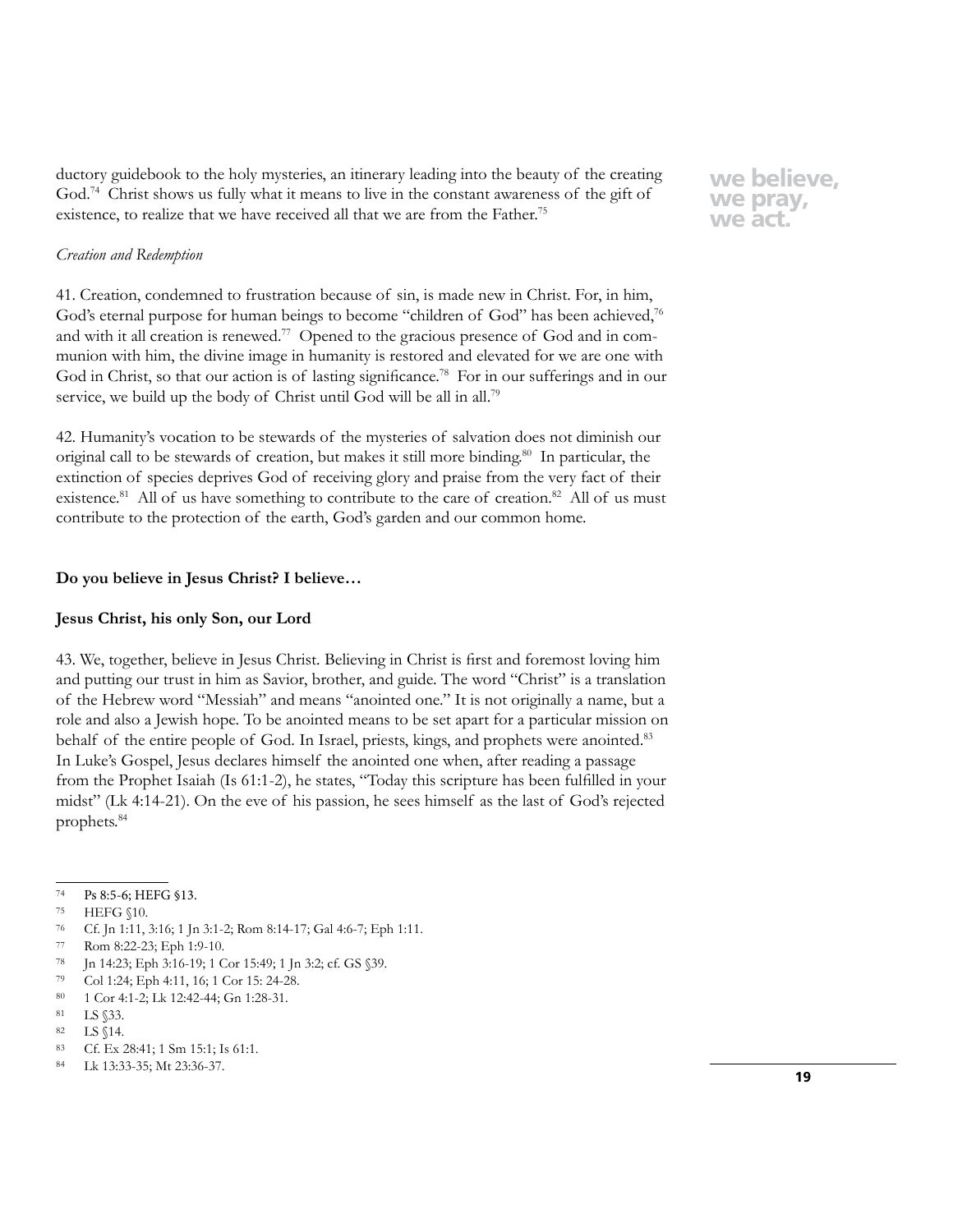44. Peter professed Jesus to be "the Christ, the son of the living God" (Mt 16:16). At the graveside of Lazarus his sister Martha made the same declaration, specifically naming Jesus as "the one who is to come" (Jn 11:23-27). At Pentecost, moreover, Peter proclaims to the crowds, "Let all the house of Israel, therefore, know that God had made him both Lord and Christ" (Acts 2:36). These professions point to Jesus himself as the object of the church's faith and the heart of Gospel preaching.<sup>85</sup>

45. We believe the Son of the Father is the Eternal Word who is God from all eternity.<sup>86</sup> In the Gospel of John (8:58), Jesus declares, "before Abraham was, I AM," placing himself on a par with the Father. The only begotten Son of God is also our Lord. The term "Lord" is closely identified with the revelation of God's most hallowed name to Moses.<sup>87</sup> By calling him Lord, we profess his divinity and his power over evil.<sup>88</sup> More than that, by confessing him as our Lord, we denounce all the false lords and gods that may take control over our lives.89 God's only Son is our Lord; he alone is our Alpha and Omega, our beginning and end.90 Our affirmation of the Lordship of Jesus Christ is God's gift, because "no one can say 'Jesus is Lord' except by the Holy Spirit" (1 Cor 12:3).

#### **Conceived by the power of the Holy Spirit, born of the Virgin Mary**

46. To save us and to reconcile us to himself, God sent his own Son, so that those who believe in him may have eternal life.<sup>91</sup> He, being eternally begotten of the Father, is truly divine.<sup>92</sup> Conceived by the Holy Spirit and born of Mary, he was truly human.<sup>93</sup> As a "descendent of David," he was the fulfillment of Israel's hopes and of divine promise.<sup>94</sup> He was "in every respect tested as we are, yet without sin" (Heb 4:15).<sup>95</sup>

47. In Christ, the true vocation of every human being is revealed. Since "all things have been created through him and for him" (Col 1:16), everything finds in him its direction and destiny. Born of God, he gave to all who believe in him "the power to become children of God" (Jn 1:12).<sup>96</sup> By the Holy Spirit, the vocation of every human being can be realized.<sup>97</sup> The Holy Spirit will bring to completion the final conformity of Christians to Christ in the resurrection of the dead on the final day.98 Even now Christians share in the glory of the risen Lord.<sup>99</sup> In time and in history, the end is near, even though not fully here.<sup>100</sup>

<sup>92</sup> Mt 1:18; Lk 1:34-36; Jn 1:11-14.

**20 100 100 100 100 100 100 100 2.10-15. 2.6 2.10-15. 2.6 2.10-15.** 

<sup>85</sup> Acts 2:20; Rom 10:9; 1 Cor 12:3.

<sup>86</sup> Jn 1:1-3.

<sup>87</sup> Ex 3:14.

<sup>88</sup> Mt 12:25-29; Eph 6:10-12.

<sup>89</sup> Cf. 1 Cor 8:5-6.

<sup>90</sup> Rev 1:8.

<sup>91</sup> Cf. 2 Cor 5:18; Jn 3:16-17; 1 Jn 3:9-10.

<sup>93</sup> Mt 1:24-25.

<sup>94</sup> Durban §10; also Mt 1:1-17, 20-21; Lk 2:29-32, 36-38.

<sup>95</sup> Cf. 1 Jn 3:15.

<sup>96</sup> Cf. Jn 1:22-23; 1 Jn 3:1-2; Rom 8:14-17; Eph 1:5.

<sup>97</sup> Rom 8:1-4, 10-11.

<sup>98</sup> Rom 8:18-30; Gal 5:22-26; Phil 3:20-21.

<sup>99 1</sup> Cor 2:10-15.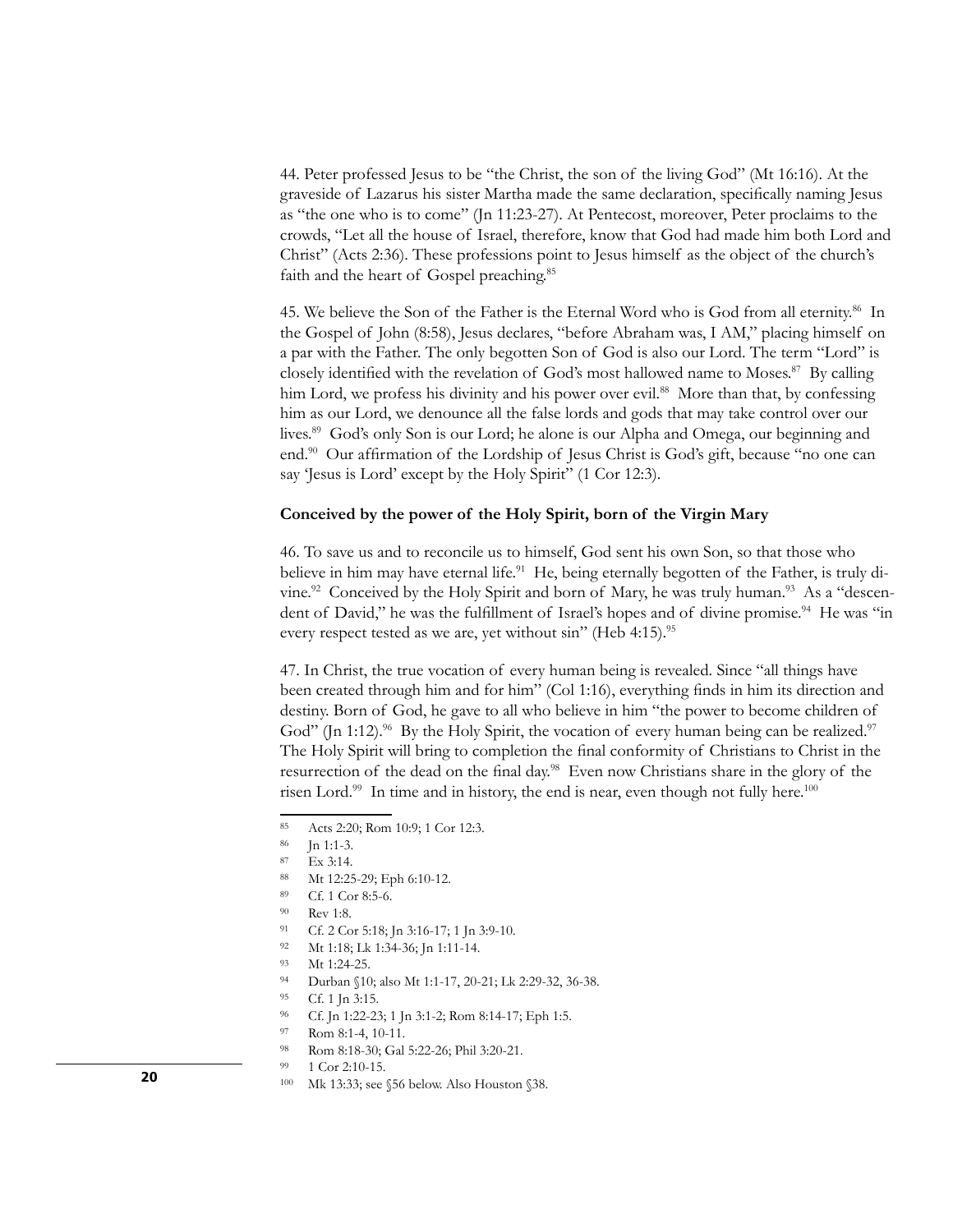48. Within the history of salvation which culminates in Jesus Christ, the Virgin Mary plays a unique role.101 Her virginal conception of Jesus highlights the grace and wonder of God's new creation in Christ.102 She is Jesus' mother, the Mother of God (*Theotokos*), holy exemplar of contemplation, advocate for the poor and lowly, and first among the disciples.<sup>103</sup> Every aspect of her life plays an important part in our salvation.<sup>104</sup> By God's grace, she was enabled freely and courageously to say her "Let it be" (*Fiat*; Lk 1:38), to God's invitation to bear the incarnate Word in her womb. Her exemplary discipleship invites others to heed God's call to them.105

49. By becoming incarnate, the Word made flesh is the ultimate norm of all the church's life and doctrine.<sup>106</sup> Jesus Christ orients all that is done and taught in the church towards the praise and worship of God the Father, by the grace and power of the Holy Spirit. He is "the pioneer and perfecter of our faith" (Heb 12:2), a forerunner for all who would receive eternal life by participation in his death and resurrection.<sup>107</sup> At the last day, those who live in Christ will be raised into the fullness of his everlasting kingdom.<sup>108</sup>

50. Jesus' mission was both to proclaim and to be God's salvation. He was sent to announce that God was coming to release the people from captivity to the powers of evil, sin, and death, and to heal their suffering and wounds.<sup>109</sup> What Jesus preached, he did. He set free those possessed by evil spirits and released those who suffered from guilt and alienation. He blessed the poor and gave them the assurance that God was with them and that his kingdom would belong to them.<sup>110</sup>

## **Suffered under Pontius Pilate, was crucified, died, and was buried; he descended to the dead**

51. The naming of Pontius Pilate in the Creed may startle us. He is one of the three people named in the Creed along with Jesus and Mary. This naming is no accident, for it locates the saving events of our faith in history. The passion of Christ does not happen in a mythical time and place but in Jerusalem when Pilate was governor of Judea. Jesus died on a Roman cross accused of a political crime.<sup>111</sup>

<sup>101</sup> Lk 1:46-55.

<sup>102</sup> Methodist Church of Great Britain/Roman Catholic Committee, *Mary, Mother of the Lord: Sign of Grace, Faith, and Holiness. Towards a Shared Understanding* (London: CTS Publications; and Peterborough: Methodist Publishing House, 1995), 13 §28.

<sup>103</sup> Mt 1:18-25; Lk 1:26-29, 46-55; 2:19, 51; Acts 1:12-14.

<sup>104</sup> Houston §127.

<sup>105</sup> Houston §§57, 163. Also, see the sidebar on "Cloud of Witnesses" in Part IV below.

<sup>106</sup> Phil 2:1-8.

<sup>107</sup> Durban §136.

<sup>108</sup> Synthesis §8; also Rom 6:2-4; Phil 3:9-10; Col 3: 2-4.

<sup>109</sup> Lk 4:14-22.

<sup>110</sup> Lk 7:20-22; Rio §77.

<sup>111</sup> Mt 27:37.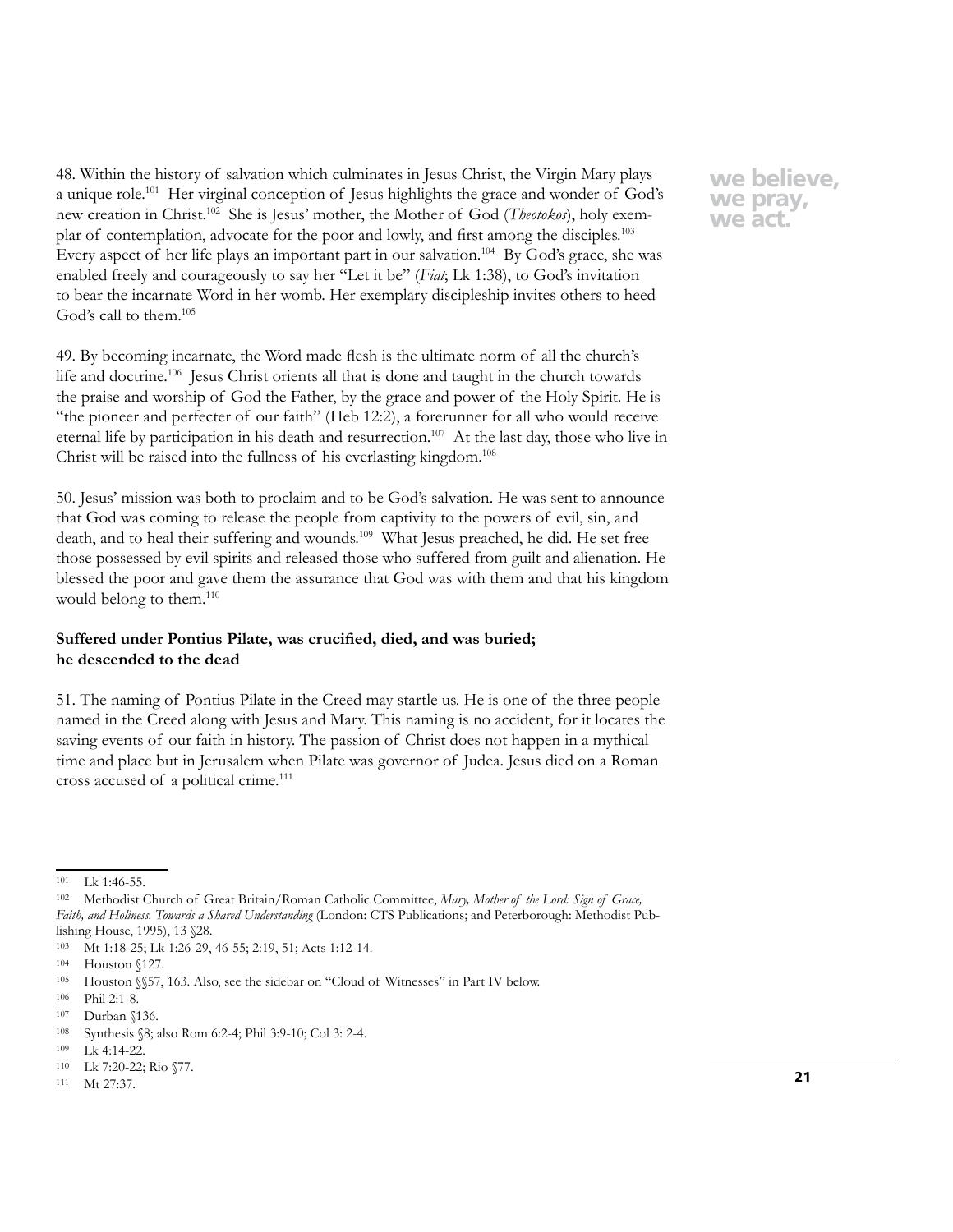52. At the heart of our common faith lies the conviction that Jesus gave his life upon the cross for our salvation and that the Father raised him from death to a new and glorious life that he seeks to share with all humankind.<sup>112</sup> Jesus' earthly ministry culminated in the paschal mystery of his saving death and resurrection that completely fulfills his threefold office as priest, prophet, and king.<sup>113</sup> Every aspect of his earlier ministry points towards this event. The anointing that Jesus received at his Baptism in the Jordan River when the Spirit of the Lord descended upon him finds completion at Calvary when he commends his Spirit back to the Father.<sup>114</sup>

53. Jesus suffered and died on the cross, enduring the full extent of human alienation in order to redeem it. Jesus' relation to the one he called Father comes into sharpest focus around his death.<sup>115</sup> This focus helps us see that salvation has inseparable individual and social dimensions. Salvation involves relationship to God and to our fellow human beings, and the transformation in Christ of both the human person and human society. Christ did not die alone. He was crucified with two criminals and dies in solidarity with all who suffer—the weak, the poor, the oppressed, the excluded, and the discarded. God's saving work in Christ is not restricted in scope, but reaches towards the entire created order.116 The divine love that enables us to live in partnership with each other also calls us to a common mission to witness to and proclaim this love in the world.<sup>117</sup>

#### **On the third day he rose again**

54. "Christ is risen!"—this is the very core of the good news. Through Christ's death and resurrection we are freed from our bondage in order to live in the fullness of life for which God made us.118 The resurrection confirms the identity of Jesus as the revelation of the triune God. He is the Son of God. Raised from the dead by the Father in the Spirit, Jesus is victorious over death.119 The assurance of Christ's triumph over evil and sin gives new hope to the Christian who desires to see God face to face and whose life in Christ anticipates the final resurrection.<sup>120</sup> The joy of the resurrection moves our hearts to praise together using the words of Charles Wesley:

> *Christ the Lord is risen today, Alleluia! Earth and heaven in chorus say, Alleluia! Raise your joys and triumphs high, Alleluia! Sing, ye heavens, and earth reply, Alleluia!*

<sup>112</sup> Jn 3:17; 18:37; Synthesis §8.

<sup>113</sup> Jn 12:12-16; 18:37.

<sup>114</sup> Cf. §43 above.

<sup>115</sup> Rio §22.

<sup>116</sup> Synthesis §14.

<sup>117</sup> TDL  $$30.$ 

<sup>118</sup> Cf. Jn 10:10; Durban §10.

<sup>119</sup> Rio §26.

**<sup>22</sup>** <sup>120</sup> Houston §144.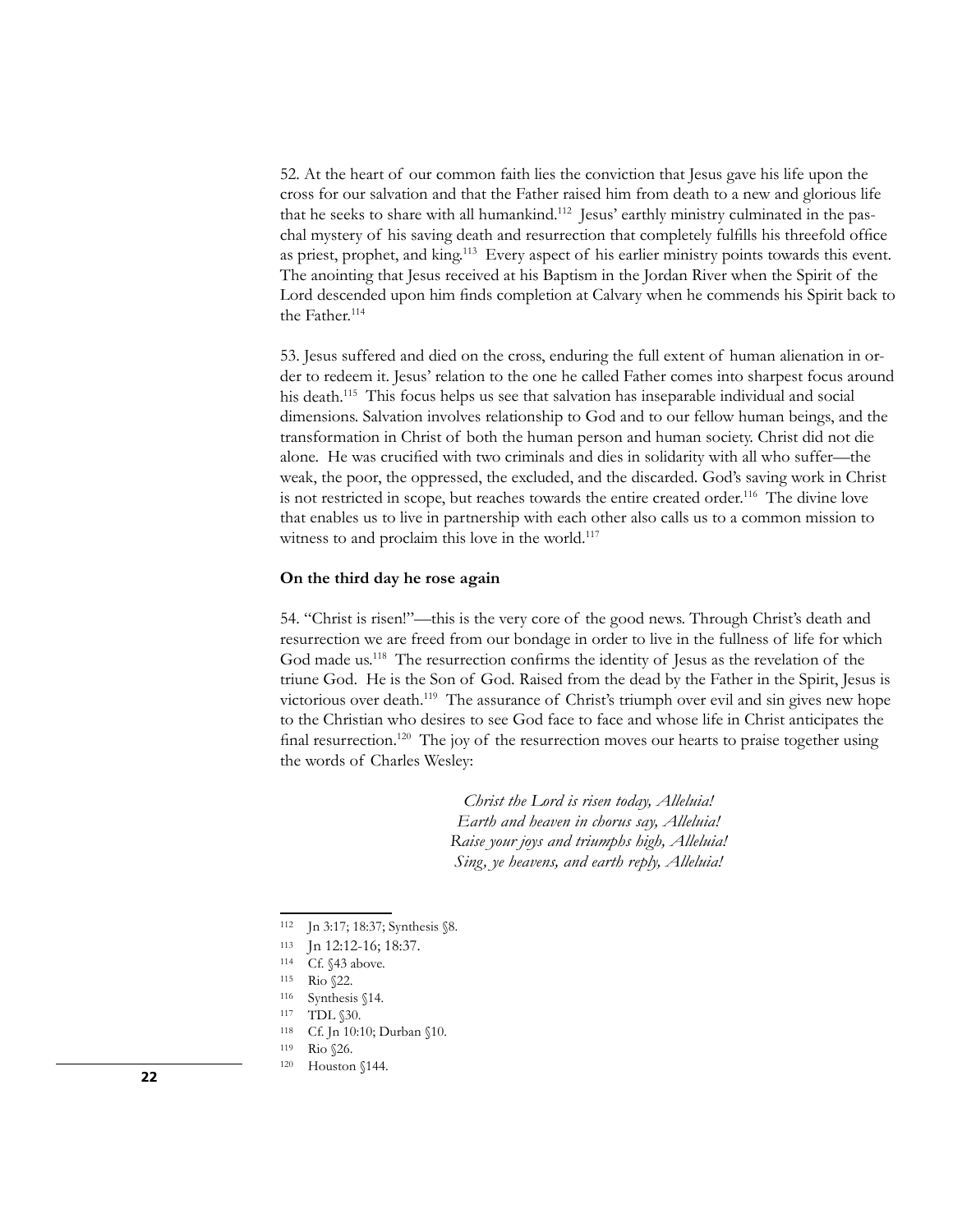*Love's redeeming work is done, Alleluia! Fought the fight, the battle won, Alleluia! Death in vain forbids him rise, Alleluia! Christ has opened paradise, Alleluia!*<sup>121</sup>

**we believe, we pray, we act.**

55. The risen Christ continues to abide with his disciples. As on the road to Emmaus, we encounter Christ in the reading of scripture, in fellowship, and in the breaking of bread.<sup>122</sup> This encounter has the power to transform our bewilderment, anxiety, and doubt into understanding, encouragement, and sure faith.<sup>123</sup>

## **He ascended into heaven; he is seated at the right hand of the Father**

56. Christ ascends to the presence of the Father in heaven.124 In his ascension, the glory of the resurrection is made complete in his communion with the Father.<sup>125</sup> At the Father's side, he sends the Holy Spirit and gifts to his people.<sup>126</sup> At the same time, even as he ascends, Christ remains intimately close to us.127 The risen Christ is present at the heart of the life of his church, working in and through the church, which he unites with himself as a communal sign and instrument of his saving presence.<sup>128</sup> Christ declared that he would be present in the midst of two or three gathered in his name, and he promised to be always with his faithful followers until the end of time.<sup>129</sup> By placing all our hope in these promises of Christ and the guidance of the Spirit, we trust the sacramental presence of Christ that the church celebrates and embodies.130 The one crucified, risen, and ascended is the host of his supper and is present there in the fullness of his being, both human and divine.131 He now lives forever, exercising a perpetual priesthood, making intercession for us.132

#### **He will come again to judge the living and the dead**

57. The fullness of the Gospel challenges us to hold God's mercy and justice together.133 On the day of judgement, a person will stand before the holiness of God and their life's story will be laid bare.134 Both holy living and the failures of sin will be revealed before the Lord, who commanded us to love God and neighbor, to feed the hungry, give drink to the thirsty, welcome the stranger, clothe the naked, and visit the sick and those in prison.135 God

- <sup>122</sup> Lk 24:13-35.
- <sup>123</sup> Durban §93.
- <sup>124</sup> Mt 24:36; Lk 24:50-53; Acts 1:6-10.
- <sup>125</sup> Jn 14:10-11.
- <sup>126</sup> Jn 14:16, 26; Eph 4:8.
- <sup>127</sup> Jn 14:16-21; 15:7-17.
- 128 Seoul §77.
- <sup>129</sup> Mt 18:20, 28:20; Durban §78.
- <sup>130</sup> Durban §23.
- <sup>131</sup> Lk 14-18; Rv 3:20; Durban §78.
- <sup>132</sup> Heb 7:24-25; Seoul §131.
- <sup>133</sup> Lk 15:11-32; Jn 8:2-11.
- <sup>134</sup> Mt 12:35-37.
- <sup>135</sup> Mk 12:30-31; Mt 25:31-46.

<sup>121</sup> UMH #302.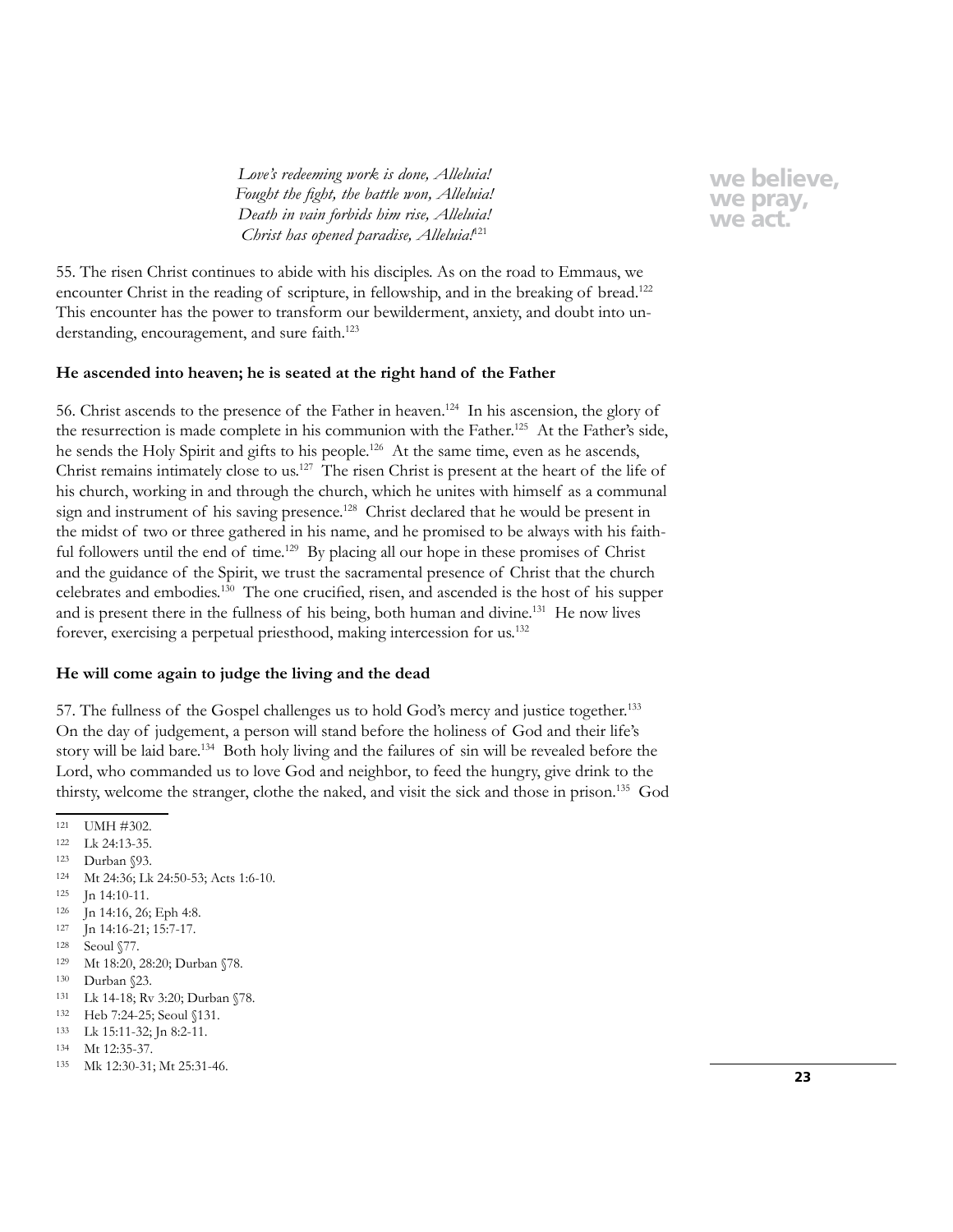bestows upon each one of us the gift of freedom so that there is always the possibility of accepting or rejecting God's gracious gift of salvation and the call to holiness.136



## **Do you believe in the Holy Spirit? I believe…**

#### **The Holy Spirit**

58. Together, we believe in the Holy Spirit as God. In the Bible, impersonal images often describe the Spirit: wind, water, fire, a dove. Even so, the Spirit is a person, "another advocate" similar to Jesus.<sup>137</sup> The Holy Spirit is fully and perfectly divine, just as are the Father and the Son, possessing as they do all the divine attributes.

59. The Holy Spirit has always existed, and there will never be a time when the Spirit ceases to be.<sup>138</sup> The Spirit was active at the creation and spoke through the prophets.<sup>139</sup> The divine Spirit was present at the conception of Jesus, at his Baptism,<sup>140</sup> and during his entire public ministry.<sup>141</sup> A new stage in the work of the Spirit began following Jesus' death, resurrection, and ascension, namely the founding of the church.<sup>142</sup>

60. The Spirit seals the adoption of believers enabling us to call God "Father" and to confess Jesus as Lord.143 The Holy Spirit makes us holy by uniting us to God through the gifts of faith, hope, and love, and by dwelling within us so that we might bear the fruit of the Spirit.<sup>144</sup>

#### **The Holy Catholic Church**

61. The church is a mystery rooted in the mysteries of the Holy Trinity and the saving life, death, and resurrection of the incarnate Word. Scripture offers a bountiful cornucopia of imagery to elucidate this blessed communion: the people of God, the body of Christ, the bride of Christ, the temple of the Holy Spirit, the household of God, and others. The church as a gathered community participates in the life of God. The church as a sent community participates in the Father's sending of the Son and the Spirit.145 Thus, the church never creates itself. It is an initiative of the Holy Trinity and belongs to the realm of God's grace. As members of Christ's church, and in communion with Christians throughout the

<sup>136</sup> Houston §149.

<sup>137</sup> Jn 14:16.

<sup>138</sup> Honolulu §8.

<sup>139</sup> Gn 1:2; Is 42:1; 61:1-6.

<sup>140</sup> Mk 1:9, 11; Mt 1:18-20, 3:13-17; Lk 1:35, 3:12-13.

<sup>141</sup> Honolulu §13.

<sup>142</sup> Acts 2:1-13; Honolulu §13.

<sup>143</sup> Rom 8:15, 10:30.

<sup>144</sup> 1 Cor 12:1-11.

**<sup>24</sup>** 145 Seoul §51.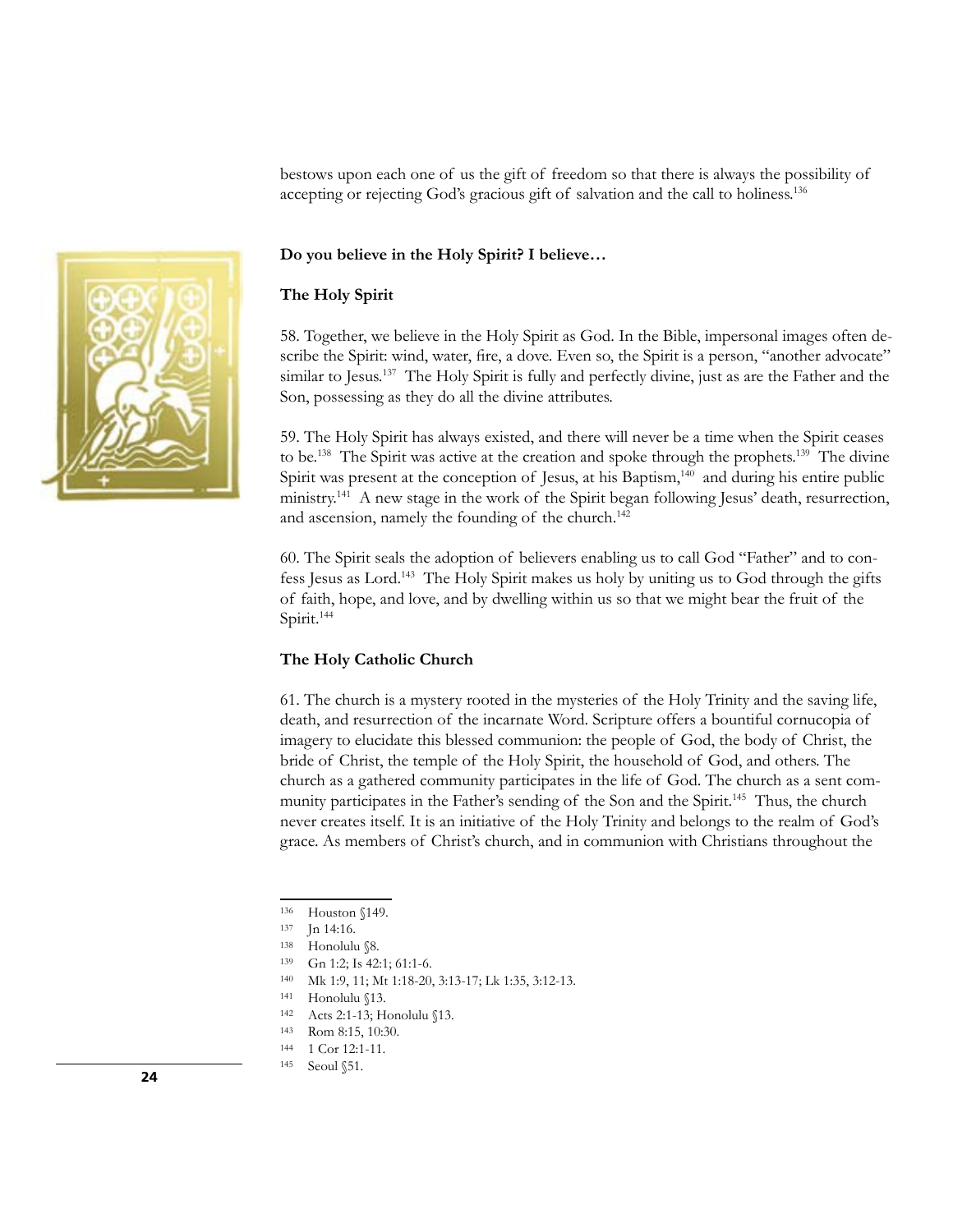ages, we share in the life and paschal mystery of the incarnate Son, upheld by the Spirit of God.146

62. We confess the church as holy and catholic. These two descriptors are marks of God's continuing and faithful presence in the church. The Nicene Creed adds "one" and "apostol $ic$ " to these marks. These marks are both gifts and goals for Christians as a pilgrim people, $147$ for they are already present but not fully realized.<sup>148</sup> When we confess the church as holy we do not deny that it is a community of weak and vulnerable human beings who often fail and fall, individually and collectively. Yet, we also believe that God remains faithfully present to the church.<sup>149</sup> Its holiness is a gift derived from and dependent on God.<sup>150</sup> Its holiness offers no grounds for boasting, but imparts on it an obligation to serve God by a life of prayer and surrender to divine grace, and by compassionate attention to the needs of all.151 In other words, the holiness of the church is not just a gift; it is also a task.

63. The church is also catholic, that is, universal. The fullness and universality of the church is evidenced in the great commission, "Go, therefore, and make disciples of all nations" (Mt 28:19), and in the descent of the Spirit at Pentecost on peoples of many nations.<sup>152</sup> It is evident in the variety of spiritual gifts that the Holy Spirit has given the church in order to equip the different members of the body for ministry.153 This same Spirit leads us into all truth, and enables us to bear witness to salvation in Christ. At the last God will triumph over sin and death and in fulfillment of his pledge of the Spirit bring all who love him to unending glory.154

## **The Communion of Saints**

64. The communion of saints includes all the baptized, living and dead. The saints in heaven praise God, while the saints on earth join them in their praise through prayer, song, and worship, especially in the Eucharist. Recognized within this communion is the exemplary presence of divine grace in specific persons whose words and holy living—even to the shedding of their blood for Jesus—testify to the transforming action of the Spirit. This "cloud of witnesses" transcends denominational divisions.155 Indeed, God's grace overflows the bounds of the visible church; the communion of saints includes people who never had the opportunity for Baptism but whom God desired to invite into his eternal fellowship. There is a sense of solidarity with the saints above as faithful Christians who have lived the gospel

<sup>146</sup> Seoul §51.

<sup>147</sup> On the pilgrim nature of the church, see LG, chapter 7: "The Eschatological Nature of the Pilgrim Church and Its Union with the Heavenly Church."

<sup>148</sup> Seoul §66.

<sup>149</sup> Seoul §50.

<sup>150</sup> HSOM §III.

<sup>151</sup> HSOM §IV.

<sup>152</sup> Acts 2:1-15.

<sup>153</sup> 1 Cor 12:4; Honolulu §20.

<sup>154</sup> Honolulu §21.

<sup>155</sup> Singapore §66.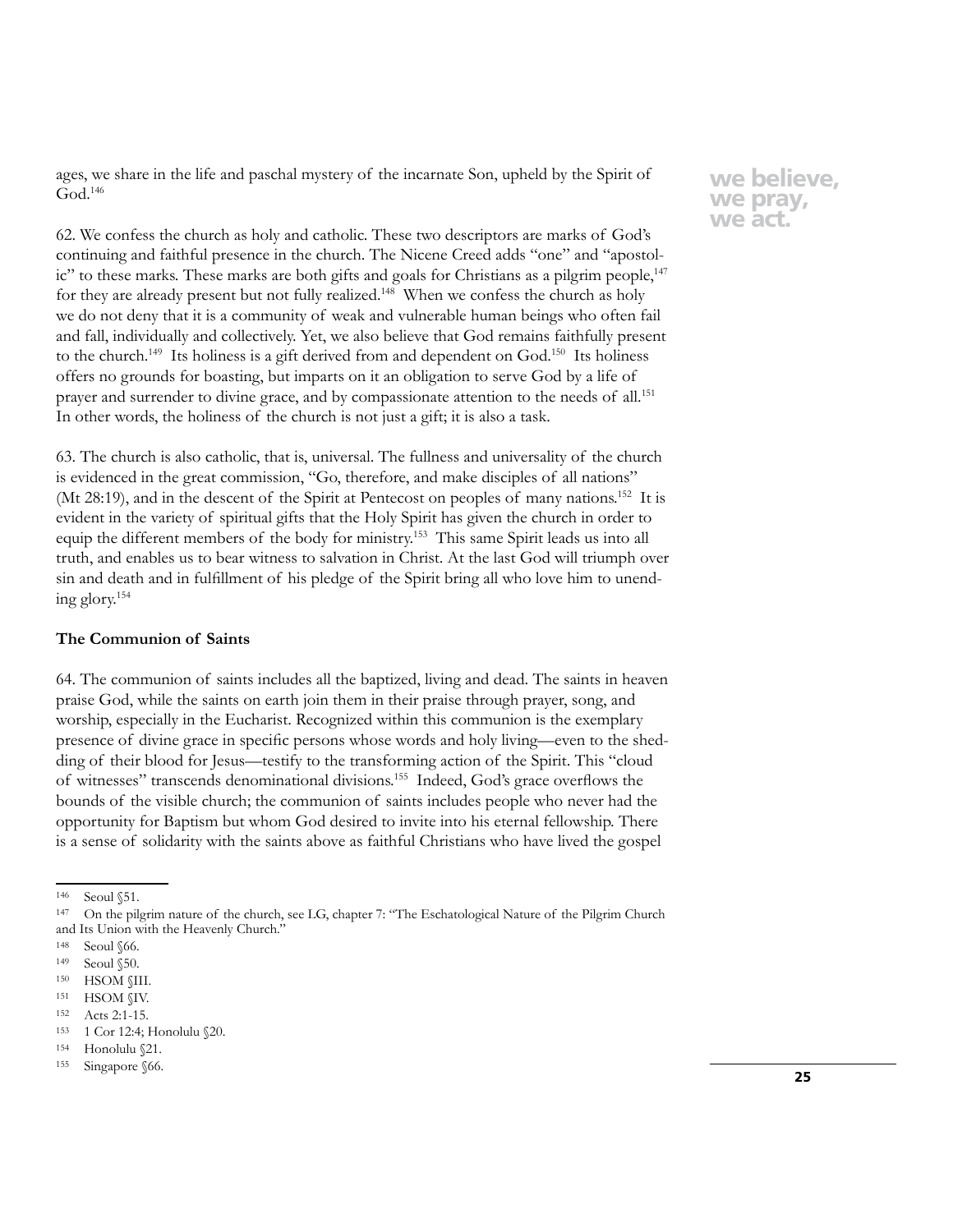and become holy during their lives.<sup>156</sup> The living faithful continue to cherish the witness and example of saints from the past who still inspire holy living.<sup>157</sup>

#### **The forgiveness of sins**

65. The Holy Spirit brings about the forgiveness of sins because of the Spirit's role to teach us, the disciples of Jesus, all things necessary for our salvation and bring to our remembrance all that Jesus said.158 Jesus called sinners to repent and offered forgiveness to all who were willing to receive it. Through the blood of the cross, Jesus reconciled all things, whether on earth or in heaven.159 In these and many ways, Jesus showed himself to be the Prince of Peace. The Holy Spirit, who is the Spirit of Truth, bears witness to Jesus and enables us to be witnesses in our turn.<sup>160</sup> By guiding us into all the truth and declaring the things that are to come, the Spirit so glorifies Jesus.161 The Holy Spirit shows the wrongness of the fundamental sin: lack of faith in Jesus.<sup>162</sup> When we receive the Spirit in our lives, our hearts fill with the Holy Spirit and we can call God "*Abba*, Father." Thus, the Holy Spirit is the one who enables us to pray, "Our Father" and "Forgive us our sins," and helps us to pray conscious of weakness but fully confident of God's merciful love for us in Christ.<sup>163</sup> The Holy Spirit is both our helper and our advocate who pleads for us and brings about repentance, forgiveness, and reconciliation.<sup>164</sup>

#### **The resurrection of the body**

66. Death came into the world with sin, but not even death can separate a person from the love of Jesus Christ.<sup>165</sup> The risen Christ enjoys "the first fruits of all who have fallen asleep" and then "all who belong to him" (1 Cor 15:20-23). Our personal identity continues from this world to the next even as there is discontinuity between life on earth and in heaven.166 We believe, moreover, that God's creative power will reunite body and soul at the general resurrection after the pattern of Jesus Christ.167 Our life attains its ultimate purpose in union with God in the communion with the risen Christ.<sup>168</sup> Then our bodily and spiritual healing will be complete in perfect wholeness and holiness.<sup>169</sup>

<sup>156</sup> Durban §143.

<sup>157</sup> See the sidebar on "Cloud of Witness" in Part IV below.

<sup>158</sup> Jn 14:26.

<sup>159</sup> Cf. Col 1:20.

<sup>160</sup> Jn 15:26-27.

<sup>161</sup> Jn 16:13-14.

<sup>162</sup> Jn 16:8-11; Honolulu §17.

<sup>163</sup> Honolulu §16.

<sup>164</sup> Singapore §30; also Jn 14:16; Rom 8:26-27; 2 Cor 5:11-19.

<sup>165</sup> Rom 5:12; 8:38-39.

<sup>166 1</sup> Cor 15:45-53.

<sup>167</sup> Durban §146; cf. 1 Cor 15:49-53; Gal 5:22-23.

<sup>168</sup> Jn 17:24-26.

<sup>169</sup> HLHD I.6.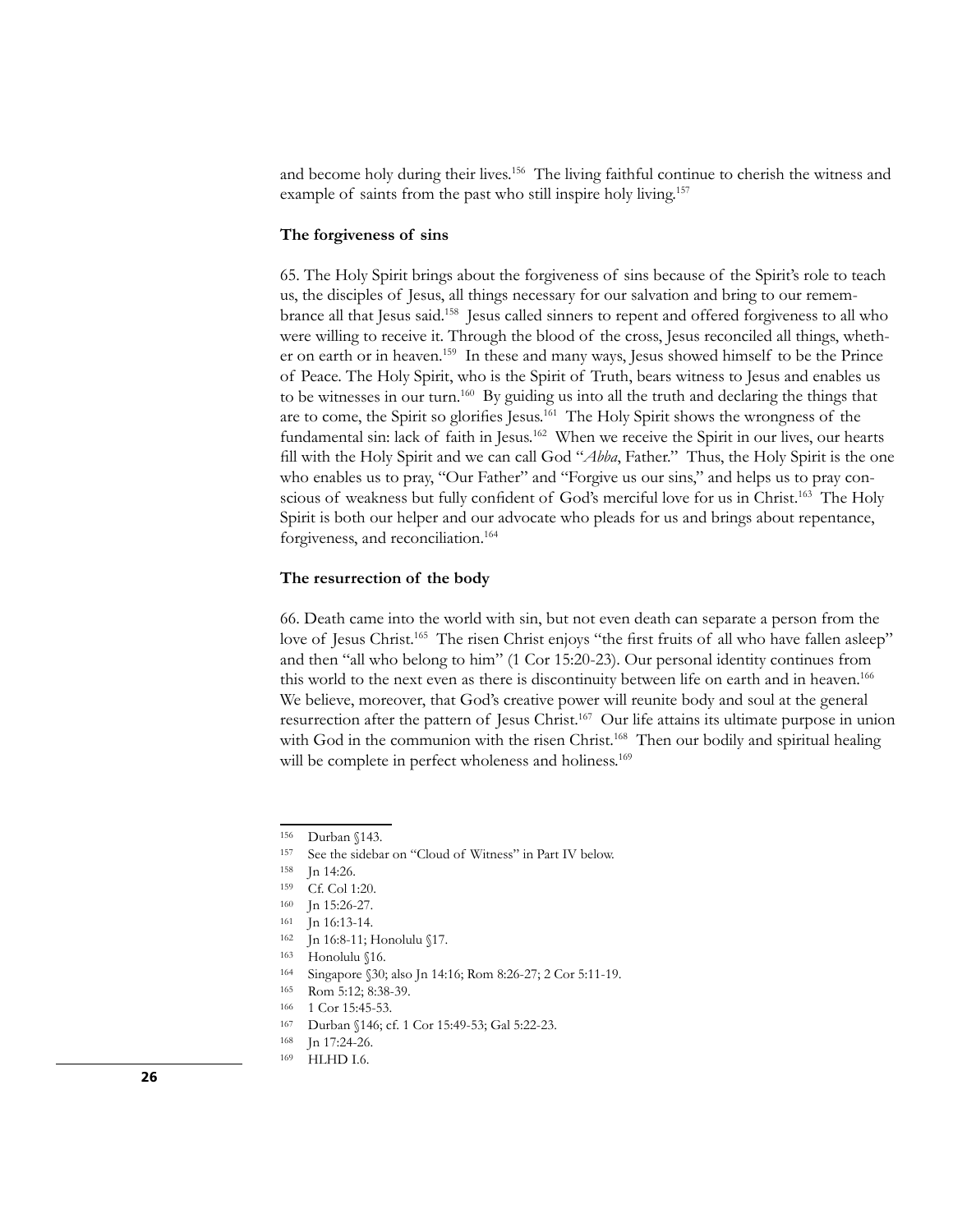## **Life everlasting**

67. The hope of resurrection leads us to look to the time when "death will be no more; mourning and crying and pain will be no more," and all things will be made new (Rv 21:4-5). Eternal life is to know the Father and Jesus Christ whom he has sent; it is the ultimate fulfillment of the deepest human longings, the state of supreme happiness and bliss in union with God.<sup>170</sup> Our Christian hope is that "we will be with the Lord forever" (1 Thes 4:7). This common hope keeps the promise of eternal life alive in our hearts and impels us to evangelize the world.171

<sup>170</sup> Jn 17:3-4; Durban §165.

<sup>171</sup> Durban §189.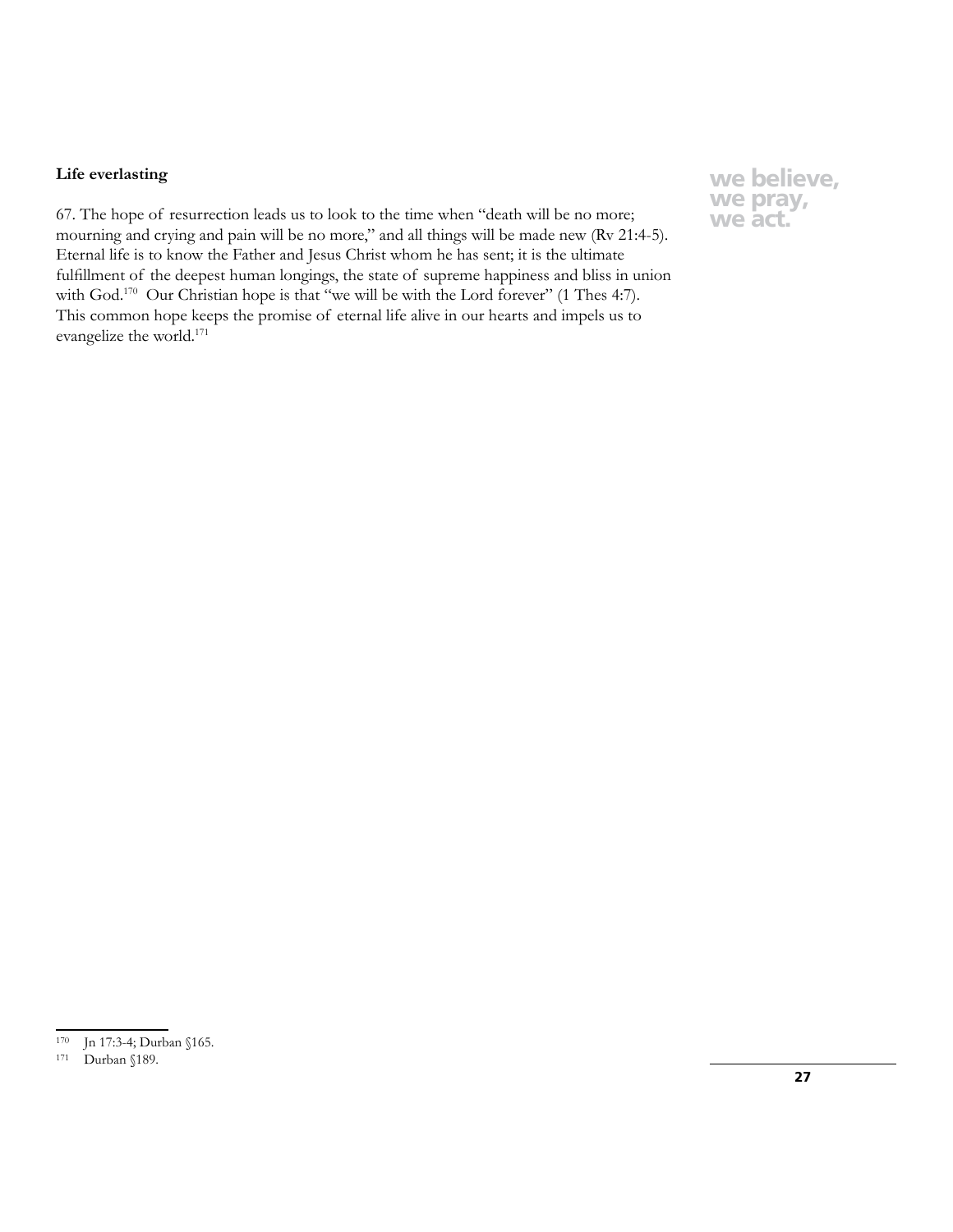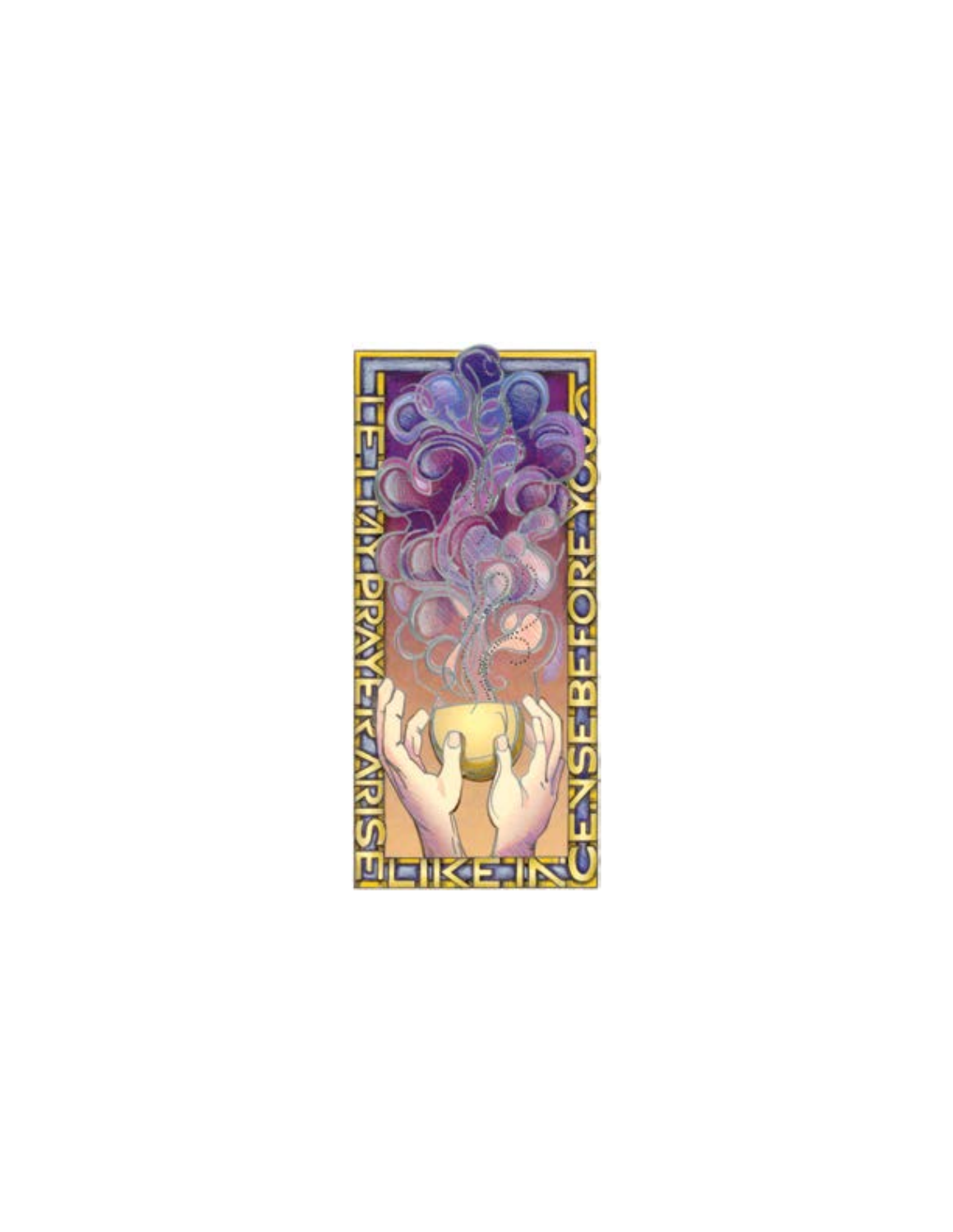## **"Lord, teach us to pray"**

68. A Christian is one who stands before God in prayer. Both United Methodists and Catholics acknowledge that first and foremost we are Christians, whom God has received by grace through faith and whom God invites into an ongoing conversation. God asks us to offer the deepest desires of our hearts in prayer. By thanksgiving and petition, we confess that all we have and all we are come to us as good and gracious gifts "from above, coming down from the Father of lights" (Jas 1:17).

69. By grace, God created the world through the Word, and sustains its vitality through the presence of the Spirit. The grace evident in creation and the ongoing sustaining power of the Spirit acts as an "enduring witness" to the mystery of God's self-giving, and points all humanity beyond itself to the origin and meaning of its existence.<sup>172</sup> This enduring witness draws persons to seek after God and to pray. In Christ, the Word made flesh, God's presence to the world is fully revealed, and from Christ's fullness we truly learn what it is to pray to the Father, whom Christ alone has seen and made known to us.<sup>173</sup> In him the fullness of our need and of God's response to this need are finally disclosed.

70. Thus, like those first disciples, we must begin with the petition, "Lord, teach us to pray" (Lk 11:1). The "Our Father," or Lord's Prayer, is Christ's answer to this petition. This prayer, in the version from the Gospel of Matthew (Mt 6:9-13), has been the heart of all Christian prayer throughout the centuries, finding a place in a wide variety of the most significant liturgical and devotional practices of the faith, including liturgies for daily prayer and the Eucharist. In the early days of the church, receiving the gift of the Our Father went hand in hand with reception into the church through Baptism (see "Part I: Our Common Baptism"). One's newly acquired baptismal identity was marked, in part, by standing in the congregation to recite the Lord's Prayer with all the faithful for the first time. Even today, we affirm the central connection between this prayer and the new identity we receive in our Baptisms. The Lord's Prayer is a school of prayer; to pray it is to rehearse our identity as children of God by adoption,<sup>174</sup> in fellowship with the church throughout time and space. Together with all Christians whose lives are marked by this prayer, Methodists and Catholics pray in boldness and with confidence:

#### **Our Father, who art in heaven**

71. The quintessential Christian prayer given to us by the Lord himself is a corporate prayer. Even when this prayer is offered in a private devotional setting as it often is in both our traditions, it is offered in fellowship with all those who call upon "our Father." We begin with "our" because we do not approach God as self-sufficient, isolated individuals. God intends that we be knit together as a people, so in this prayer we bind our own lives to the lives of others.

**PART III TOGETHER WE PRAY: A C O M M E N T A R Y O N T H E LORD'S PRAYER**

<sup>172</sup> Cf. *Dei Verbum* (Dogmatic Constitution on Divine Revelation, 1965) §3.

<sup>173</sup> **Jn 1:14-18.** 

<sup>174</sup> Gal 4:5.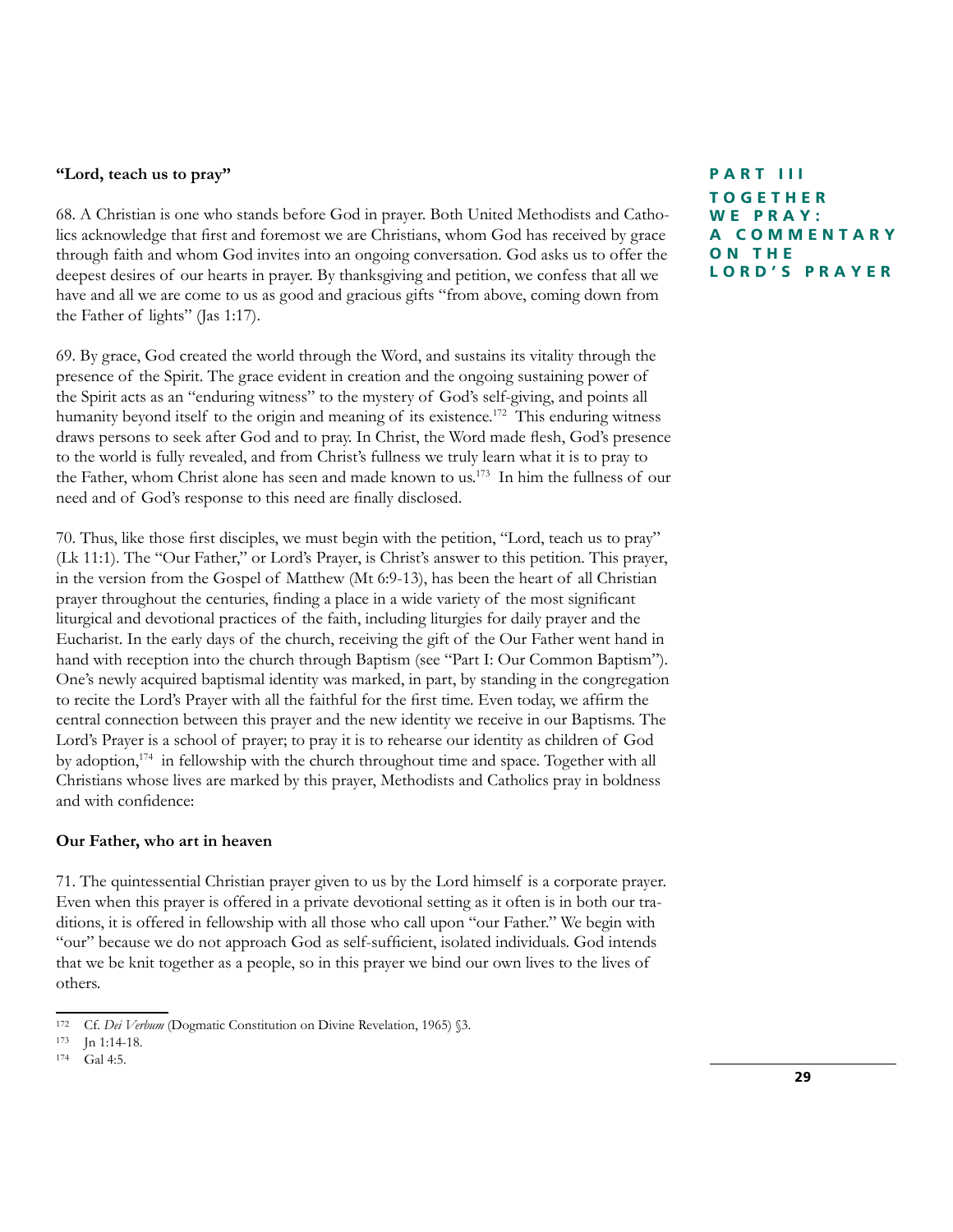72. First, we bind ourselves to Christ: we are taught to call God "our Father" because "Jesus thereby involves us in his own prayer; he leads us into the interior dialogue of triune love; he draws our human hardships deep into God's heart, as it were."175 Though this prayer is very familiar, it is full of the mysterious depths of our identification with Jesus. By Christ's incarnation, the indwelling of the Holy Spirit, and our Baptism, our prayers are taken up into the internal life of the triune God.176 Through Christ, we receive the Spirit of adoption by which we cry "*Abba*, Father."<sup>177</sup>

73. Second, this "our" identifies us with all of the baptized who have been joined to the life of Christ and come to drink of the one Spirit through this covenantal sign.178 Because Catholics and United Methodists each recognize the one true Baptism to be present in the other's church, we rejoice that in this "our" we joyfully embrace one another.

74. Third, "our" extends the solidarity of the church beyond baptized believers to embrace all humankind. Knowing that Christ who is our Lord loves the entire human race, we offer prayers of intercession for the flourishing of all human beings. In this, the people of God take part in Christ's priestly office, holding before God the deep desires and needs of the world.179

75. Finally, even non-human creatures are embraced in this prayer, since "the whole creation has been groaning in labor pains until now" (Rom 8:22), when Christ, "the firstborn of all creation" and "the firstborn from the dead," has come to hold all things together in himself.180

76. We who are adopted as children of God in Baptism become "joint heirs" (Rom 8:17) with Christ in his sonship, having a unique sharing in the life, power, and love of God through faith. We become by grace what Christ is by nature. Because of this we boldly and confidently address God —Jesus' Father "*Abba*"—as children who have been met by a loving parent who cares deeply and intimately about the well-being of each child. In the Gospel, Jesus introduces the prayer with a reassurance that our Father knows what we need before we ask.<sup>181</sup> More than any human father, the heavenly Father looks after our needs with perfect wisdom and unfailing love: "how much more will your Father in heaven give good things to those who ask him!" (Mt 7:11).

77. Though we are confident in God's closeness to us, we also remember as we pray that our Father is "in heaven." The one who is intimate and caring, who is closer to us than we are to ourselves, is also the ruler of heaven, God of the cosmos, the transcendent and unsearch-

<sup>175</sup> Pope Benedict XVI, *Jesus of Nazareth: From the Baptism in the Jordan to the Transfiguration* (New York: Doubleday, 2007), 132.

<sup>176</sup> Rom 8:26, 34.

<sup>177</sup> Rom 8:15, Gal 4:6.

<sup>178</sup> Jn 4:13-14, 7:37-39.

<sup>179 1</sup> Pt 2:9; cf. LG §§10, 31; and Brighton §36.

<sup>180</sup> Col 1:15, 17-18.

<sup>181</sup> Mt 6:8.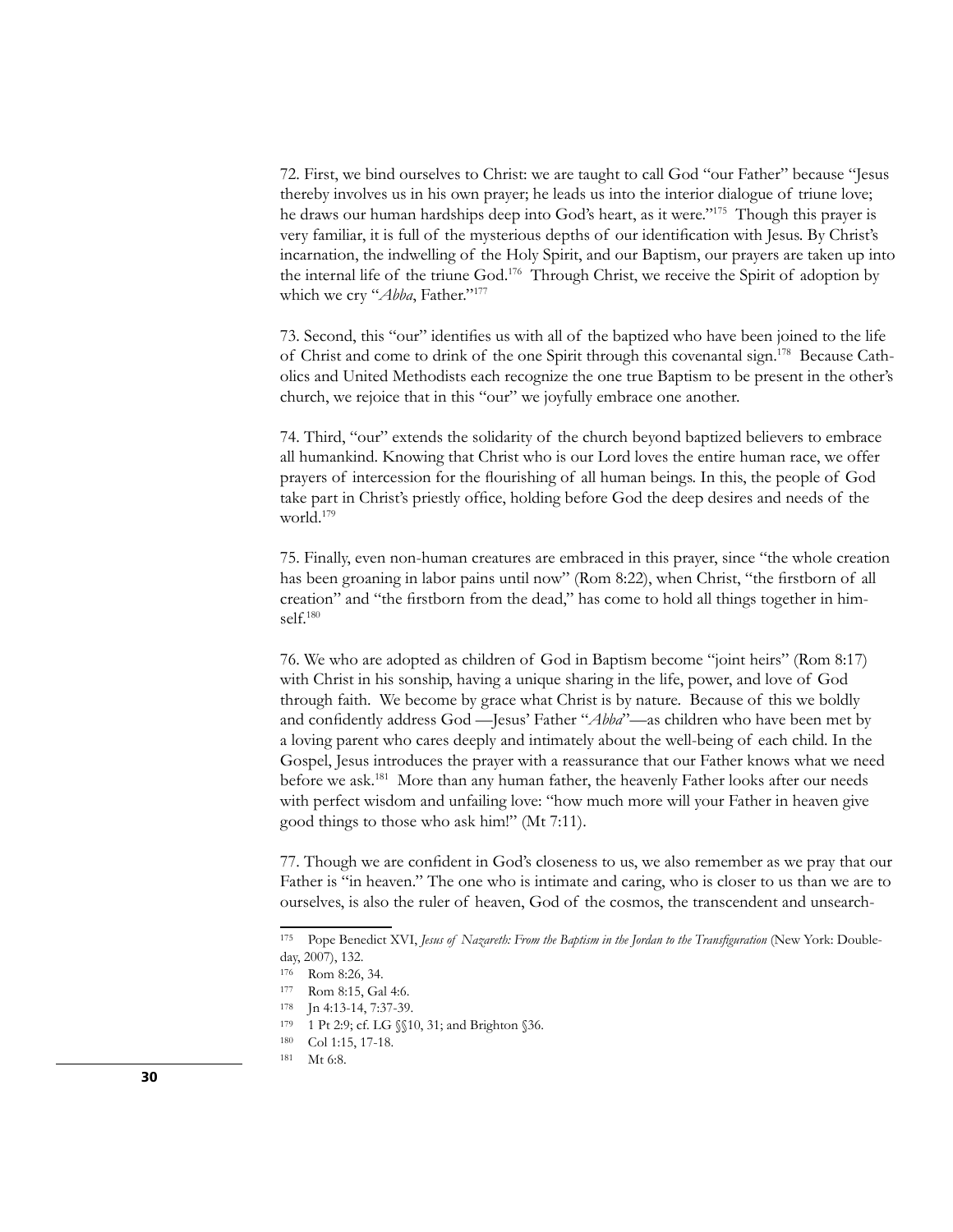able God. It is because of God's revelation as our Father that we have knowledge of the transcendent God, and it is as the creator and ruler of the universe that God cares for us in deeply personal ways.

78. Because God is the Father in heaven, God's universal saving will extends to every creature. God has loved every being into existence, and even now, in the face of guilt and violence in our fallen world, God stands as the Father of all. In Christ, our Father beckons the entire created order to a reconciled, familial relation of love.<sup>182</sup> Our prayer, therefore, cannot only be for our own needs or for those who are already our friends. In the Lord's Prayer, we learn to be "children of [our] Father in heaven, who makes his sun rise on the evil and on the good, and sends rain on the righteous and on the unrighteous" (Mt 5:45). This prayer converts us to love our enemies and pray for those who persecute us, to share in the heavenly Father's concern for all of creation.

## **Hallowed be Thy Name**

79. The Lord's Prayer proceeds with three petitions related to God's very own being and work: God's name, kingdom, and will. This first petition is born out of the deep reverence for the name of God in ancient Israelite and first-century Jewish tradition. The name of God revealed to Moses in the burning bush was represented by the four Hebrew letters transliterated as YHWH, meaning literally "I am who I am" or "I will be who I will be" (Ex 3:14). That is to say, God is the one who simply "*is* without qualification."183 Thus, God's name is also a promise that God will always *be*.

80. Jews considered God's name so holy that they used substitutes such as "HaShem" (literally "the name") in speech or when reading aloud. This practice continues among many Jews today. In English-language translations of the Bible, the divine name often appears as the Hebrew "Adonai" or "the LORD." The saying of the Lord's Prayer thus makes a connection with Jesus' prayer as a Jew, and joins our prayer with the praying of God's people throughout the ages.

81. For Christians, the incarnation reveals the name of God in a new way. Jesus takes the mantle of the divine name upon himself in proclaiming, "Before Abraham was, I am" (Jn 8:58).184 The God who is and who will be is God the Father, whose name is revealed by the Son,<sup>185</sup> in the power of the Spirit.

82. Given that God's name and being are holy in themselves, secured in the eternal life of God, what can it mean to pray for God's name to be hallowed? In recognizing the inherent holiness of God's name, we also acknowledge the imperfect and at times drastically marred

<sup>182</sup> Col 1:16-20.

<sup>183</sup> Benedict XVI, *Jesus of Nazareth*, 143. Cf. "The God of Abraham Praise" (from *The Yigdal* of Daniel ben Judah c. 1400; paraphrased in 1760 by Methodist Thomas Olivers), UMH #116.

<sup>184</sup> See also the other "I am" proclamations of Jesus in the Gospel of John: 6:35, 48; 8:12; 9:5; 10:7; 10:11-14; 11:25; 14:6; and 15:1-5.

<sup>185</sup> Jn 17:6.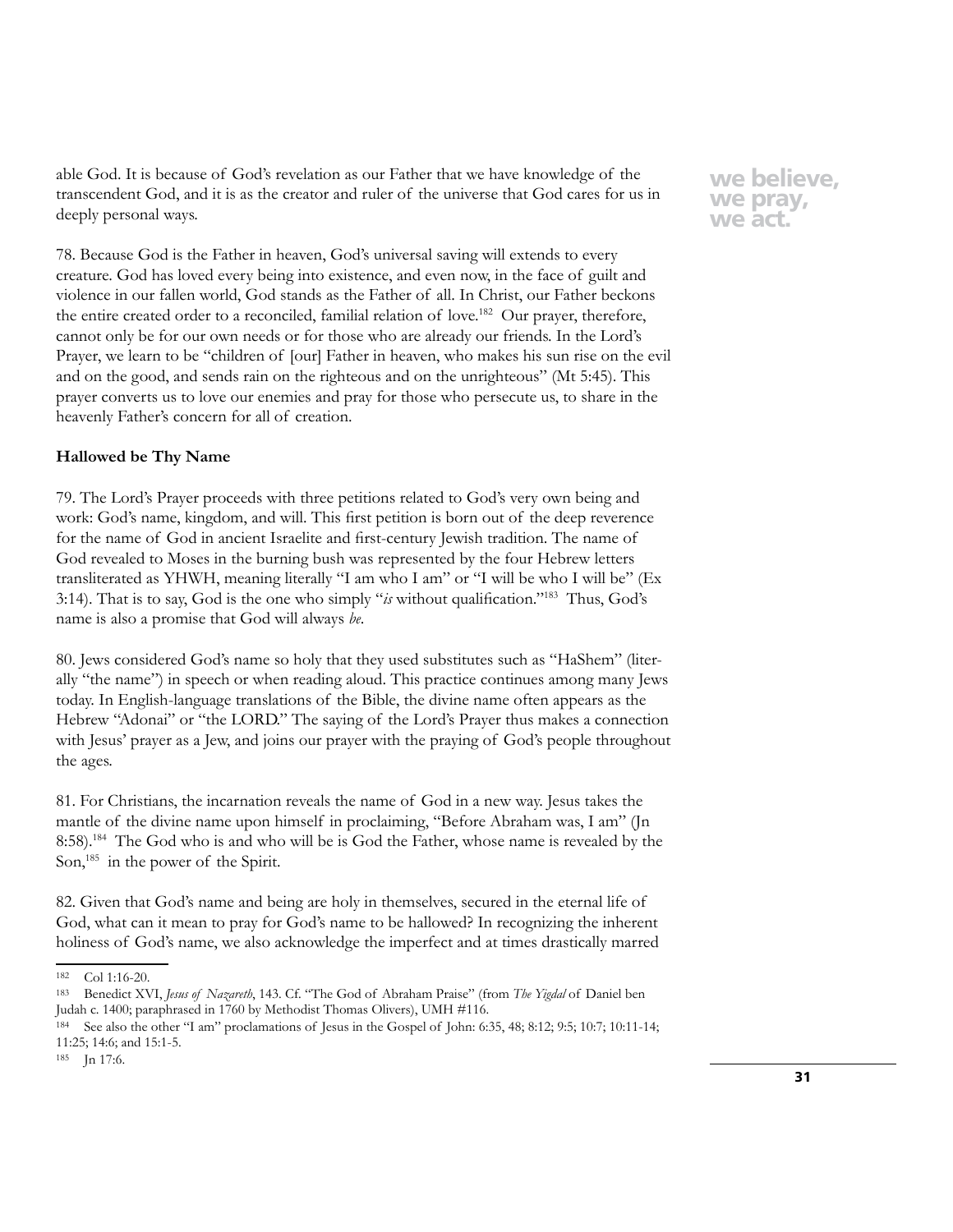ways the created order exhibits this holiness. We recognize the disregard and abuse of God's name. Thus, in praying for God's name to be hallowed, we pray for the holiness of God's name to be evident in the world and known by all persons. In praying for the hallowing of God's name, we immediately involve ourselves in this prayer. We proclaim that God's name is holy, and we pray that our lives would witness to and reflect the holiness of God.<sup>186</sup> In this way, we pray simultaneously for the glorification of God and the sanctification of humankind.<sup>187</sup>

#### **Thy kingdom come, thy will be done on earth as it is in heaven**

83. These petitions follow closely upon the previous one. God's name truly is hallowed when and where God's will is done, and the created order reflects the beauty of God's kingdom. Again, we recognize the distance between the perfection of God's reign and will "in heaven" and the incomplete, already-but-not-yet character of God's reign "on earth."188 The kingdom has come near to us in Jesus Christ. Christ in his own life is the walking, talking, breathing embodiment of God's kingdom and will.189 In the resurrection, God definitively defeats the powers of sin and death forever. We have received the first fruits of this victory and in them God's reign is present to us in the here and now.

84. Yet, the world continues to groan in labor pains awaiting the time when God will be all in all.190 Human rebellion against the saving will of God continues to unleash violence, hatred, and injustice throughout the earth. Thus, we pray, "Thy kingdom come, thy will be done." As with the previous petition, we cannot make this prayer without involving ourselves wholeheartedly in it. To pray for God's kingdom to come, on earth as it is in heaven, is at one and the same time to commit ourselves to the work of this kingdom, to seek conformity of our wills to the will of God, and to locate our lives within God's reign and seek to make this a reality for others as well.191 To pray this prayer with integrity, we must cooperatively participate in the reality of God's reign, both present and future.

85. Here we offer ourselves in service to God's kingdom and will, and at the same time we pray with confidence that God would be the one to see God's saving purposes to completion.192 The dual emphasis in this petition should inspire in us an active hope. Relying on our own powers of spiritual and social activism leads to burnout and, when the structures of human sin continue to be apparent in our world, to cynical resignation or despair. Through confidence in God's reign and God's saving will, we are free for an active, persistent, and hopeful participation in God's design to redeem and renew the world. John Wesley under-

<sup>186</sup> See CCC §§2807, 2839; and John Wesley, "Upon our Lord's Sermon on the Mount, VI," (Sermon 26), WJW, vol. 1, ed. Albert C. Outler (1984), 581 §III.7. Cf. Mt 5:48.

<sup>187</sup> SC  $$7.$ 

<sup>188</sup> GS §39; CCC §2816, 2818; BDUMC, 50 ¶102.

<sup>189</sup> Mt 4:17; Mk 1:15; Lk 4:16-21; 17:20-22.

<sup>190</sup> Rom 8:22; 1 Cor 15:28.

<sup>191</sup> Cf. Wesley, "Upon our Lord's Sermon on the Mount, VI," 583-84 §III.9.

<sup>192</sup> Phil 2:12-13.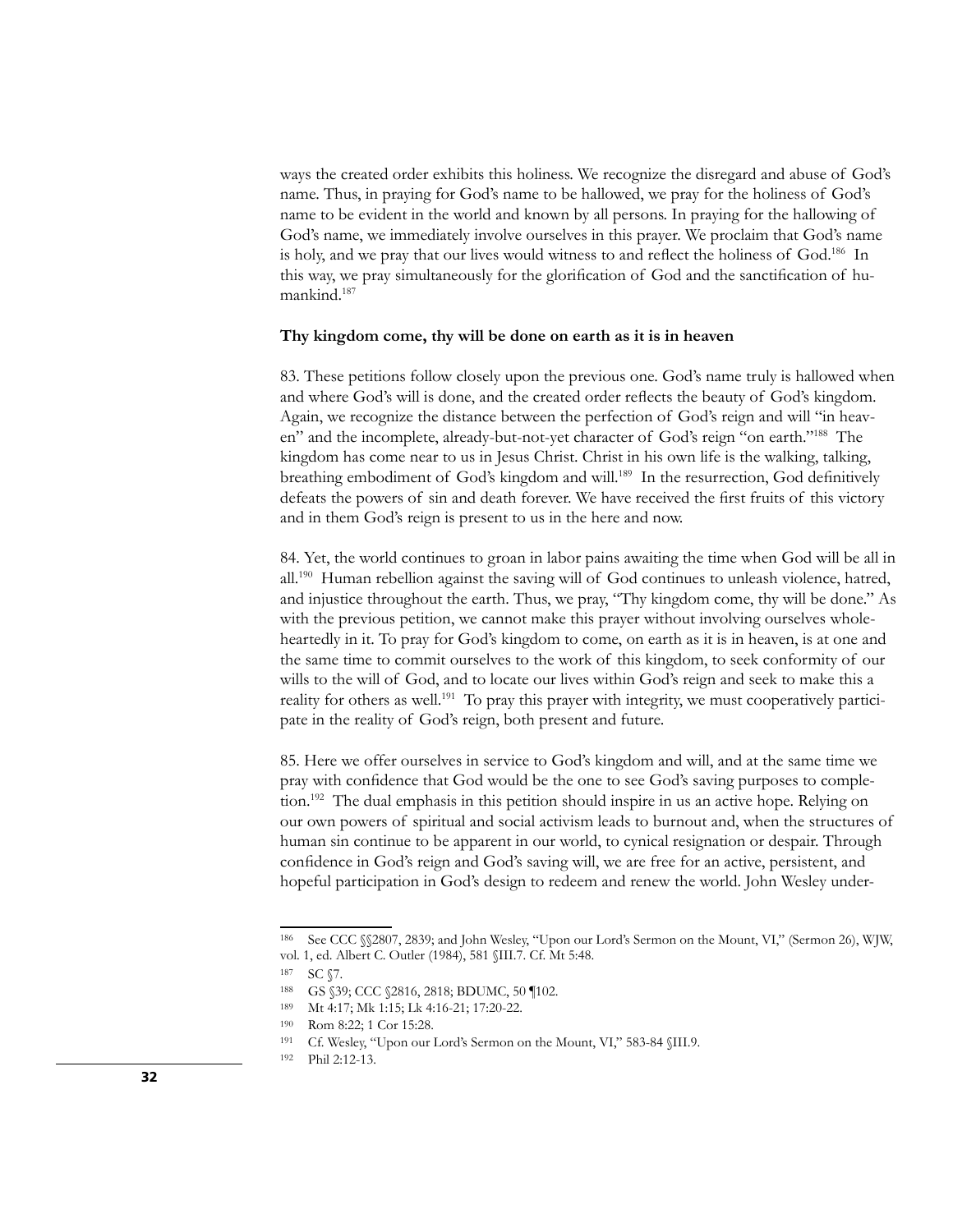stood that because God acts, we *can* act; and because God acts, we *must* act.193 This parallels a saying often expressed in the Catholic spiritual tradition: "Pray as if everything depends on God; work as if everything depends on you."<sup>194</sup> Thus, while awaiting the coming of the new heaven and the new earth, God desires that we should be active participants in cultivating this earth.195

86. These petitions close with the phrase, "On earth as it is in heaven." This phrase acts as a hinge in the Lord's Prayer, marking a shift in the character of its petitions. We begin "in heaven" with the name, work, and will of God in transcendent splendor, and turn next to the most mundane of earthly concerns, bread. Yet again, we go wrong if we oppose these two emphases to one another. The Christian faith is at once contemplative, spiritual, "other-worldly" in its emphasis on God's eternal life, yet also deeply tied to the goodness of the everyday material world. A thriving human life attends to the full range of spiritual and material goods, the well-being of body and soul. Thus, as we look to the future coming of the kingdom, we also ask for God's care and provision on this earth in the here and now.

87. When God's kingdom comes in its fullness, when God's name is hallowed by every tongue,196 and God's will is at last done on earth as it is in heaven, all of the good fruits of our work and action will be visible, taken up, "burnished and transfigured," freed from our sin, and incorporated into God's final reign.<sup>197</sup> We offer the Lord's Prayer in hope, looking toward the final consummation of God's saving work in glory.

## **Give us this day our daily bread**

88. We turn from grand theological petitions, the bold and magnificent request for God's kingdom to come, and we ask for bread. We are creatures of earth. We recall that all the things we receive for a flourishing life, both spiritual and material, are gifts from God. While we await the coming of the day of the Lord, we "this day" continue to depend on God for our very life. Even as we long for the kingdom to come, Christians still live and work within the world.

89. The Christian tradition understands "our daily bread" in two ways: we pray for our most basic needs and for our spiritual nourishment. The unique word usually translated "daily" also means "super-essential" or "what is necessary for existence." First, in asking to receive what we need to exist for "this day," we also call to mind the physical sustenance provided by God in the desert in the form of manna.<sup>198</sup> We recall how God commanded the Israelites to collect only what they needed for the day, relying wholly on God for sustenance in the

<sup>193</sup> John Wesley develops this theme in relation to one's progress along the *via salutis*, or way of salvation. See John Wesley, "On Working Out Our Own Salvation" (Sermon 85), WJW, vol. 3, ed. Albert C. Outler (1986), 206 §III.2.

<sup>194</sup> CCC §2834.

<sup>195</sup> GS §38.

<sup>196</sup> Phil 2:11.

<sup>197</sup> GS §39.

<sup>198</sup> Ex 16.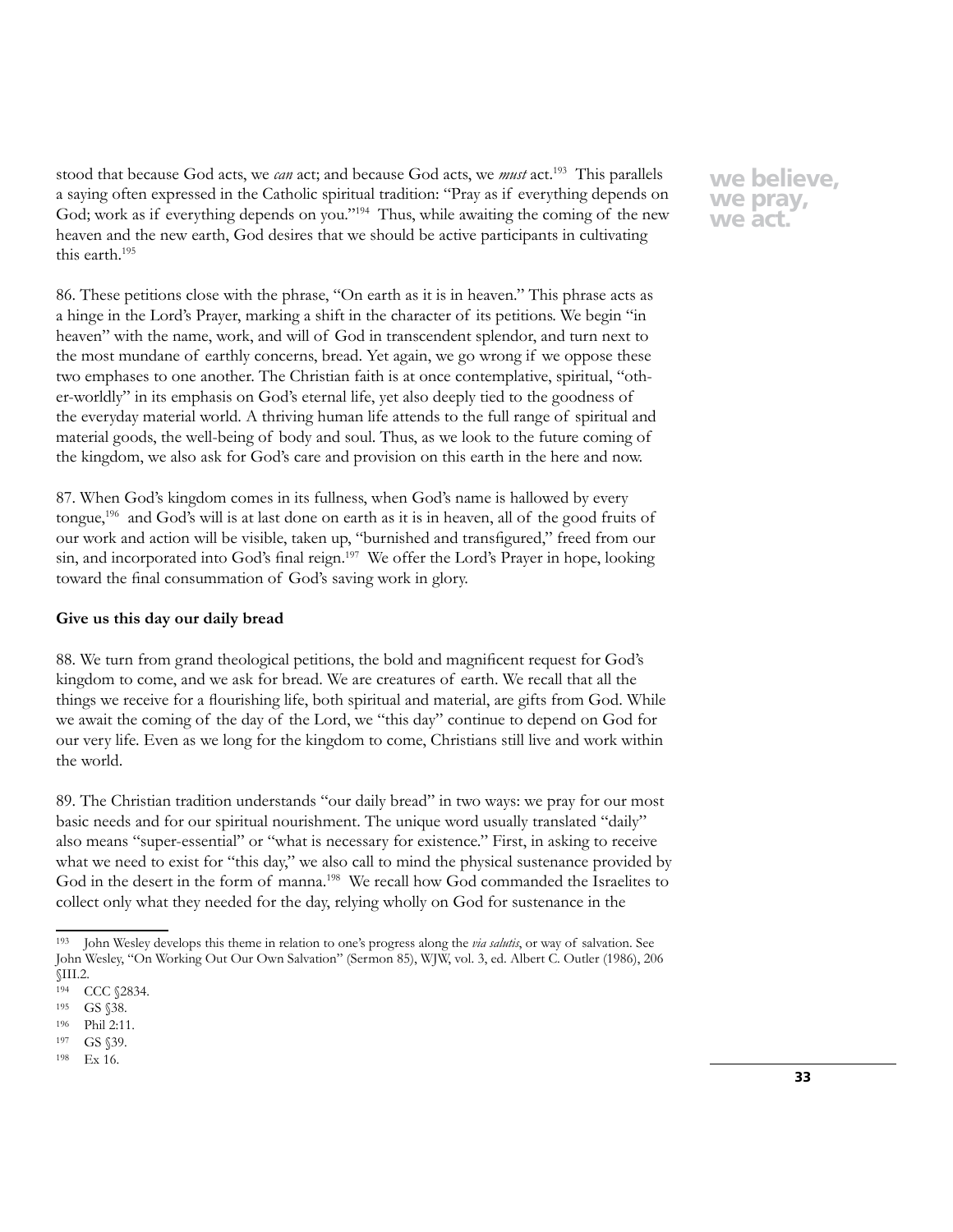future. In a world driven by overconsumption and by mounting accumulations of material resources in the hands of a few, this prayer teaches us that what we need for this day is enough. Our security comes from a trust in God's providence, not in our material supply.

90. "Our daily bread" also points to the truly necessary bread we receive in Christ's eucharistic body. Similar to the Israelites who were nourished by heavenly manna, we ask for the true bread that has come down from heaven,<sup>199</sup> imploring God "not only (for) the meat that perisheth, but the sacramental bread, and thy grace, the food which endureth to everlasting life."200 For we know that humankind does not live by literal bread alone, but relies daily on the sustenance of God's grace, a grace made tangibly present in the sacramental bread.

91. When we ask for daily bread, we participate in God's will that there should be sufficient nourishment for all. The offering of the eucharistic bread and wine—the grown, harvested, and manufactured fruit of the earth $^{201}$  —connects deeply with global conditions of labor, production, and distribution. "Because bread and wine are manufactured, the issues of safe and suitable work environments and just wages are at the heart of the church's social justice concerns as derived from our eucharistic practice."<sup>202</sup> The processes that supply the daily bread of the Eucharist are meant to supply the daily bread for the physical sustenance of all people.

92. The "our" here, as in "Our Father," first teaches us solidarity with all the baptized, the new family of God, the body of disciples who join their voices together in this prayer. Christians in positions of economic and material privilege must look upon the hunger and economic insecurity of those within the body of Christ as a deep wound in need of healing. In shaping a new family that subordinates all other human distinctions, $203$  those who pray this prayer are also schooled in a disposition of solidarity toward all humankind, and all creation, for God is indeed the God of all. "Give us this day our daily bread," similar to "our Father," converts us from prizing our own personal circumstances—nation, family, race, or class—above all others. We pray that all people everywhere will have the basic sustenance they need to live true, good, and beautiful lives. Any other state of affairs is an affront to God's kingdom, to the will of God that we pray may come to pass on earth as in heaven.

### **Forgive us our trespasses as we forgive those who trespass against us**

93. United Methodists and Catholics acknowledge every person's need for divine forgiveness. Having "fallen short of the glory of God," each person's sinfulness stands under God's judgement (Rom 3:23). By our sin, each of us subverts God's gift of human freedom and seeks our own good rather than the good of the human community and all of creation under "our Father." Sin inflicts the distortions that result from our refusal to live in right relationships on other people and on the world order. It instills an unnatural distance between

<sup>199</sup> Jn 6:22-59.

<sup>200</sup> John Wesley, *Explanatory Notes on the New Testament*, note on Mt 6:11.

<sup>201</sup> Cf. RM, "Order of the Mass," ¶23.

<sup>202</sup> HEFG §26.

<sup>203</sup> Gal 3:28.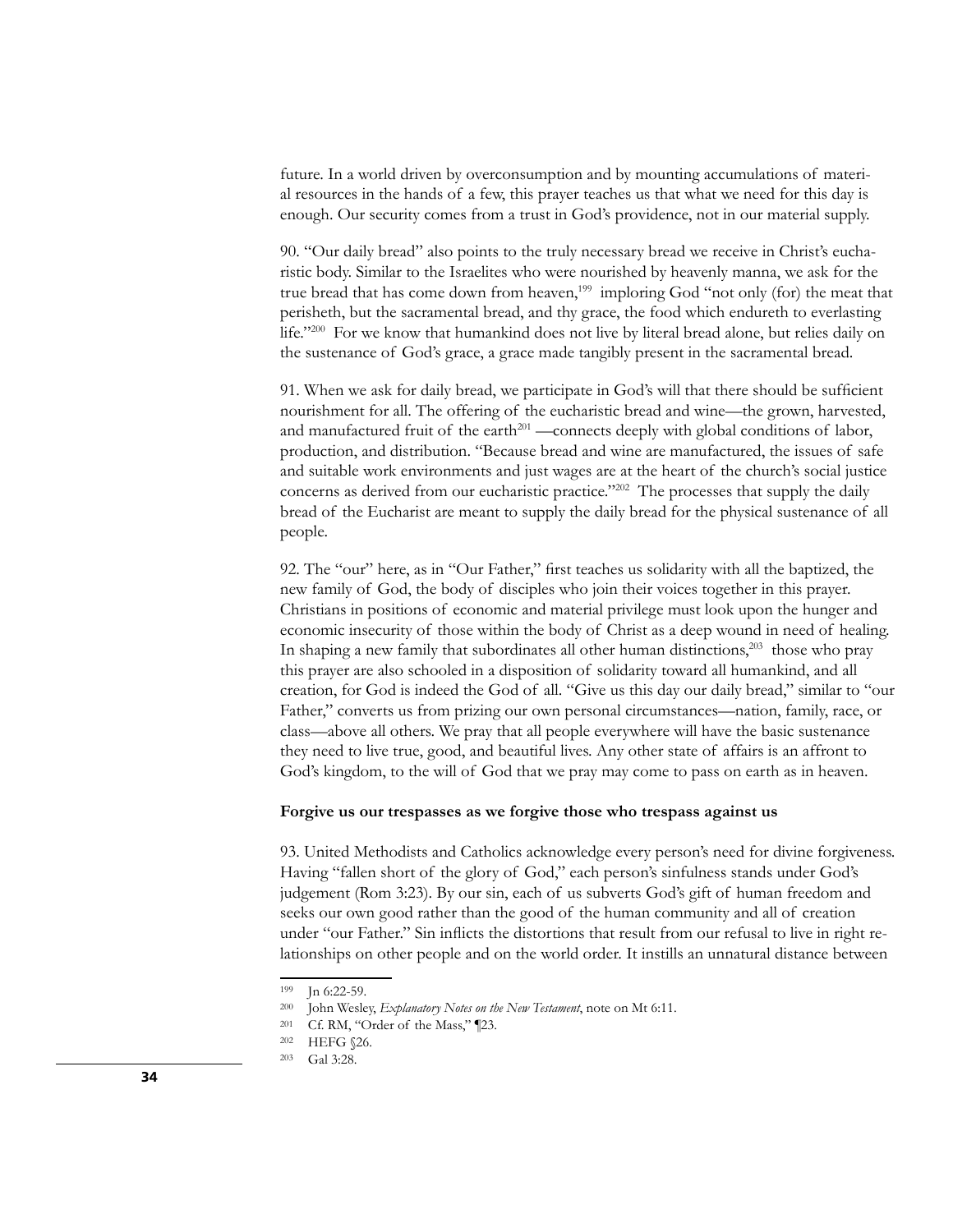human beings and their creator, and creates the conditions that allow for violence, suffering, and death.204 It is as our loving Father that God condemns this state of affairs and calls us to live within the right relationships of the kingdom of God, already on earth as it is in heaven.

94. The same Father who pronounces the divine "no" to human sinfulness reaches out toward humanity with saving love "while we were yet sinners" (Rom. 5:8). Before we are even mindful of our sin, God's grace in Jesus Christ calls to each one through the presence of the Spirit. God beckons and prepares each heart to receive reconciliation through faith prior to any initiative on our part. Catholics and Methodists together have referred to this prior initiative of God as "prevenient grace."205 Similar to the father in the parable of the prodigal son,<sup>206</sup> God rushes out to meet the child with arms outstretched, offering the promise of forgiveness and embrace before words of repentance can even be uttered.

95. In view of God's perfect love in Jesus Christ, we come to see how we have fallen short and stand in need of active repentance. Human beings are responsible for cooperating with grace by acknowledging their faults and asking for forgiveness.207 The recognition that we have failed to live in right relationship is itself a generous gift from God, who loves us as we are but longs for us to become perfect, completely transfigured into the image of Christ the Son. Therefore, with confidence in God's offer of forgiveness we are empowered to pray, "Forgive us our trespasses."

96. Having trespassed and become aware of our sinfulness, we need and long for reconciliation with God and with one another. United Methodists and Catholics have differing practices for repentance and understand the relationship between sin and the church in distinct ways.208 Yet we both affirm that the Christian community "on the way" must continue to grapple with the "sins and failings of its members,"209 and so utilize concrete practices related to self-examination, repentance, and reconciliation among the faithful.<sup>210</sup>

97. The manner in which the Lord's Prayer links the truths of our need for both divine and human forgiveness is daunting indeed. In this prayer, the disciples of Jesus invite God to treat our sins in the same manner with which we treat the sins of our neighbors against us. Upon delivering the form of the Our Father, Jesus continues, "For if you forgive others their trespasses, your heavenly Father will also forgive you; but if you do not forgive others, neither will your Father forgive your trespasses" (Mt 6:14-15).<sup>211</sup>

<sup>204</sup> Houston §27-30.

<sup>205</sup> Houston §54.

<sup>206</sup> Luke 15:11-32.

<sup>207</sup> Houston §55-56.

<sup>208</sup> Houston §97-99.

<sup>209</sup> Houston §96.

<sup>210</sup> Houston §§112-13.

<sup>211</sup> Cf. Mt 18:21-35; Eph 4:32; Col 3:13.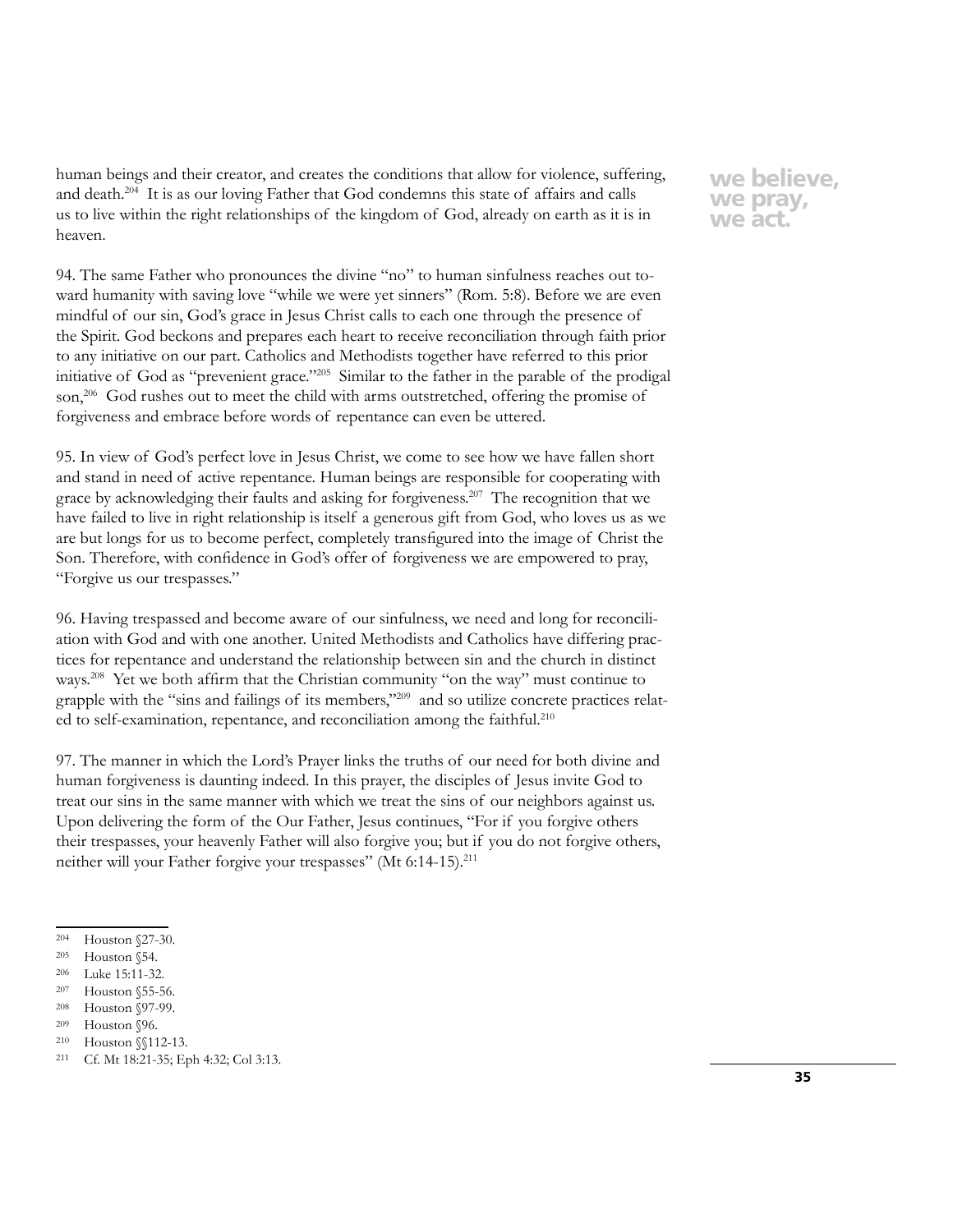## *Practices of Reconciliation*

*Called to a life of holiness through baptism, Christians nevertheless continue to commit sin. Christian traditions have developed ways to respond to sin, accepting from God the restored gifts of new life and renewed relationships given in Christ. These responses are ways to acknowledge and repent of our sin and seek to grow in holiness. Catholics participate in sacramental reconciliation, also called "penance" or "confession," at least once a year or whenever they are aware they have committed serious sin. Some Catholics go to reconciliation much more often. Individual reconciliation (whether it follows a group service or not) includes (a) a scriptural reading; (b) the penitent's confession of sins; (c) assigning a penitential practice (called the "penance," this is usually prayers for the person to say); (d) a prayer expressing contrition (sorrow for sins) and a resolution to amend; (e) absolution (a declaration of God's forgiveness); and (f) praise of God.*

*Confessing one's sins is an act of great vulnerability, but the rite of reconciliation as a whole effectively proclaims God's will to forgive our sins and to save us. The scriptural reading (or* 

*(continues on sidebar, next page)*

98. This petition holds a mirror to our own tendencies to hold grudges, to seek revenge, to cut off and attack those that sin against us. Here we invite God to treat us with the same portion of forgiveness we offer to others: "For with the judgment you make you will be judged, and the measure you give will be the measure you get" (Mt 7:2). If we do not shudder at this thought, and if it does not inspire critical self-reflection and a truly contrite spirit and heart open to others, then we are like those who look at themselves in a mirror and forget what they look like;<sup>212</sup> we have not fully reckoned with the petition's meaning. Yet we offer this prayer not relying on our own power to forgive, but on the Spirit who empowers us to live lives of reconciliation. In the world of ceaseless mutual trespass and ongoing patterns of sin and indebtedness, to offer forgiveness as God forgives may be the truest sign of holiness. Were this left to our own power we would be lost, as "only the Spirit by whom we live can make 'ours' the same mind that was in Christ Jesus."213

99. Many English-speaking Christians traditionally pray "forgive us our trespasses," while others pray the more literal translation of the biblical text with "forgive us our debts." Still other translations say rather simply, "forgive us our sins."214 Yet it may be useful for us to affirm the enduring presence of each of these renderings in the Christian tradition. By keeping all of these words before us (trespasses, debts, sins) we remember the many forms our transgressions against one another can take, and the various ways we construct barriers to reconciled human community (geographic, economic, and interpersonal). These words remind us that the works of the kingdoms on earth and the kingdom of God do not always align. In saying this prayer, we must acknowledge that here too we are inviting God to treat us with the same measure of mercy with which we respond to these perceived transgressions against our own moral and geo-political order. This is a dangerous prayer.

100. The church is not to be a club for the self-righteous or the "holier-than-thou," but rather a "field hospital" for the binding of the world's wounds. For Christians, "holiness is lived through the practices of love despite, and in, our woundedness." Methodists and Catholics, formed by the Lord's Prayer, "know themselves to be a people totally dependent on God, the Father, who provides for all the needs of his children, and a forgiven people called to forgive and embody God's loving plan for a broken world." The Holy One alone creates the holiness of the church; it is a "free gift of God, which calls for gratitude, humility, and a desire to share this gift with all."215

#### **And lead us not into temptation, but deliver us from evil**

101. In these final petitions, Christians ask God for reprieve from the inevitable trials faced in a world still fractured by sin and evil. Followers of Christ are mindful of the daily temptations to turn from the love of God and neighbor, and to indulge pride, anger, resentment, and desire for pleasures and wealth. These temptations draw us away from Christ at the expense of our spiritual well-being and the well-being of others.

<sup>212</sup> Cf. Jas 1:23-24.

<sup>213</sup> CCC §2842.

<sup>214</sup> All variants derived from Greek word *opheilo*.

<sup>215</sup> Houston §101.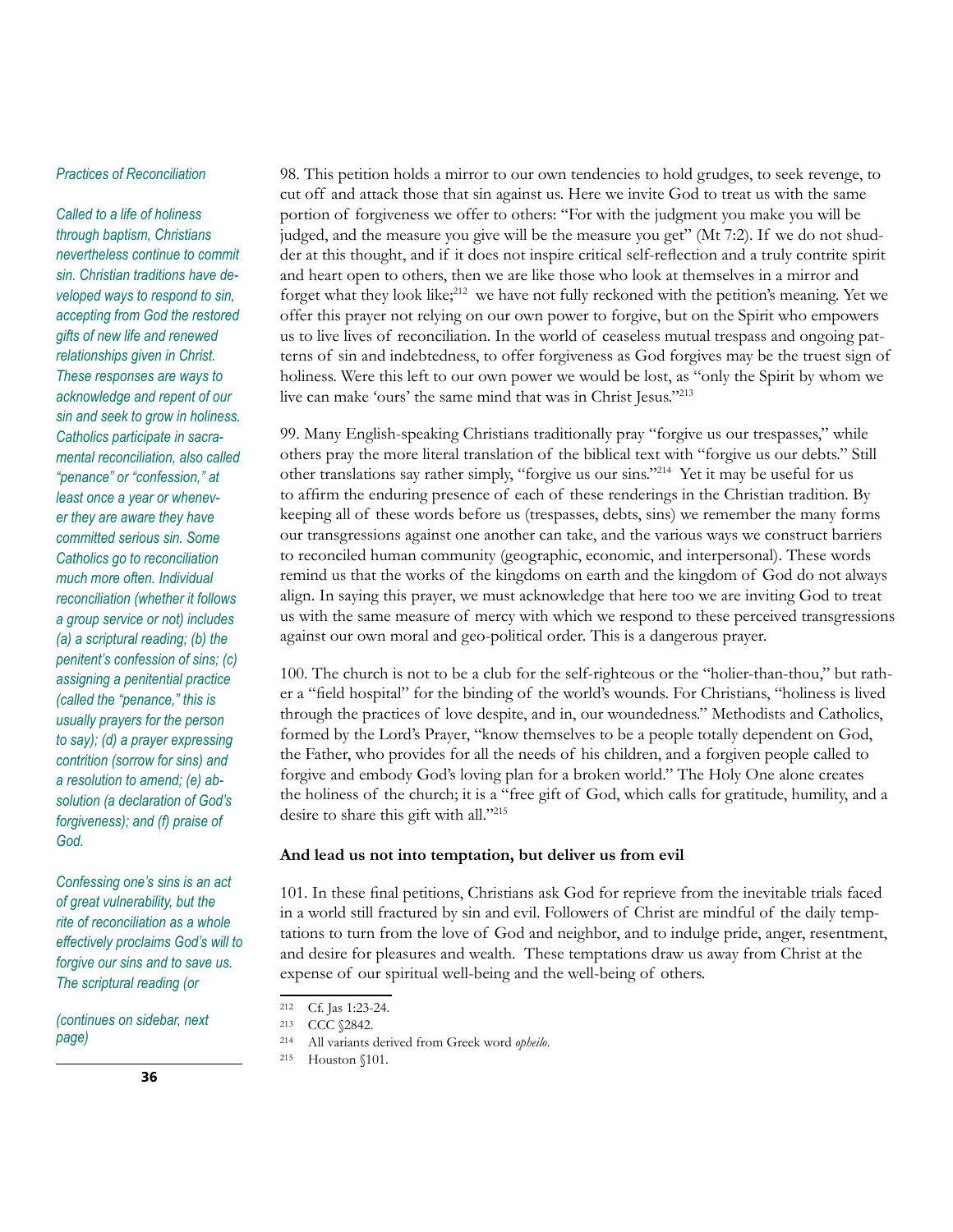102. United Methodists and Catholics also acknowledge temptations in relationships with one another. There are temptations to claim our own tradition as superior while disparaging the traditions of the other. There are temptations blindly to concede, ignore, or surrender to the difficult issues that separate us. Temptations take different forms in United Methodist– Catholic families, as when partners consider discouraging the other from actively engaging in their tradition. We know these temptations and our own tendencies to yield to them and fall into sin. Here in the Lord's Prayer we seek the grace of God to "live by the Spirit" even in the midst of our ongoing struggle.<sup>216</sup>

103. There is a distinction to be made between the struggles and trials of the soul necessary for its growth in grace and "temptation, which leads to sin and death."<sup>217</sup> Christ himself could not avoid trials and temptations in this world, but by the power of the Spirit he did not deviate from the saving will of the Father even in the most extreme of circumstances.<sup>218</sup> Despite the ambiguous phrasing of this petition ("lead us not"), we know that it is not God who tempts us, $2^{19}$  but rather the ongoing presence of evil or "the evil one" in this world. Thus, like Jesus in the garden, we ask in these petitions for deliverance from that which we know we must face. In effect, we ask God to make good on Jesus' own prayer that his disciples be protected from the evil one.220 We ask God to be true to the promise of scripture that in our testing God will provide a way of escape and a strength to endure.<sup>221</sup>

## **For thine is the kingdom, and the power, and the glory forever. Amen.**

104. United Methodists and many other Christians conclude this prayer with the traditional doxology of praise to God. Some Bibles will not contain this phrase of the prayer, since it is absent from some of the earliest manuscripts of Matthew 6 (and it is also not in the version of the Lord's Prayer found in Luke 11). Catholics use this doxology (in a slightly different translation) in the mass after the priest recites a summative petition: "Deliver us, Lord, we pray, from every evil, graciously grant peace in our days, that, by the help of your mercy, we may be always free from sin and safe from all distress, as we await the blessed hope and the coming of our Savior, Jesus Christ." This priestly prayer collects the assembly's recital into one, and restates and elaborates the themes of the Lord's Prayer. In private or family settings, Catholics often do not recite the doxology, but it is still part of the Lord's Prayer for Catholics. In an ecumenical setting, it makes sense to include the doxology in whichever translation is most familiar to the group. Sometimes these differences in private practice and in translation make praying the Lord's Prayer ecumenically awkward or uncomfortable, but working through these temporary difficulties is a worthy practice in ecumenical relationships. Acknowledging the awkwardness and continuing to work at praying together, as with other aspects of ecumenism, will pay rich dividends in mutual love.

*prayer service) and praise are particularly important in making sure this good news is received. The priest in the rite acts both as the authoritative representative of God and of the church, because sin damages both our relationship with God and with the church of Christ. In proclaiming the absolution, the priest does not act by his own power but on behalf of Christ who said, "Your sins are forgiven." Catholics also participate in non-sacramental reconciliation, including in the opening rite of the mass and in the reception of communion. United Methodists similarly participate in forms of reconciliation during eucharistic services: a group prayer of confession, time for silence, and words of pardon spoken by the presiding minister. In addition to confession of sin in a worship setting, United Methodists often engage in mutual conversation and confession of sin in a small group setting. These groups, historically called "classes" or "bands," and today known as "covenant discipleship" or simply "small groups" are a cornerstone of growth in holiness, offering to participants the opportunity to more closely follow Jesus in everyday life. In these settings there is no formal absolution or words of pardon.* 

<sup>216</sup> Gal 5:16-26.

<sup>217</sup> CCC §2847.

<sup>218</sup> Mt 4:1-11; 26:36-46; Lk 4:1-13; 22:39-46; Mk 1:12-13; 14:32-42; cf. Heb 4:15.

<sup>219</sup> Jas 1:13.

<sup>220</sup> Jn 17:15.

<sup>221</sup> 1 Cor 10:13.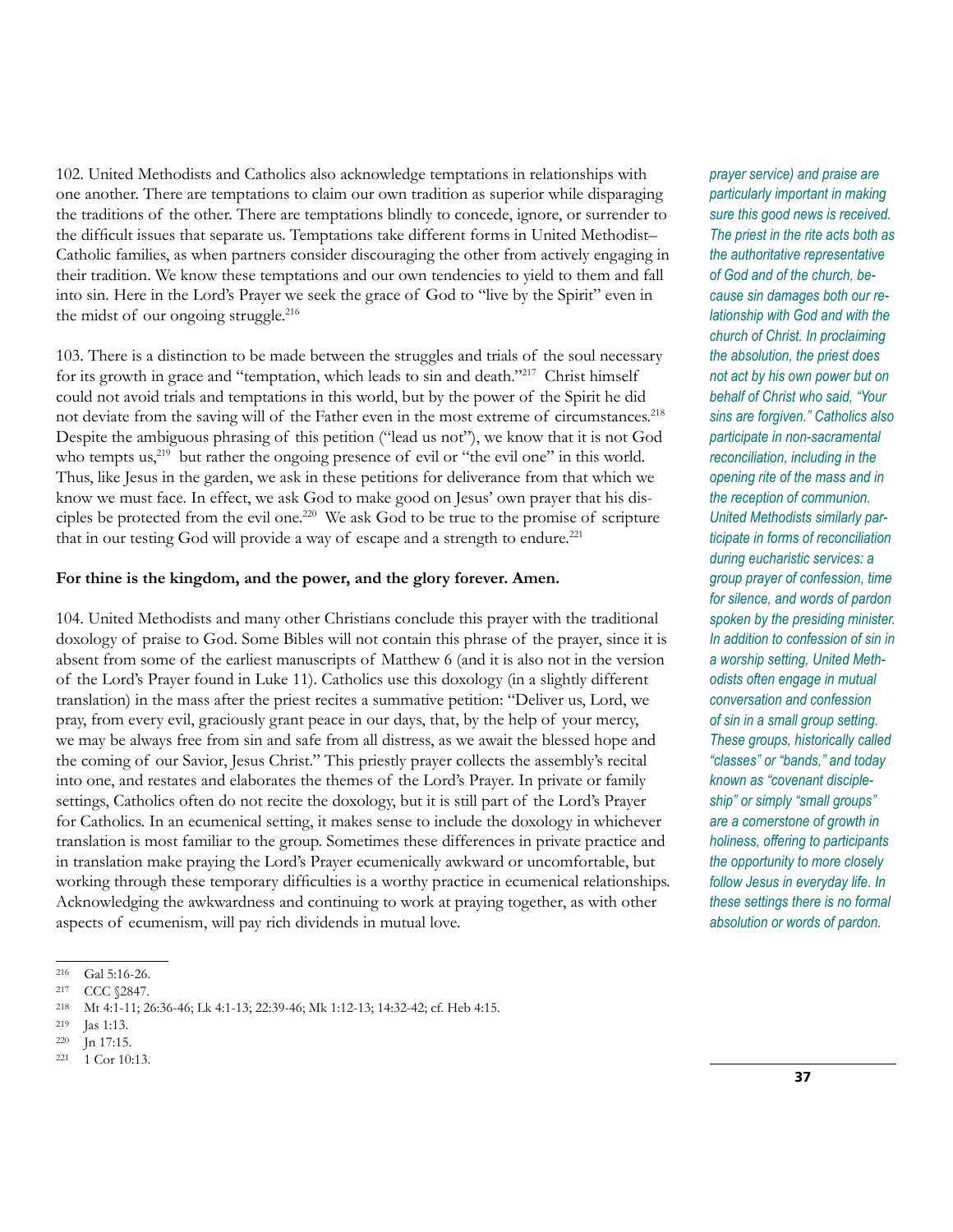105. To conclude with a doxology and "Amen" returns the focus of this exemplary Christian prayer to the God of love and to the Lamb who is worthy of all our worship.222 The prayer begins with praise of God and petitions that the glory evident in heaven be visible on earth. The prayer concludes with the offering up of praise and the saying of "Amen," that is, let it come to pass.

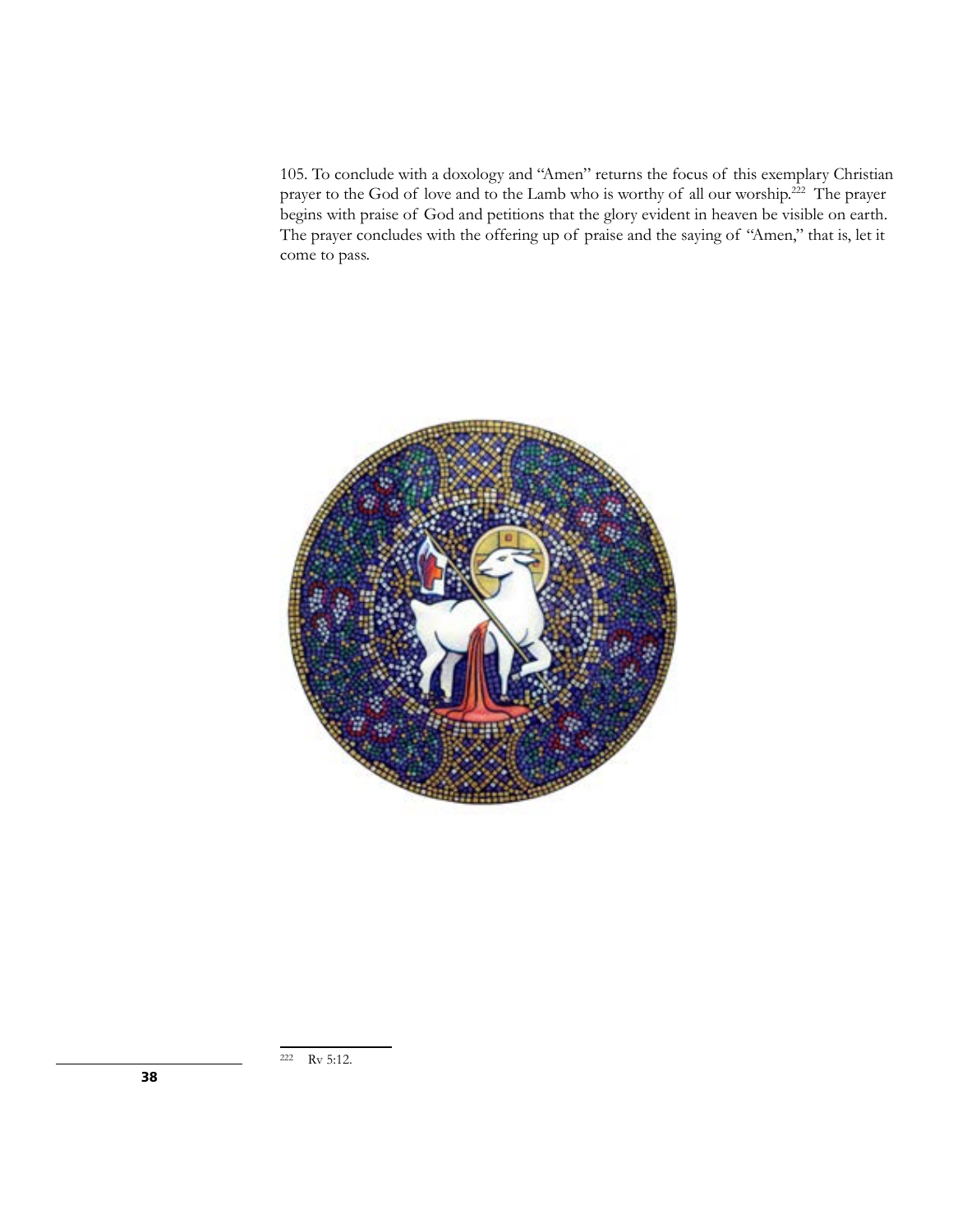## **We Pray, We Believe, We Act**

106. Together Catholics and United Methodists pray the Lord's Prayer, profess the faith of the apostles, are reborn by Baptism into the one body of Christ, and lead lives of Christian love. As United Methodists and Catholics share the lessons learned in fifty years of dialogue about our common Christian faith, we look together at the guiding principle of the Christian life: the law of love.

107. "If we cannot as yet think alike in all things, at least we may love alike," John Wesley wrote in his *Letter to a Roman Catholic*. "For of one point none can doubt a moment, — 'God is love; and he that dwelleth in love, dwelleth in God, and God in him.""<sup>223</sup> Conversations between Catholics and Methodists affirm that both have "long traditions of witness to the Gospel through active engagement with the world in service to God's reign, and can together speak with a common voice into the places of power and decision-making."224 This section examines the roots of that common service and public witness in Jesus' command of love.

108. United Methodists and Catholics, with all Christians, know it as the Great Commandment: "You shall love the Lord your God with all your heart, and with all your soul, and with all your mind." Jesus was responding to a Pharisee who had asked him to name the greatest commandment of the law of Moses. Jesus went on, "This is the first and great commandment. A second is like it. You shall love your neighbor as yourself."225

109. Jesus' double commandment brings into a single formula two distinct demands.<sup>226</sup> The two loves are intimately connected, and together they form the key to leading a life of good news. On this double command, Jesus told the Pharisee, "hang all the law and the prophets" (Mt 22:40). The double command proposed by the gospel is "simple, profound, radiant,"<sup>227</sup> and carries the expectation of action.228 By following that command, United Methodists and Catholics imitate the loving mercy of God.229 Together, similar to the saints of God before us, we experience "the love of God poured out in our hearts through the Holy Spirit who has been given to us" (Rom 5:5).

## **Love of God**

110. The love of God consists of our total personal reliance upon and self-offering to our *Abba* God—"heart, soul, mind, and strength" (Mk 12:30). We express that love of God in worship and prayer in humble awe before the divine presence. At the same time, love motivates us to share ourselves intimately with God, pouring out our souls "as friend to

**PART IV TOGETHER WE ACT: A C O M M E N T A R Y O N T H E LAW OF LOVE**

<sup>223</sup> John Wesley, *Letter to a Roman Catholic* (Jackson ed.), 765, §16.

<sup>224</sup> Houston §121.

<sup>225</sup> Mt 22:34-40; cf. Mk 12:28-34; Lk 10:25-28.

<sup>226</sup> Dt 6:5; Lv 19:18.

<sup>227</sup> *A Big Heart Open to God: A Conversation with Pope Francis* (New York: Harper One, 2013), 34-35.

<sup>228</sup> Jas 1:19-25.

<sup>229</sup> Mt 5:45, 48.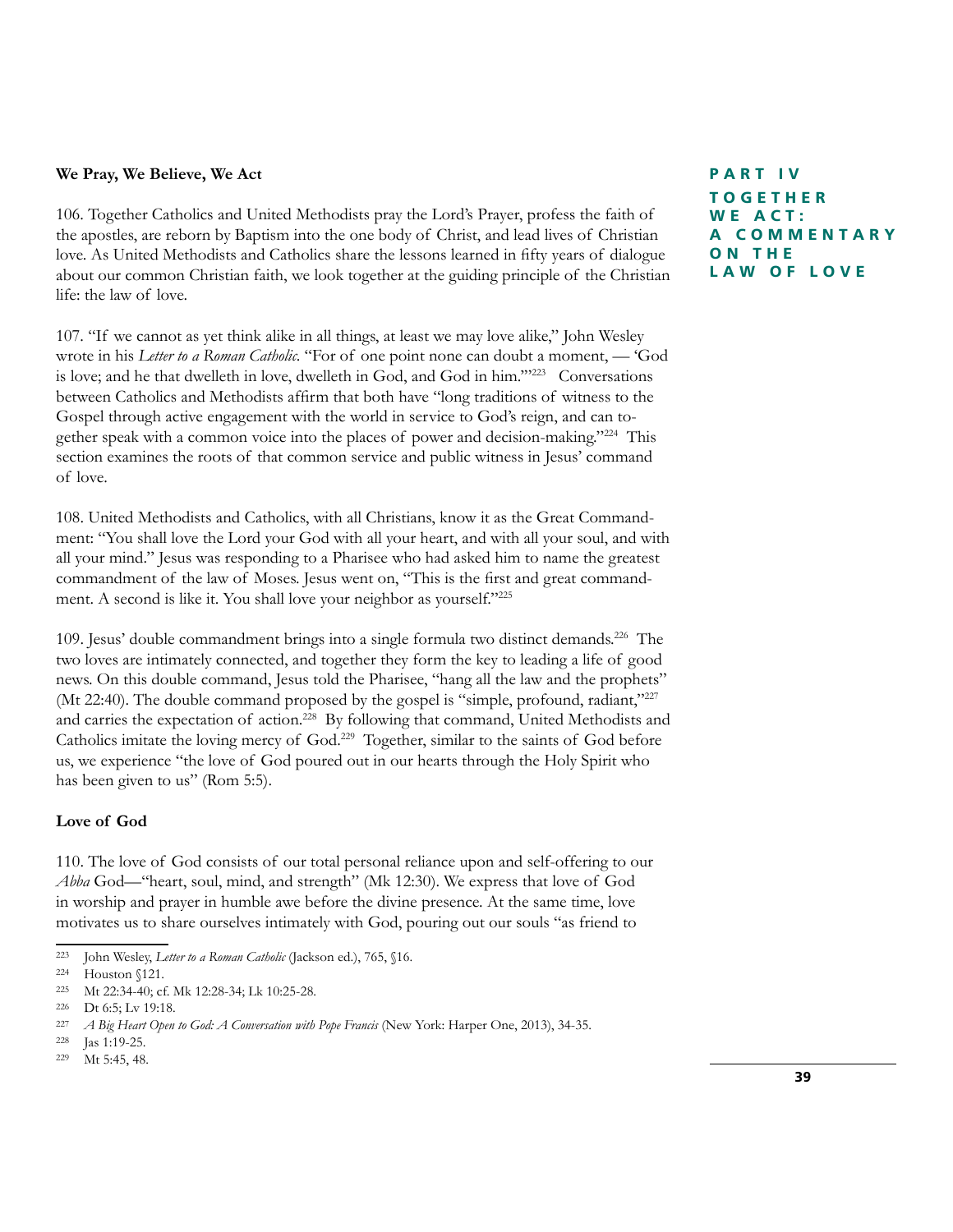friend."230 Love of God is our deepest and highest love ordering all our other loves, so that we love God above all things and all things in God.<sup>231</sup>

111. Accordingly, the love of God relativizes all other attachments and desires. We discover that God is ever greater than our partial human loyalties, the "false gods" which vie for our devotion, and so we are able to reject the secular idolatries to which we are tempted.<sup>232</sup> John Wesley wrote that God "is continually saying to every child of man, 'My son, give me thy heart!' And to give our heart to any other is plain idolatry."<sup>233</sup> Our true happiness, meaning our true fulfillment, can only be found in God, and anything that distracts us is in fact an idol and serves to undermine our happiness. God is constantly reaching out to us in the longings of our hearts. "Our hearts are restless until they rest in you," wrote Saint Augustine.<sup>234</sup> For in union with God we will find our ultimate fulfillment.<sup>235</sup> In addition to prayer, we love God when we respond in obedience to the Spirit of God working in history, so that we spend ourselves in God's service, preparing the way for the advent of the divine kingdom, "a kingdom of truth and life, a kingdom of holiness and grace, a kingdom of justice, love and peace."236

#### **The Royal Law of Love**

112. Love is God's excellent gift, and love of neighbor is "the Royal Law."237 Saint Paul saw the Great Commandment as one law: "The entire law is fulfilled in this one decree, 'Love your neighbor as yourself"" (Gal 5:14). The First Letter of John agrees in a vigorous way: "If anyone says, 'I love God' but hates his brother, he is a liar. For anyone who does not love his brother, whom he has seen, cannot love God, whom he has not seen" (1 Jn 4:20).

### **Love of God in Others**

113. In the New Testament, the measure of love toward God is the love of the neighbor. The exemplar of love of neighbor is Matthew's parable of the Last Judgment, where kindness to a neighbor in need turns out to be, unwittingly, service to the king. "I was hungry and you gave me something to eat, I was thirsty and you gave me something to drink, I was a stranger and you invited me in, I needed clothes and you clothed me, I was sick and you looked after me, I was in prison and you came to visit me . . . . Truly I tell you, whatever you

<sup>230</sup> Ps 43:4; Lam 2:19; 1 Sm 1:14. See Ignatius Loyola, "Spiritual Exercises" in *Ignatius Loyola: Spiritual Exercises and Selected Works*, ed. George E. Ganss, S.J. (New York: Paulist, 1991), no. 54. "A colloquy [i.e., conversational prayer] is made, properly speaking in a way that one friend speaks to another, or a servant to one in authority now begging a favor, now accusing oneself of some misdeed, now telling one's concerns and ask counsel about them." Cf. the biblical warrants in Jn 14 and 15, e.g., 14:20-21.

<sup>231</sup> Cf. Augustine, *Confessions*, III.6.

<sup>232</sup> Dt 5:7.

<sup>233</sup> John Wesley, "Spiritual Idolatry" (Sermon 78), WJW, vol. 3,104 §3.

<sup>234</sup> Augustine, *Confessions*, I.1.

<sup>235</sup> GS §21.

<sup>236</sup> RM, Preface for the Feast of Christ the King.

<sup>237</sup> 1 Cor 12:30; Jas 2:8.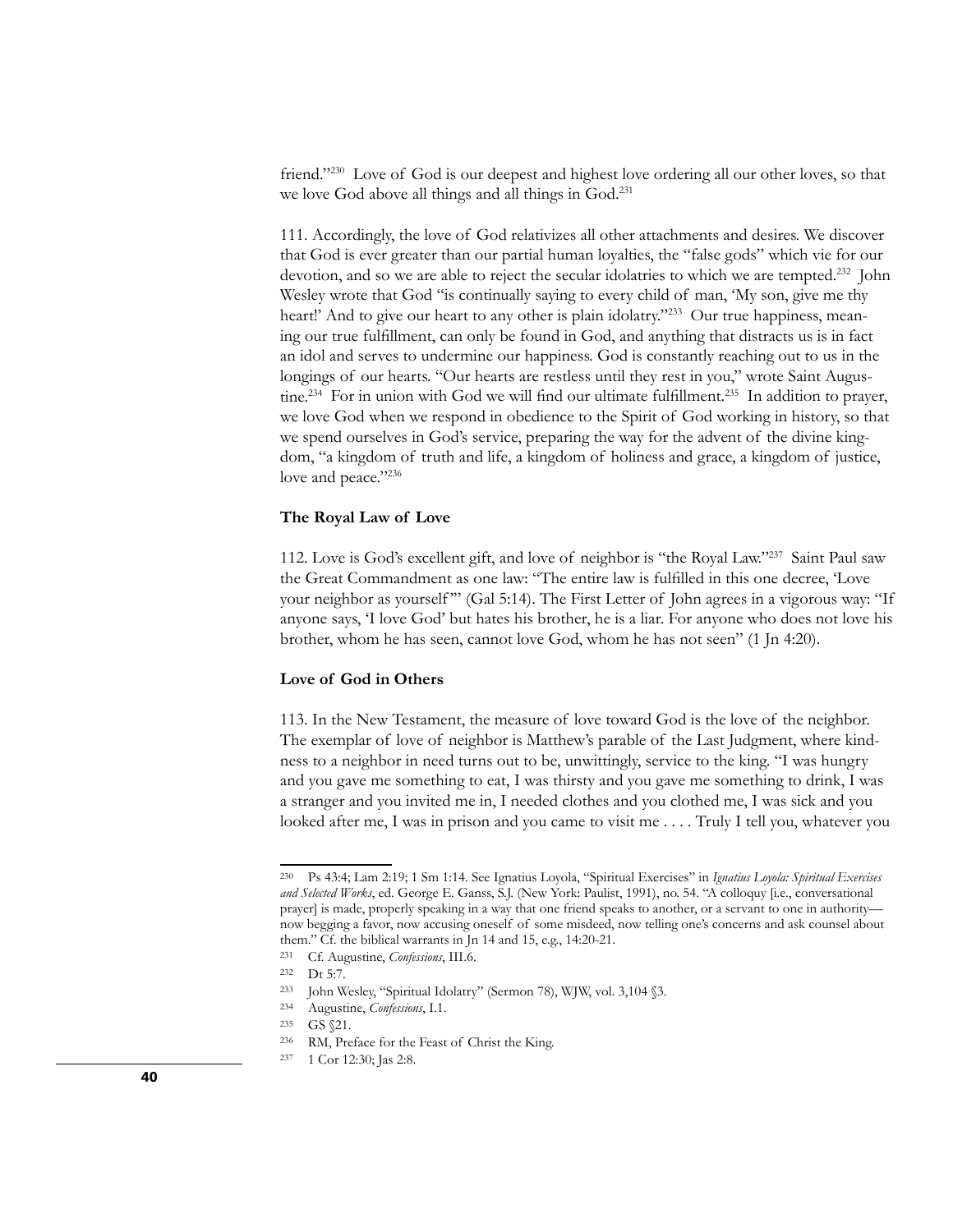did for one of the least of these brothers and sisters of mine, you did for me" (Mt 25:35-36, 40).238

114. For the Catholic Church, the "least of these" means service of those least able to help themselves. In addition to victims of injustice and oppression, it includes the unborn, people with disabilities, the infirm, the elderly, and the terminally ill.<sup>239</sup> While care of the poor has always been a concern of the church, in recent decades the Catholic Church has made explicit "a preferential option for the poor."<sup>240</sup> Within the ambit of universal love, therefore, there is a special place for advancing the cause of the poor, marginalized, and powerless.<sup>241</sup>

115. Since the Church's redemptive work in the world entails "the liberation of the human race from every oppressive condition,"<sup>242</sup> the option for the poor requires social activism and political advocacy.243 The U.S. Catholic bishops in their 1986 pastoral letter *Economic Justice for All* wrote, "The way society responds to the needs of the poor through its public policies is the litmus test of its justice or injustice."244 Saint John Paul II was quite explicit on this matter: "The needs of the poor take priority over the desires of the rich; the rights of workers over the maximization of profits; the preservation of the environment over uncontrolled industrial expansion; production to meet social needs over production for military purposes."245 In addition, he counseled, "[A] leadership role among nations can only be justified by the possibility and the willingness to contribute widely and generously to the common good."246 Speaking also on the aspects of activism and advocacy, Pope Benedict XVI wrote, "the institutional path—we might also call it the political path—of charity, [is] no less excellent and effective than the kind of charity which encounters the neighbor directly."<sup>247</sup>

116. Likewise within Methodism, there has been since the beginning of the movement an emphasis on attending to the needs of the poor and those on the margins. Early Methodists' efforts to establish medical dispensaries, to care for widows, orphans, and those in prison, as well as to challenge policies that undermined the poor or made their lives more difficult, were distinctly connected to the call to holiness and works of mercy. John Wesley had a par-

<sup>246</sup> SRS §23.

<sup>238</sup> Cf. GE §61.

<sup>239</sup> For the Catholic theology of life, see John Paul II, *Evangelium vitae* ("The Gospel of Life," 1995); and Cardinal Joseph Bernardin, *The Seamless Garment: Writings on the Consistent Ethic of Life*, ed. Thomas A. Nairn (Maryknoll, NY: Orbis, 2008).

<sup>240</sup> Cf. SRS §42.

<sup>241</sup> Cf. GE §101.

<sup>242</sup> World Synod of Catholic Bishops, *Justice in the World* (1971), §6.

<sup>243</sup> See SRS §42-45.

<sup>244</sup> USCCB, *Economic Justice for All*, §123.

<sup>245</sup> John Paul II, Address on Christian Unity in a Technological Age (Toronto, September 14, 1984), printed in *Origins* 14:16 (October 4, 1984): 248.

<sup>247</sup> Pope Benedict XVI, *Caritas in veritate*, §7.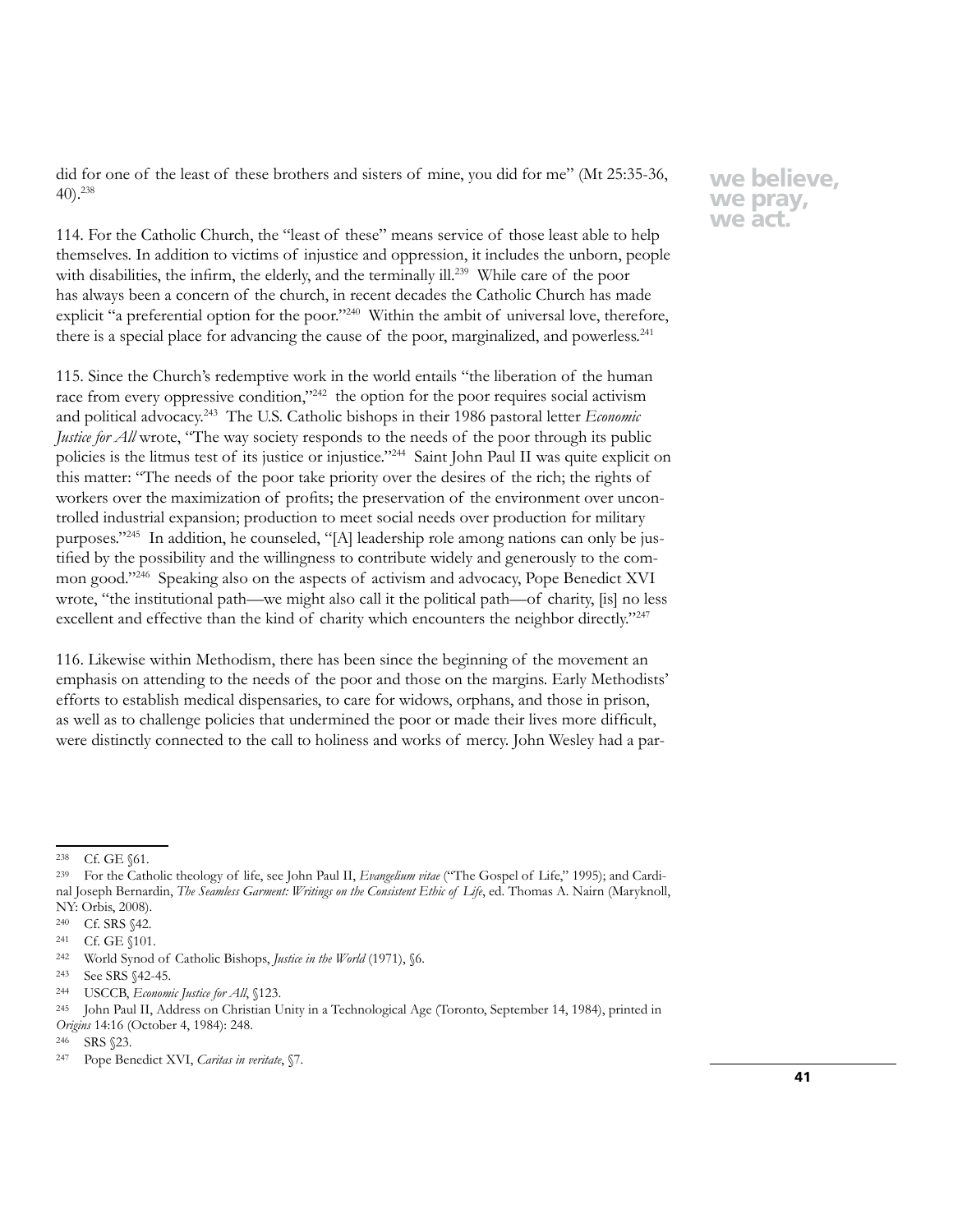ticular affection for the poor because he saw Christ in them. He once wrote, "I bear the rich, and I love the poor."248 This commitment received lyrical expression in one of Charles Wesley's hymns:

> *The poor I to the rich prefer, If with thine eyes I see; To bear thy Spirit's character The poor are chose by Thee: The poor in every age and place Thou dost, O God, approve To mark with thy distinguish'd grace, T'inrich with faith and love*. 249

Charles Wesley's words, "my chains fell off, my heart was free, I rose, went forth, and followed Thee,"<sup>250</sup> also describe this relational reality. They speak of freedom from the power of sin, but also describe the work of sanctified persons to alleviate the struggles of the oppressed, even those in literal chains.

117. United Methodists preserve this heritage by the practical cultivation of "works of mercy" alongside "works of piety," and in their doctrinal and theological standards, their Social Principles, and through official legislation.<sup>251</sup> Although Methodism has not officially adopted language of a "preferential option" for the poor, the emphasis on God's specific care finds prominent expression: "God brings good news to the poor, proclaims release to the captives, gives sight to the blind, and sets the oppressed free. And so shall we."252 Ministry belongs to all the faithful, and the "heart of Christian ministry is Christ's ministry of outreaching love."253

#### **Love of Neighbor**

118. "Who is my neighbor?" the lawyer asks Jesus in the parable of the good Samarian (Lk 10:25-37). We are neighbors when we care for others, and so everyone is potentially our neighbor. The Second Vatican Council taught that today "a special obligation binds us to make ourselves the neighbor of absolutely every person and of actively helping him when he comes across our path."254 For that reason, the option for the poor entails "an international outlook," where we exercise our concern for the poor and oppressed in other countries, defend the victims of human rights abuses, and offer welcome to refugees and the victims of war.<sup>255</sup>

<sup>248</sup> John Wesley, Letter to Ann Foard, September 29, 1764, in *The Letters of John Wesley*, vol. 4, ed. John Telford (London: Epworth Press, 1931), 266. See also John Wesley, "On Visiting the Sick" (Sermon 98), WJW, vol. 3, 384-97; and his Journal entry for November 24, 1760 in WJW, vol. 21, ed. W. Reginald Ward and Richard P. Heitzenrater (1992), 290.

<sup>249</sup> Hymn based on Lk 4:26 in *The Unpublished Poetry of Charles Wesley*, vol. 2, ed. S T Kimbrough Jr. and Oliver A Beckerlegge (Nashville: Kingswood Press, 1990), 90.

<sup>250</sup> "And Can It Be," UMH, 363.

<sup>251</sup> See the various statements in the BDUMC and the BRUMC.

<sup>252</sup> BDUMC, 146 §166.

<sup>253</sup> BDUMC, 97 §126.

<sup>254</sup> GS §27.

<sup>255</sup> SRS §42.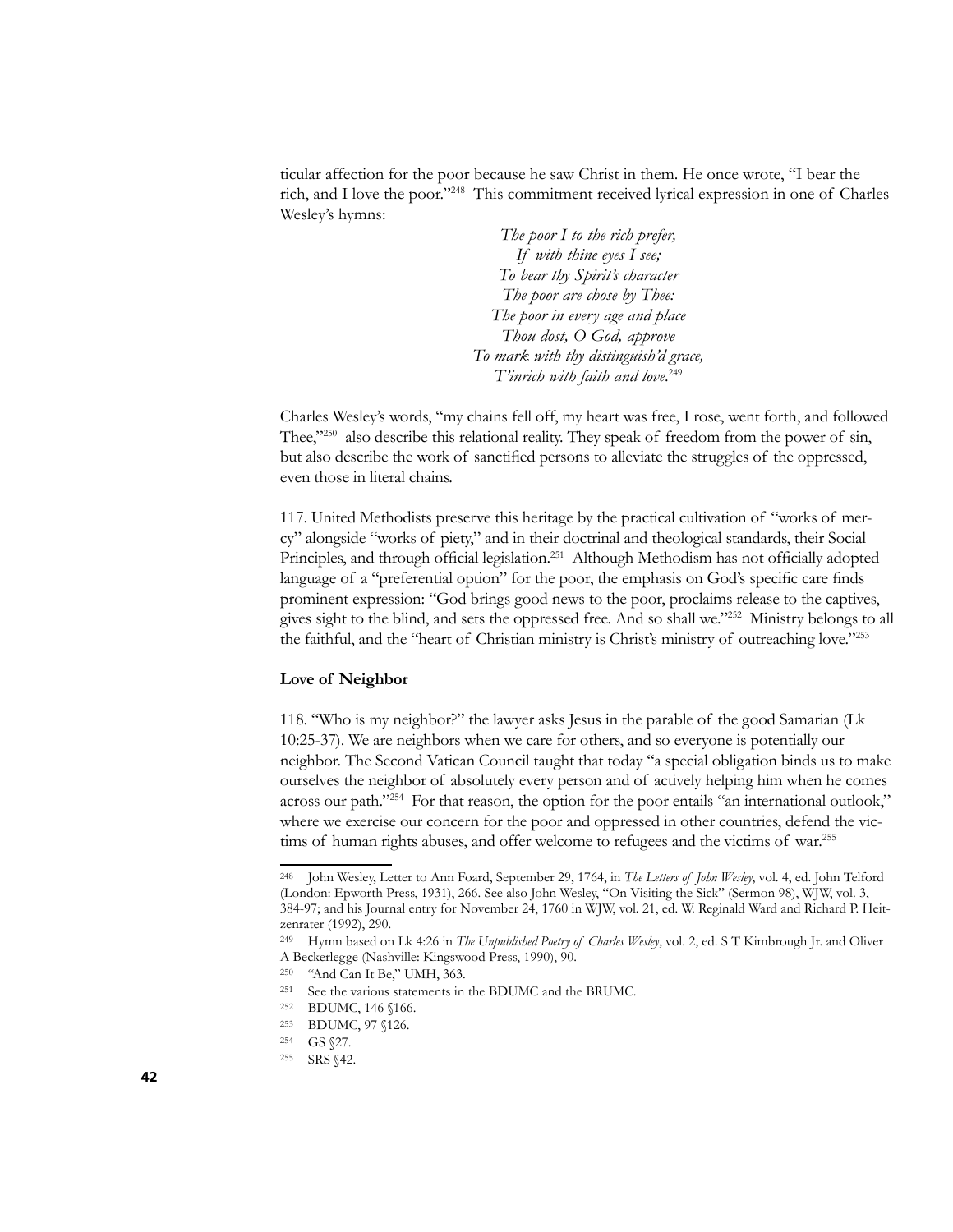119. United Methodists and Catholics agree that an essential aspect of the church's mission is to "serve the poor and oppressed of our time" and to "understand the church as an instrument in bringing God's peace and justice to all people."256 Thus, "holiness is practical as well as spiritual. Holy living is expressed socially in the pursuit of justice and in acts of mercy." To engage in holy living requires "personal and corporate divestment of status and privilege in solidarity with those being served, so as to be a 'church that is poor and for the poor,' thereby embodying God's compassion and love for the world."257

## **The Rich Man and Lazarus: The Scandal of Indifference**

120. However, those who enjoy the benefits of a globalized economy and live in a throwaway culture often turn their backs on the neighbor in need.258 Our spiritual condition is like the rich man in the story of the rich man and Lazarus.259 In his day, John Wesley wrote of the indifference he observed in the rich of that time: "Many of them do not know, because they do not care to know: they keep out of the way of knowing it; and then plead their voluntary ignorances an excuse for their hardness of heart."260 Pope Paul VI envisaged overturning the aggravated inequalities established by a culture of indifference. He called on Catholics and all people of goodwill "to build a human community . . . where the needy Lazarus can sit down with the rich man at the same banquet table," intended by the Lord for all.<sup>261</sup> For Catholics and United Methodists, Luke's story continues to be a challenge for probing self-examination.

#### **Servant Love in the Church Community**

121. Both Catholics and United Methodists agree that the church, especially the local church, is the school of Christian love.<sup>262</sup> It is there we learn to minister to one another. Catholics can affirm with the United Methodist *Discipline* that not only does the local church exist "in and for the world," but that, "the local church is a strategic base from which Christians move out to the structures of society. The function of the local church, under the guidance of the Holy Spirit, is to help people to accept and confess Jesus Christ as Lord and Savior and to live their daily lives in light of their relationship with God."263

122. Jesus presented himself as a servant, $2^{64}$  thereby showing that we should serve one nother just as he served us.<sup>265</sup> Catholics and United Methodists practice the washing of the feet on Holy Thursday as a symbol of the service we owe one another as Christ's disciples.

<sup>262</sup> Seoul §54. Also, see Houston §14.

<sup>256</sup> Synthesis §178.

<sup>257</sup> Houston §121.

<sup>258</sup> EG §53.

<sup>259</sup> Lk 16:19-31.

<sup>260</sup> Wesley, "On Visiting the Sick," 387-88 §3.

<sup>261</sup> See *Populorum progressio* ("The Development of Peoples"), §§45-55, esp. §47.

<sup>263</sup> BDUMC, 147 §202.

<sup>264</sup> Lk 22:27; Jn 13:13-17.

<sup>265</sup> See especially the Gospel of John, chapters 13 and 15.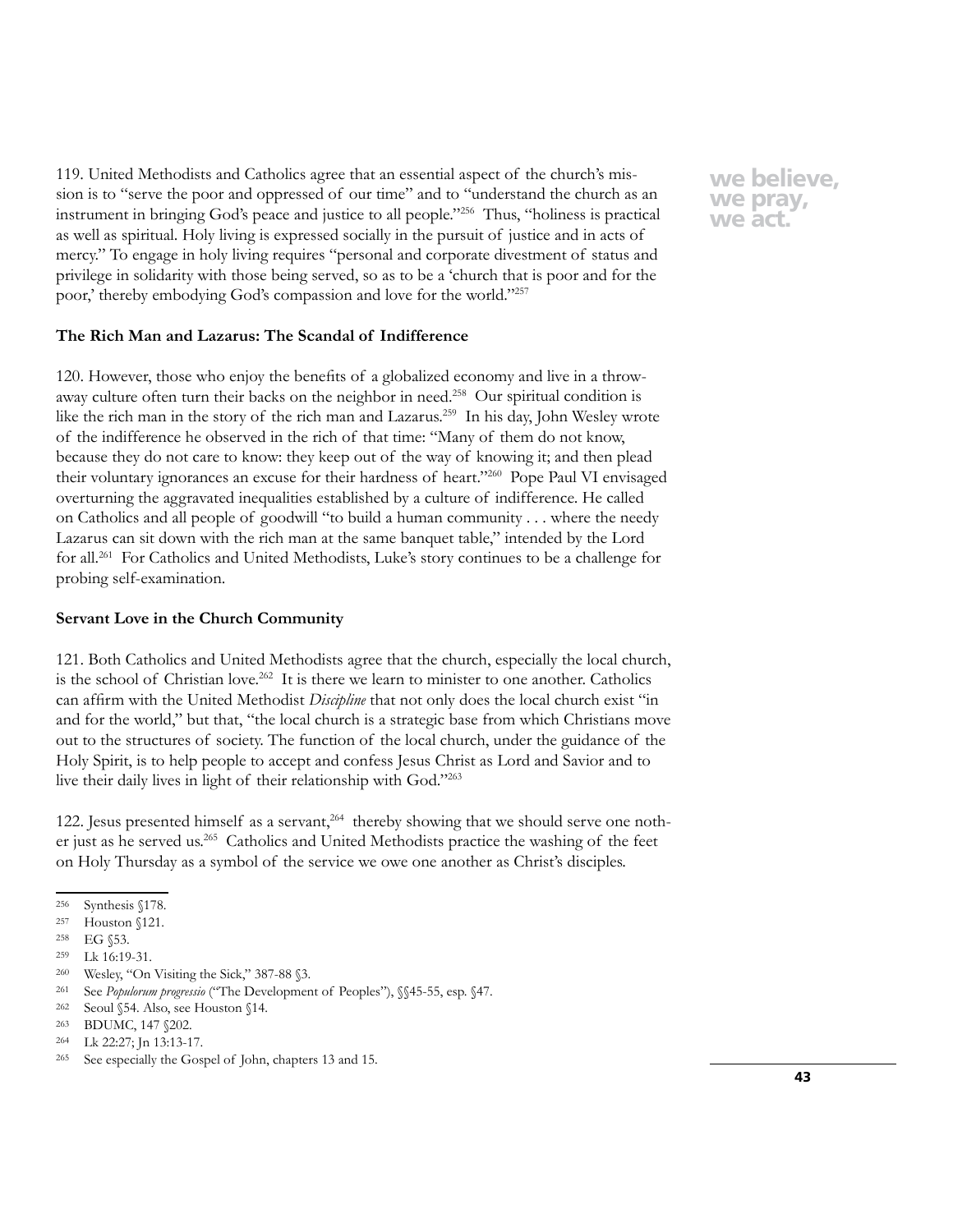#### *The Cloud of Witnesses*

*Jesus is "the pioneer and perfecter of our faith" (Heb 12:1) He himself is "the Way" to holiness. Our Lord and teacher calls us as disciples to imitate his way of life; and in the communion of saints, we find ourselves "surrounded by a cloud of witnesses" (Heb 12:1) who in their lives walked the way Jesus did. For United Methodists and Catholics, the company of saints offers encouragement to join Jesus on the way. They provide for us models of holiness and of varieties of holy lives to inspire us to enter more fully into the life of holiness.*

*Mary is esteemed by Christians because God chose her to bear Christ. Mary models for us the readiness to do God's will, the obedience to the voice of God that lies at the very heart of discipleship. At the foot of the cross, she witnessed the sufferings and death of her Son, and taught us to be one with Christ in suffering. After Jesus' ascension, while she was in a room with the disciples, she showed us how to pray and welcome the Spirit's gifts with which to nourish the church.* 

*We honor the saints before us who have built up the church and have inspired us to grow in Christ in our own ways. After the founders, the first saints were martyrs, evangelists, teachers, and spiritual mothers and fathers. The church through history honored those who have shown us how to follow Jesus, as Julian Norwich and John Wesley did,* 

*(continues on sidebar, next page)*

"By this," Jesus said, "all shall know that you are my disciples, that you love one another, even as I have loved you, you love one another" (Jn 13:35). Loving service among Christians builds up the life of grace within the community.<sup>266</sup> Conversely, refusal to express servant love denies and puts at jeopardy the unity found in relationship with the triune God.<sup>267</sup> Mutual service, deference, and humility are among the first implications of Saint Paul's teaching on love.268

123. Jesus' charge for his disciples to love one another serves as a summons, for the unity of our two churches is an essential part of the vocation to which United Methodists and Catholics are called. Ecumenism, when it labors to contribute to the unity of the churches, is a work of love.

124. Strengthening the bonds of love within the church community, moreover, acts as a leaven in the world fostering the unity God intends for the entire human family.<sup>269</sup> The mutual service among Christians also gives witness to the world of the transforming power of love.270 For that reason, the shared witness and service of United Methodists and Catholics to the world is an occasion of grace for all.

## **Love of Enemies**

125. Christians are to make their love for all humanity as wide and deep as the love of God for all creation.<sup>271</sup> The Lord urges us to show the depths of divine mercy in today's world. "Be compassionate as your Father is compassionate. Do not judge and you will not be judged; do not condemn and you will not be condemned; grant pardon and you will be pardoned. Give and there will be gifts for you: a full measure, pressed down, shaken together and running over will be poured into your lap" (Lk 6:36-38).

126. The most difficult expression and the most radical form of that love may be love of enemies.272 Christians should avoid vengeance, "live peaceably with all" (Rom 12:14-19), and "overcome evil with good" (Rom 12:21). In recent years, Catholics and United Methodists have become more conscious of the roles forgiveness, nonviolence, and peacebuilding play as works of love in both domestic and international affairs, and are committed to these public expressions of Christian love.

127. Even when we have come to love our enemies and forgiven all who have offended us, the love of God is not done with us. The immensity of God's love, when we contemplate it, expands our hearts, and the intensity of God's mercy purifies our spirits. The divine plan is

<sup>268</sup> Phil 2:2-5; Rom 3:3, 10; Gal 5:26; 1 Cor 10:24.

- <sup>270</sup> Jn 16:9-10. Cf. Seoul §62; and Houston §43.
- <sup>271</sup> Mt 5:48.
- <sup>272</sup> Mt 5:44-45; Lk 6:35.

<sup>266</sup> Jn 14:15-17.

<sup>267</sup> Cf. Jn 14:23-24; 17:20-23.

<sup>269</sup> See GS §42.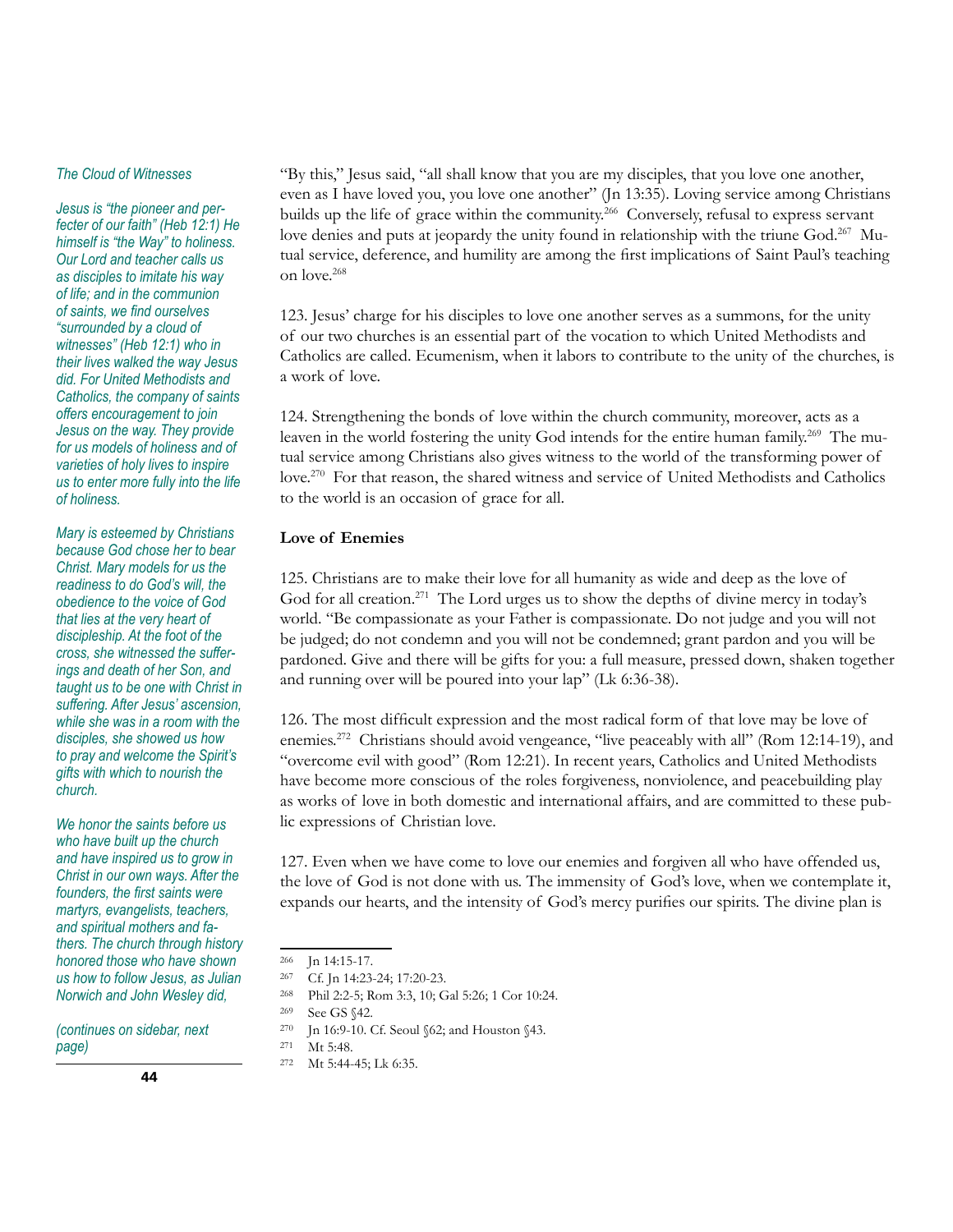that we will love all that God loves. Because by God's grace we are capable of communion with God, we become capable of loving God's creation.

128. God's grace purifies us of our selfishness so that we may share with others God's infinite mercy. Loving as God loves entails extending our love beyond our enemies to all those to whom we have been indifferent or whom we have ignored, for these are persons loved by God and for whom Jesus gave his life.

129. Loving with God's love also means loving those who have not received God's revelation in Christ and, similar to Saint Paul, hoping for the redemption even of those who have rejected it.273 Finally, it involves loving the natural world, the entire created universe that God calls "good,"274 which God sustains in existence and still creates, and which at the end of time united to Christ as his cosmic body he will offer to the Father as a perfect gift for all eternity.275

## **The Way of Holiness**

130. Catholics and United Methodists share a belief, despite our sins, in the potential for growth in the love of God and neighbor.<sup>276</sup> In fact, the beliefs of both Catholics and Wesleyan Christians that Christ-likeness is possible by the power of the Holy Spirit *in this life*, might be the key to our continued path toward unity. Both Catholics and United Methodists give thanks for the lives of saints and exemplary Christians and for their heroic practice of love over long years, in trying conditions and at serious cost to themselves.<sup>277</sup> Furthermore, theological reflection on the bonds of love within the communion of saints "may lead to greater convergence between Catholics and [United] Methodists concerning the possibility of an 'exchange' whereby the holiness of one benefits others."278

131. The New Testament affirms the possibility of growth in holiness in which the increase in love is the heart. The growth of the church in love was central to Saint Paul's prayer for the church at Ephesus: "Out of his infinite glory, may he give you the power through his Spirit for your hidden strength to grow strong, so that Christ may grow in your hearts through faith, and then planted in love and built in love, you will with all the saints have the strength to grasp the breadth and the length, the height and the depth, until, knowing the love of Christ, which is beyond all knowledge, you are filled with the utter fullness of God" (Eph 3:16-19).

#### *and Mother Teresa and Nelson Mandela in our own day.*

*The church remembers those saints who have modeled the Christ-like life for us. Mirroring their virtues, we embark in the work of God as itinerant preachers, missionaries, or healers. We carry on their work in teaching, in ministering to the poor, in advocating for justice. We try to grow in the virtues they learned from Christ: in poverty and simplicity, in gentleness and charity, in hospitality and forgiveness. In hearing their stories, in learning from them and in handing on their stories, the saints become, like relatives and kin, intimate members of our lives. They are our heroes, our patrons, and our friends. They are not only part of our world, they inhabit our imaginations, and they shape our characters.* 



<sup>275</sup> GS §45; Col 1:1-20; and Eph 1:9-10, 23-26.

<sup>278</sup> Houston §86.

<sup>273</sup> Rom 11:22-37.

<sup>274</sup> Gn 1:4-31.

<sup>276</sup> See Honolulu §18; and Houston §§73-77 ("Perfection in Love and Holiness").

<sup>277</sup> Houston §76.